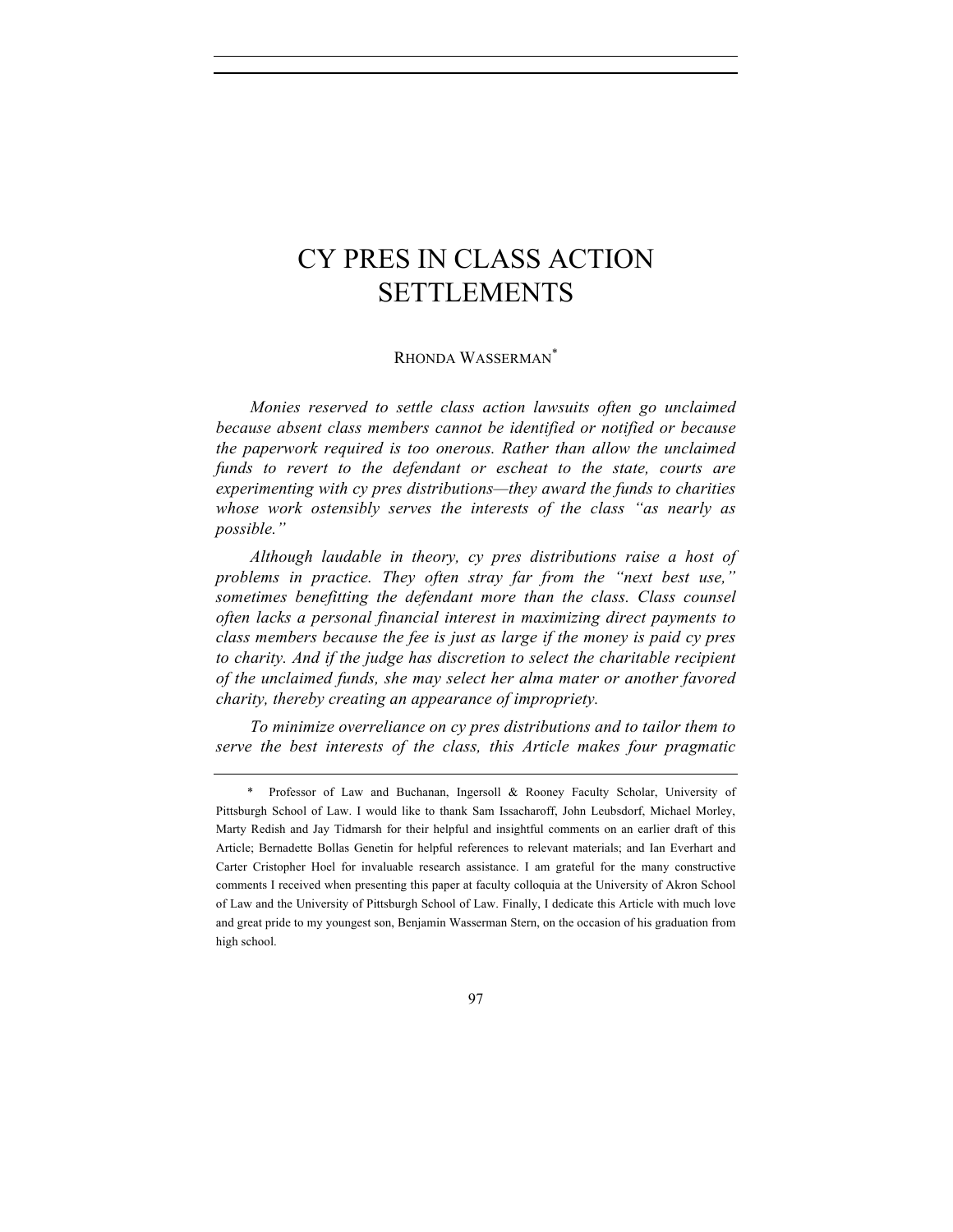*recommendations. First, to align the interests of class counsel and the class, courts should presumptively reduce attorneys' fees in cases in which cy pres distributions are made. Second, to ensure that class members, potential objectors, and courts have the information they need to assess the fairness of a settlement that contemplates a cy pres distribution, class counsel should be required to make a series of disclosures when it presents the settlement for judicial approval. Third, to inject an element of adversarial conflict into the fairness hearing and to ensure that the court receives the information needed to scrutinize the proposed cy pres distribution, the court should appoint a devil's advocate to oppose the settlement in general and the cy pres distribution in particular. Finally, the court should be required to make written findings in connection with its review of any class action settlement that contemplates a cy pres distribution.*

| II. THE UNDERLYING PROBLEM OF UNCLAIMED OR                 |  |
|------------------------------------------------------------|--|
|                                                            |  |
| III. ALTERNATIVES TO CY PRES DISTRIBUTIONS 105             |  |
|                                                            |  |
|                                                            |  |
| C. ADDITIONAL DISTRIBUTIONS TO CLAIMANTS  111              |  |
| IV. A BRIEF HISTORY OF THE CY PRES DOCTRINE  114           |  |
| V. PROBLEMS WITH CY PRES DISTRIBUTIONS IN THE              |  |
|                                                            |  |
| A. CY PRES DISTRIBUTIONS ARE NOT ALWAYS WELL-              |  |
| TAILORED TO SERVE THE INTERESTS OF THE CLASS  118          |  |
| <b>B. CY PRES DISTRIBUTIONS MAY SERVE THE INTERESTS OF</b> |  |
| THE DEFENDANT AT THE EXPENSE OF THE CLASS  120             |  |
| C. CY PRES DISTRIBUTIONS MAY SERVE THE INTERESTS OF        |  |
| CLASS COUNSEL AT THE EXPENSE OF THE CLASS  121             |  |
| D. CY PRES DISTRIBUTIONS MAY CREATE AN APPEARANCE          |  |
|                                                            |  |
| VI. VIVID ILLUSTRATIONS OF THE PROBLEMS WITH CY            |  |
|                                                            |  |
| A. IN RE BABY PRODUCTS ANTITRUST LITIGATION 125            |  |
|                                                            |  |
| VII. PRAGMATIC PROPOSALS TO MINIMIZE RELIANCE ON,          |  |
| AND TO IMPROVE THE EFFICACY OF, CY PRES                    |  |
|                                                            |  |
| A. PRESUMPTIVE REDUCTION OF ATTORNEYS' FEES 135            |  |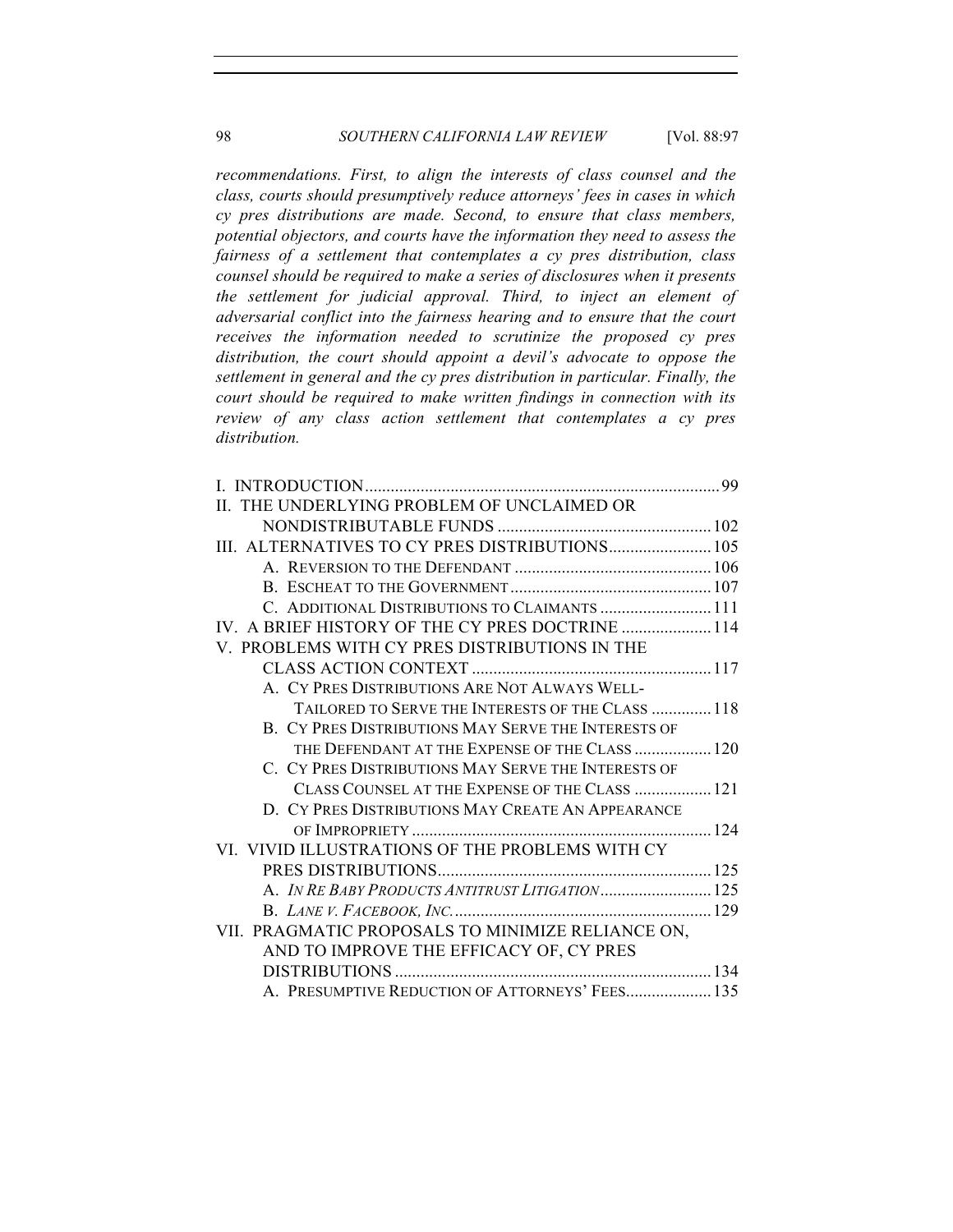| 2014] | CY PRES IN CLASS ACTION SETTLEMENTS                 | 99 |
|-------|-----------------------------------------------------|----|
|       | B. DISCLOSURE STATEMENT REGARDING EFFORTS TO        |    |
|       | <b>MAXIMIZE CLASS RECOVERY AND TAILOR CY PRES</b>   |    |
|       |                                                     |    |
|       | C. APPOINTMENT OF AN OBJECTOR OR A DEVIL'S ADVOCATE |    |
|       |                                                     |    |
|       | D. FINDINGS REQUIRED TO ENSURE RIGOROUS JUDICIAL    |    |
|       | REVIEW AND TO LIMIT RELIANCE ON CY PRES             |    |
|       |                                                     |    |
|       |                                                     |    |
|       |                                                     |    |

#### I. INTRODUCTION

A group of Facebook users filed a class action lawsuit against the social media giant because its short-lived Beacon program exposed personal information about them without their permission.<sup>1</sup> Lawyers for the parties eventually negotiated a  $$9.5$  million settlement.<sup>2</sup> Here's the odd part: not a single penny went to the absent class members.<sup>3</sup> Not even the class members who had prospective claims under federal law for statutory damages in the amount of \$2500 received any money.<sup>4</sup> So what happened to the \$9.5 million? The lawyers representing the class received about \$3 million and the rest went to a brand-new organization called the Digital Trust Foundation.<sup>5</sup> Why wasn't the money paid to the class members, you may ask? Because distributing it among the class members would have been economically infeasible given how small their pro rata shares were relative to the costs of administration. Who ran the Digital Trust Foundation, you may ask? Facebook's Director of Public Policy was one of its three directors, and Facebook's attorney, together with class counsel, made up its board of legal advisors.<sup>6</sup> So by paying a big chunk of money to class counsel and a bigger chunk of money to an organization over which it exerted significant control, Facebook was able to secure the release of *all* of the claims against it arising out of the challenged Beacon program.

<sup>1.</sup> Lane v. Facebook, Inc., 696 F.3d 811 (9th Cir. 2012), *cert*. *denied sub nom.* Marek v. Lane, 134 S. Ct. 8 (2013) (mem.). See *infra* Part VI.B for a more complete discussion of the case.

<sup>2.</sup> *Id.* at 817.

<sup>3.</sup> *Id.*

<sup>4.</sup> *See id.* at 824 ("Objectors are no doubt correct that the [Video Privacy Protection Act] claims of some class members might prove valuable if successful at trial."). Consumers may claim \$2500 in liquidated damages for violations of the Act. *Id.* at 822.

<sup>5.</sup> *Id.* at 817.

<sup>6.</sup> *Id.* at 817–18.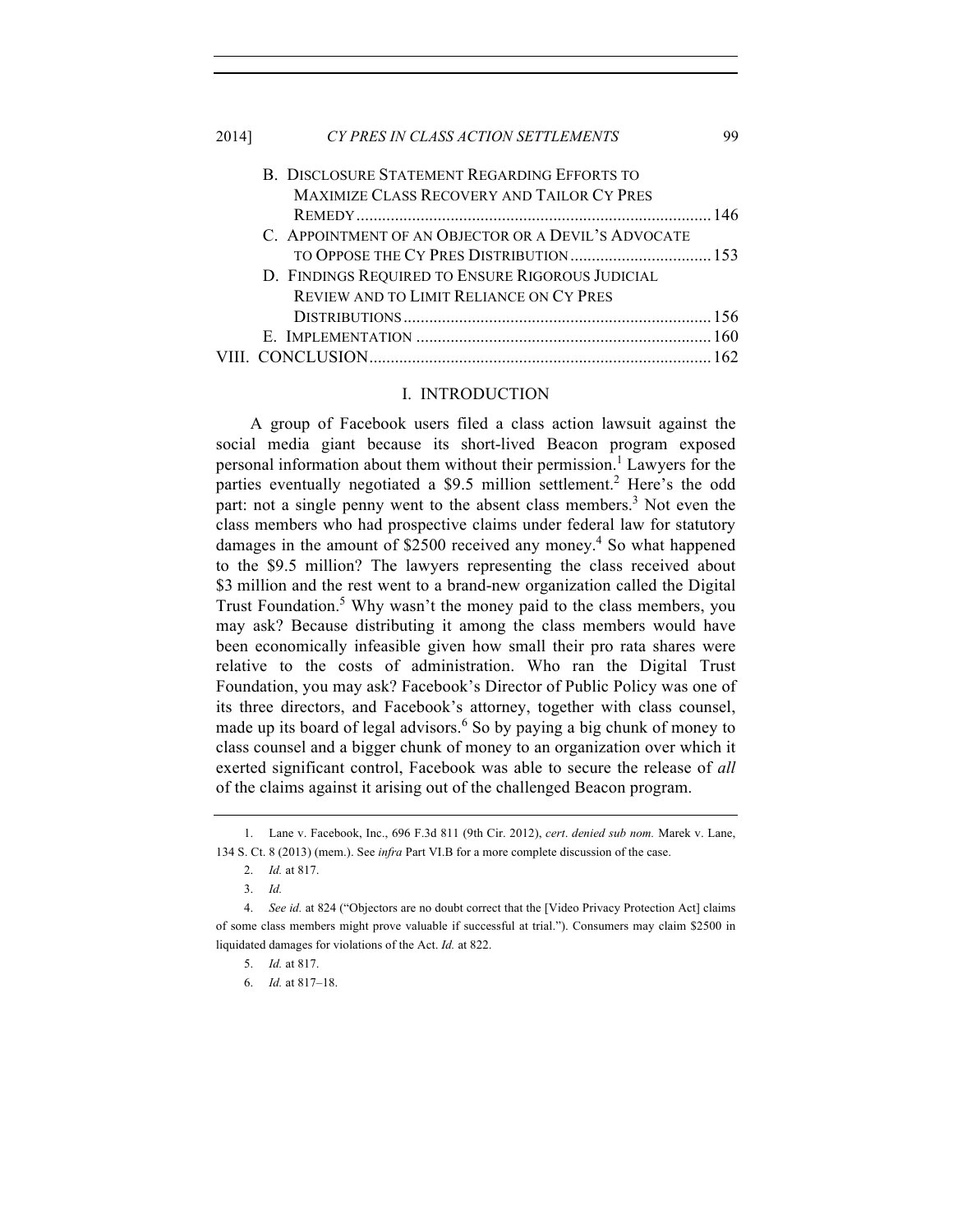If this sounds fishy to you, you are not alone. While Chief Justice John Roberts agreed with the Supreme Court's denial of certiorari in the case, he issued a separate statement in which he voiced "fundamental concerns surrounding the use of [cy pres] remedies"<sup>7</sup>—that is, payments of settlement funds to charities in lieu of payments to individual class members. Roberts suggested that "[i]n a suitable case, this Court may need to clarify the limits on the use of such remedies."<sup>8</sup> This Article seeks to offer analysis and pragmatic recommendations that might inform regulation of cy pres remedies by the Court and others.

Cy pres remedies are an increasingly common feature in class action settlements.<sup>9</sup> Although in the Facebook case no effort was made to pay even a portion of the settlement fund to the absent class members, more commonly courts use cy pres to distribute monies that remain unclaimed following efforts to pay class members their respective shares.<sup>10</sup> Rather than return the unclaimed monies to the defendant or pay them to the government, settling parties typically propose, and reviewing courts typically acquiesce, to pay the unclaimed monies to charities that will serve the interests of the absent class members "as near as possible."<sup>11</sup>

While this solution sounds sensible in theory, in practice a host of

9. Martin H. Redish, Peter Julian & Samantha Zyontz, *Cy Pres Relief and the Pathologies of the Modern Class Action: A Normative and Empirical Analysis*, 62 FLA. L. REV. 617, 653, 661 (2010) (finding, on the basis of an empirical analysis of cases decided between 1974 and 2008, that the use of cy pres awards "accelerated sharply after 2000" and concluding that "the prevalence of class action cy pres awards has increased steadily by decade since the 1980s and has accelerated noticeably after 2000").

10. *Id.* at 620.

11. Another controversial remedy, fluid recovery, typically "involves the distribution of funds to present individuals who occupy more or less the same position as the victims of the defendant's past wrongdoing; for instance, if the defendant cheated past consumers on their credit card transactions, relief might be given to the present credit card holders as an approximation." Jay Tidmarsh, *Cy Pres and the Optimal Class Action*, 82 GEO. WASH. L. REV. 767, 769 n.5 (2014). *See also* A.L.I., PRINCIPLES OF THE LAW OF AGGREGATE LITIGATION § 3.07 cmt. a (2010) [hereinafter ALI PRINCIPLES] (discussing the use of cy pres and fluid recovery); Redish, Julian & Zyontz, *supra* note 9, at 620–21, 635, 661–64 (same).

<sup>7.</sup> Marek v. Lane, 134 S. Ct. 8, 9 (2013) (Roberts, C.J., respecting the denial of certiorari). Linda Greenhouse, former Supreme Court correspondent for the New York Times, wrote that Chief Justice Roberts's statement, "while not an everyday occurrence at the court, isn't all that rare, either." Linda Greenhouse, Op-Ed., *Bring Me a Case*, N.Y. TIMES (Nov. 13, 2013), http://www.nytimes.com/ 2013/11/14/opinion/bring-me-a-case.html.

<sup>8.</sup> *Marek*, 134 S. Ct. at 9 (Roberts, C.J., respecting the denial of certiorari).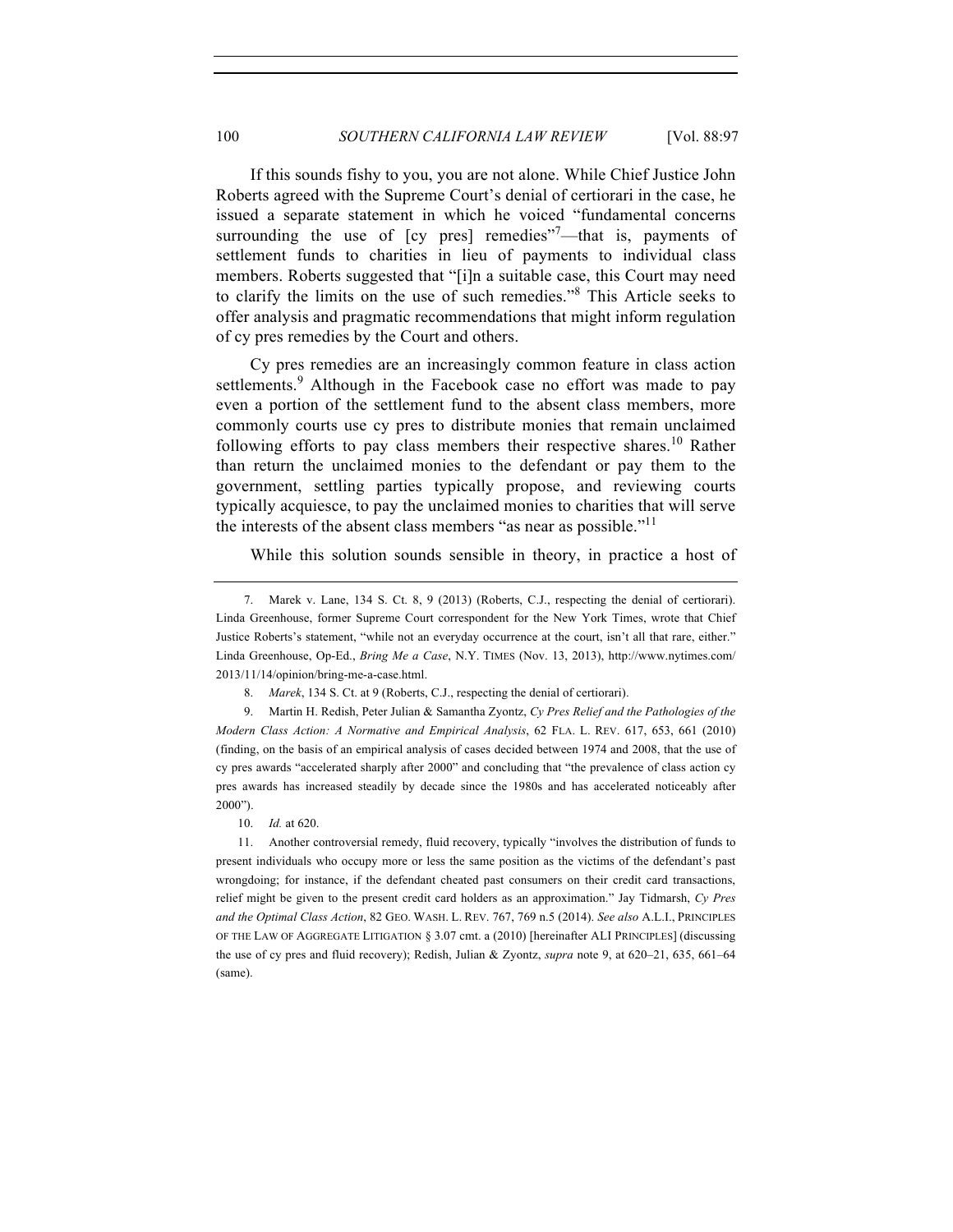problems arise, $12$  as the Facebook settlement suggests. In particular, the recipient charities often fail to serve the interests of the class or to address the concerns raised in their lawsuit. Defendants may prefer cy pres distributions over direct payments to class members, however, because from a public relations perspective, it looks good when a company makes a sizeable "donation" to charity; and reviewing courts may enjoy the opportunity to steer the funds to a favored charity or alma mater. Class counsel, which should be working its hardest to put the settlement funds into the hands of class members, may suffer a conflict of interest. Class counsel's fee is typically determined as a fraction of the settlement fund regardless of the portion that is actually claimed by absent class members, so class counsel may not work its hardest to put money into the hands of the absentees.<sup>13</sup>

These problems arise in large part because the absent class members lack the incentive and means to monitor class counsel.<sup>14</sup> In the absence of monitoring, class counsel may negotiate a settlement that fails to serve the best interests of the class and may fall down on the job of getting settlement funds into the hands of the absentees. The court, which is required by the Federal Rules of Civil Procedure to review any proposed class action settlement,<sup>15</sup> may lack the information needed to assess the settlement's fairness and the appropriateness of any cy pres distribution contemplated by the settlement.<sup>16</sup> Thus, this Article proposes a set of pragmatic recommendations designed to diminish the conflict of interest between the class and its counsel and to provide the court with the information it needs to scrutinize class action settlements and proposed cy pres distributions.<sup>17</sup>

Part II sets the stage by describing the varied circumstances in which class action settlement funds remain unclaimed or non-distributable. Part III identifies the alternate means by which courts could distribute such funds—reversion to the defendant, escheat to the state, or supplemental distributions to claimants—and the reasons why courts often reject these alternatives. To introduce the cy pres remedy, Part IV provides a brief history of its use in the context of charitable trusts and its adaptation in the

16. *See infra* notes 270–275 and accompanying text.

<sup>12.</sup> *See infra* Part V.

<sup>13.</sup> *See infra* notes 109–115, 192–195 and accompanying text.

<sup>14.</sup> *See infra* notes 240–242 and accompanying text.

<sup>15.</sup> FED. R. CIV. P. 23(e).

<sup>17.</sup> *See infra* Part VII.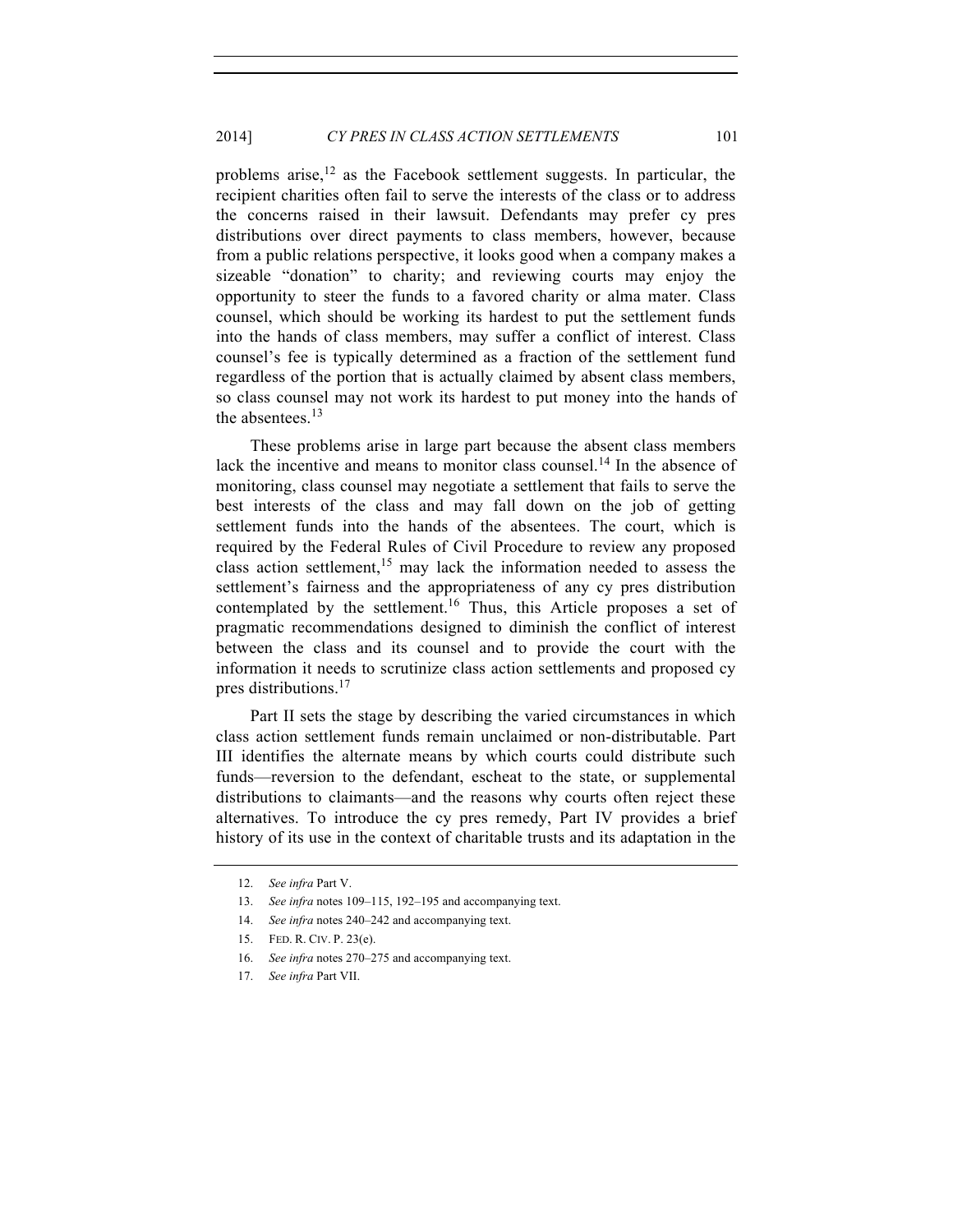class action context. With this background on cy pres in place, Part V identifies the problems that may arise when cy pres is used in the class action context. Specifically, Part V addresses the risk that the defendant and class counsel will put their own interests ahead of the interests of the class in structuring the settlement and choosing the cy pres recipients, and the reasons why courts sometimes acquiescence. Part VI illustrates these problems with analyses of two recent class action settlements.

Part VII, the centerpiece of this Article, offers four pragmatic recommendations to limit reliance on cy pres remedies and to better tailor them to serve the interests of the class. The first proposal, to presumptively limit attorneys' fees in cases in which some or all of the settlement fund is distributed cy pres to charity, is designed to address the potential conflict of interest between the class and its counsel. The second and third proposals, regarding disclosure statements and devil's advocates, are designed to remedy informational deficiencies and to improve monitoring of class counsel. The final proposal, which would require trial courts to make certain findings when reviewing class action settlements with cy pres features, is designed to ensure rigorous judicial review by both trial and appellate courts and to minimize reliance on cy pres distributions.

## II. THE UNDERLYING PROBLEM OF UNCLAIMED OR NONDISTRIBUTABLE FUNDS

A large percentage of certified class actions settle.<sup>18</sup> Once the district court approves the settlement, $19$  the claims administrator distributes the settlement monies to the class members upon submission of claim forms. Sometimes, however, class members cannot be identified or it costs too much to process their claims relative to their size.<sup>20</sup> Even when claiming

<sup>18.</sup> While Federal Judicial Center researchers had previously concluded that "almost all certified class actions settle," Thomas E. Willging & Shannon R. Wheatman, *Attorney Choice of Forum in Class Action Litigation: What Difference Does It Make?*, 81 NOTRE DAME L. REV. 591, 647 (2006), their most recent "study shows . . . a lower percentage (58%) of original proceedings with certified classes leading to a class settlement." Thomas E. Willging & Emery G. Lee III, *Class Certification and Class Settlement: Findings from Federal Question Cases, 2003*–*2007*, 80 U. CIN. L. REV. 315, 341–42 (2011).

<sup>19.</sup> Class actions filed in federal court "may be settled . . . only with the court's approval." FED. R. CIV. P. 23(e).

<sup>20.</sup> *E.g.*, Lane v. Facebook, Inc., 696 F.3d 811, 819 (9th Cir. 2012) (noting that a settlement fund is "non-distributable" when "the proof of individual claims would be burdensome or distribution of damages costly" (quoting Nachshin v. AOL, LLC, 663 F.3d 1034, 1038 (9th Cir. 2011))), *cert. denied sub nom.* Marek v. Lane, 134 S. Ct. 8 (2013) (mem.). The objecting class members in *Lane* "concede[d] that direct monetary payments to the class of remaining settlement funds would be infeasible given that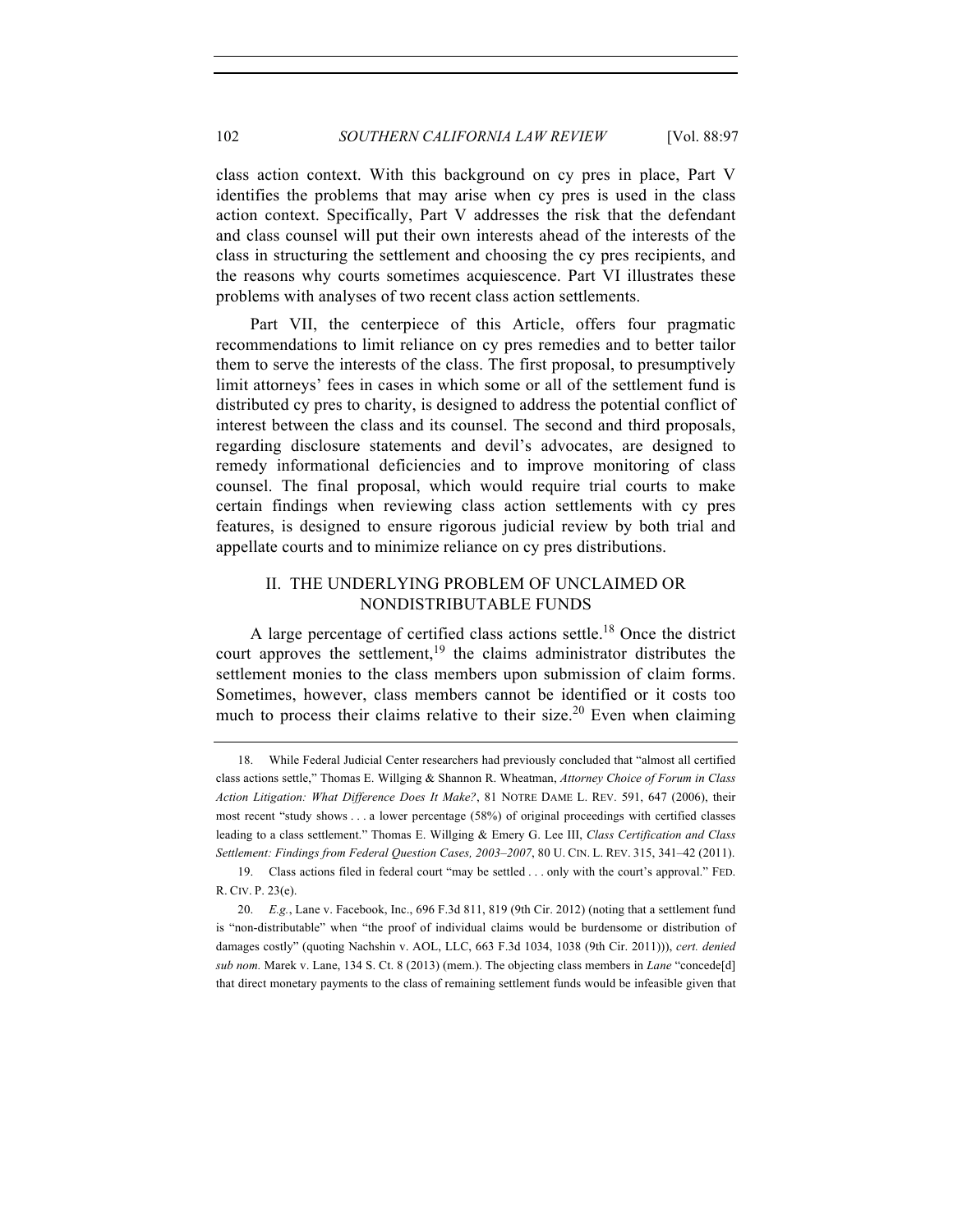class members are paid, a portion of the settlement fund often remains unclaimed and the court must decide what to do with the unclaimed funds. Before we consider possible solutions to this problem, it may be helpful to consider why settlement funds are non-distributable or go unclaimed.

First, in some class actions, a significant number of absent class members' identities are not known and it is impossible to provide them with individual notice of the opportunity to file a claim.<sup>21</sup> Consider, for example, the class actions filed on behalf of purchasers of Milli Vanilli recordings,<sup>22</sup> purchasers of Cuisinart food processors,<sup>23</sup> and taxicab customers in Los Angeles, $24$  just to list a few of my favorites. While the court must "direct to class members the best notice that is practicable under the circumstances<sup> $25$ </sup> and may in some cases resort to notice by publication, broadcast, or Internet,  $26$  there is a genuine risk in such cases that the absentees will not learn of the settlement and therefore will not file claims.<sup>27</sup>

Second, even where the class members' identities are known, their claims may be so small that it is not economically feasible to calculate individual damages or to cut individual checks and mail them to the

22. *See* Freedman v. Arista Records, Inc., 137 F.R.D. 225, 228–29 (E.D. Pa. 1991) (declining on other grounds to certify a class of seven million purchasers of Milli Vanilli recordings who claimed they had been defrauded upon learning that the group's "singers" had not actually sung in the recordings).

23. *In re* Cuisinart Food Processor Antitrust Litig., 1983 U.S. Dist. LEXIS 12412, at \*8–10, \*20–21, \*29 (D. Conn. Oct. 24, 1983) (approving the settlement of a class action filed on behalf of more than 1.5 million Cuisinart purchasers and noting that fewer than one million received individual notice of the class action and proposed settlement).

24. Daar v. Yellow Cab Co., 433 P.2d 732, 740 (Cal. 1967) ("The fact that the class members are unidentifiable at this point will not preclude a complete determination of the issues affecting the class.").

27. *See, e.g.*, Six Mexican Workers v. Ariz. Citrus Growers, 904 F.2d 1301, 1306 (9th Cir. 1990) (anticipating that "a substantial number of class members would never be located for distribution of the damage award").

each class member's direct recovery would be *de minimis*." *Id.* at 821.

<sup>21.</sup> *E.g.*, Mirfasihi v. Fleet Mortg. Corp., 356 F.3d 781, 786 (7th Cir. 2004) (noting the impossibility of individual notice because the defendant lacked a record of the customers whose financial information it had given to telemarketers). *See also* 3 ALBA CONTE & HERBERT B. NEWBERG, NEWBERG ON CLASS ACTIONS § 10:14 (4th ed. 2002) (describing circumstances in which funds remain unclaimed); Tidmarsh, *supra* note 11, at  $769-70 \& n.7$  (noting that in some instances it may be too difficult "to identify the victims of conduct that occurred years earlier").

<sup>25.</sup> FED. R. CIV. P. 23(c)(2)(B).

<sup>26.</sup> 3 WILLIAM B. RUBENSTEIN, NEWBERG ON CLASS ACTIONS §§ 8:29–8:30 (5th ed. 2013).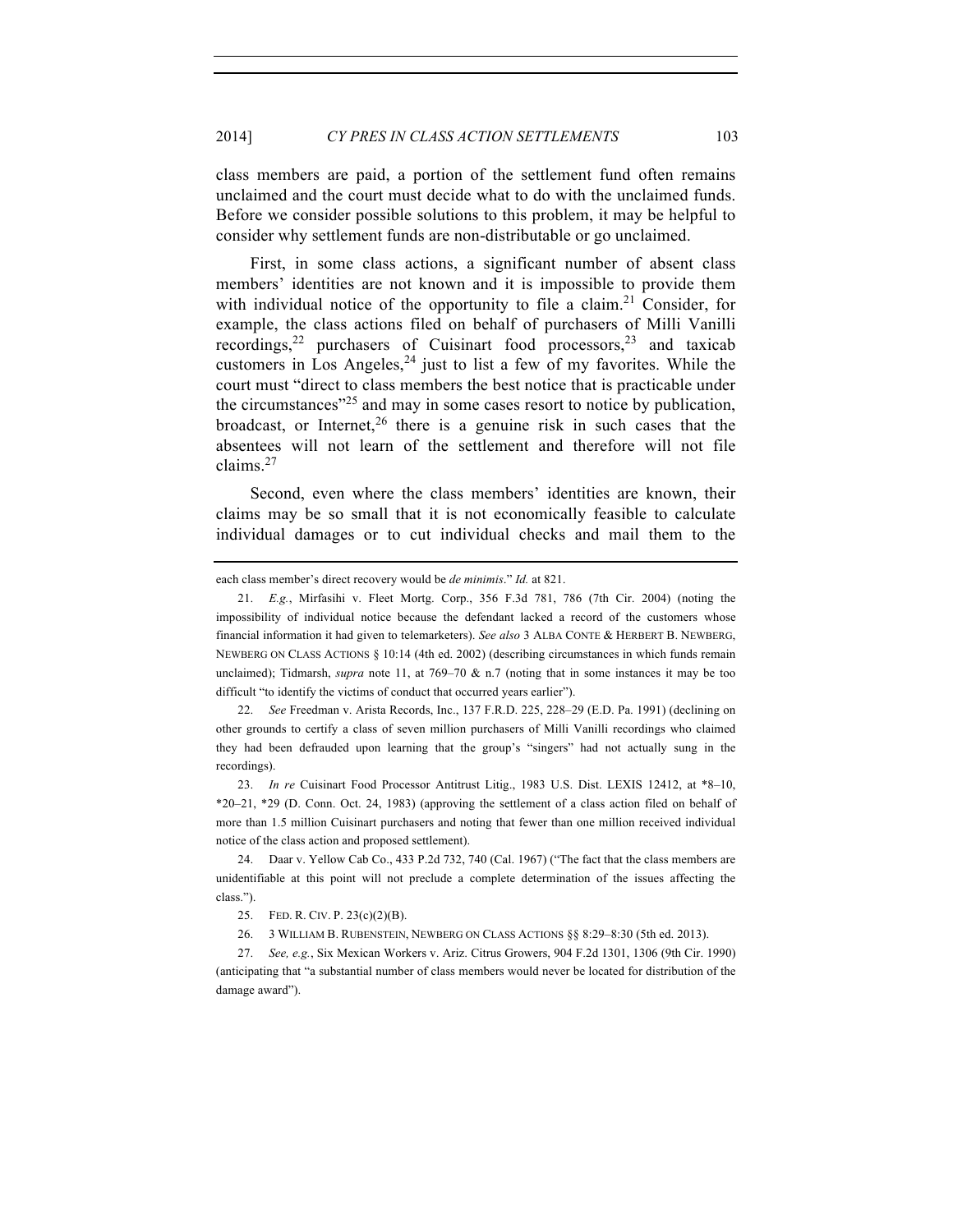absentees.<sup>28</sup> For example, in a class action that challenged AOL's practice of appending footers with advertisements to emails, the court concluded that the maximum the class could have recovered at trial would have been \$2 million (that is, the amount AOL received for selling the ads); but with sixty-six million AOL subscribers in the class, "each member of the class would receive only about 3 cents. The cost to distribute these payments would far exceed the maximum potential recovery."<sup>29</sup>

Third, even where direct payments are economically feasible, absent class members may decline to submit claim forms.<sup>30</sup> In cases involving elderly or ill class members, there is a heightened risk that they will die before claiming their respective shares. For example, in a class action against a drug manufacturer that allegedly inflated the price of a cancer drug, the parties anticipated that some class members would "not file claims because they [were] elderly or [had] died and their heirs [would] not stand in their shoes."<sup>31</sup> In other cases, the cumbersomeness of the claims process may discourage class members from claiming their portion of the settlement. For example, in an antitrust class action that accused defendants of conspiring to set a price floor for certain baby products, the only way a class member could recover more than five dollars in damages was by

<sup>28.</sup> *See, e.g.*, Lane v. Facebook, Inc., 696 F.3d 811, 821 (9th Cir. 2012) ("[D]irect monetary payments to the class . . . would be infeasible given that each class member's direct recovery would be *de minimis*."), *cert. denied sub nom*. Marek v. Lane, 134 S. Ct. 8 (2013) (mem.); Klier v. Elf Atochem N. Am., Inc., 658 F.3d 468, 475 n.15 (5th Cir. 2011) ("[T]here comes a point at which the marginal cost of making an additional pro rata distribution to the class members exceeds the amount available for distribution."); *In re* Am. Tower Corp. Sec. Litig., 648 F. Supp. 2d 223, 224 n.1 (D. Mass. 2009) ("[R]esidual funds will be donated to nonprofits only where the cost per class member of distributing the residual funds substantially outweighs the amount each class member would receive."). *See also* ALI PRINCIPLES, *supra* note 11, § 3.07 cmt. b (sanctioning cy pres awards where "distribution would involve such small amounts that, because of the administrative costs involved, such distribution would not be economically viable"); 3 CONTE & NEWBERG, *supra* note 21, § 10:14, at 511 ("[T]here may be instances when the class is so numerous and the individual claims so small that no recovery or distributions for past losses are possible as a practical matter. . . ."); Tidmarsh, *supra* note 11, at 769–70 ("It may be too difficult (due to information and cost constraints) to identify the victims of conduct that occurred years earlier or to assess their damages accurately.").

<sup>29.</sup> Nachshin v. AOL, LLC, 663 F.3d 1034, 1037 (9th Cir. 2011). *Cf*. Mirfasihi v. Fleet Mortg. Corp., 356 F.3d 781, 784 (7th Cir. 2004) (rejecting the parties' contention that "each member would receive an amount smaller than the cost of postage").

<sup>30.</sup> 3 CONTE & NEWBERG, *supra* note 21, § 10:14.

<sup>31.</sup> Howe v. Townsend (*In re* Pharm. Indus. Average Wholesale Price Litig.), 588 F.3d 24, 34 (1st Cir. 2009). *See also id.* at 29 (explaining that a large portion of the sum would go unclaimed because "many class members were elderly, had died, or could die soon").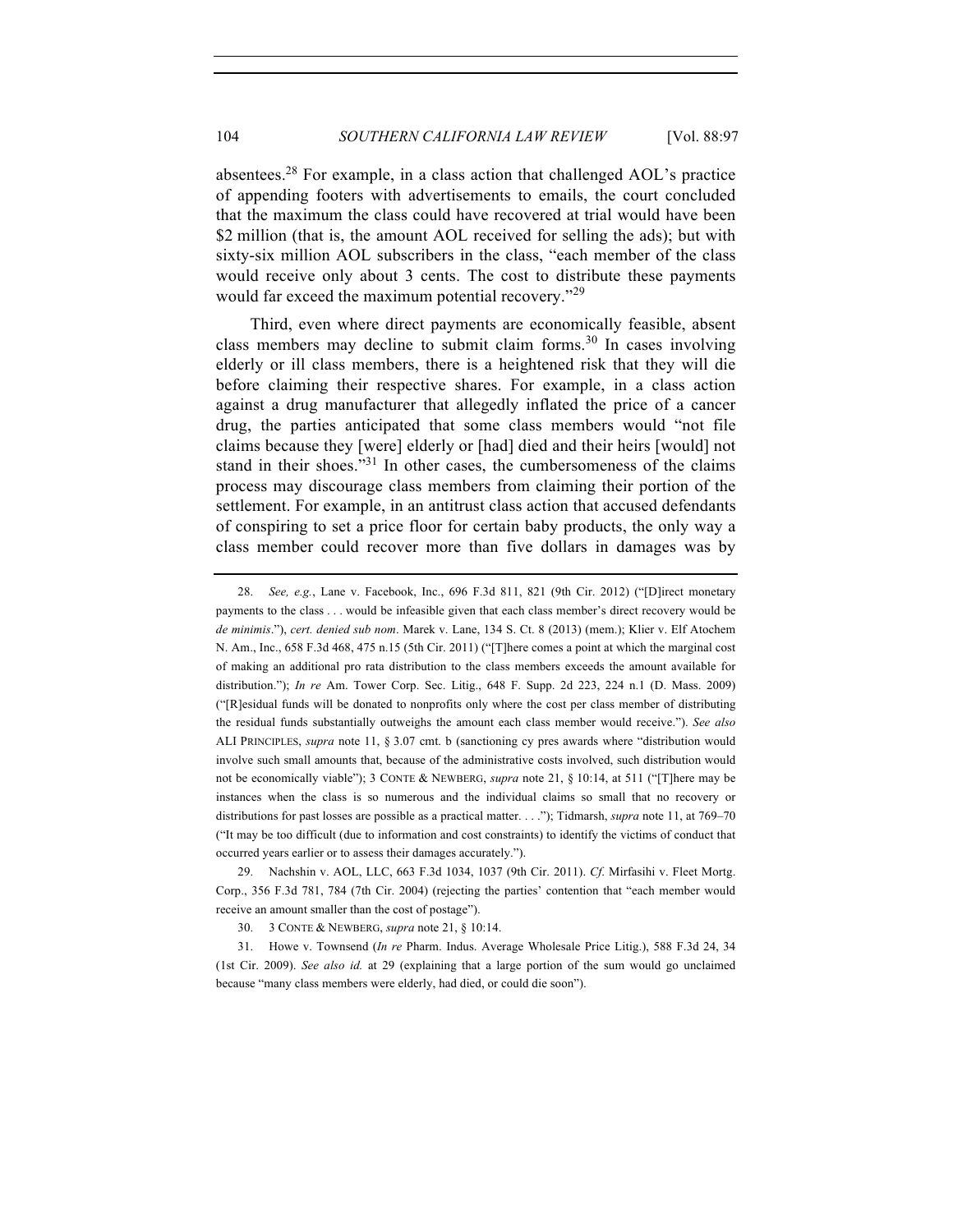submitting valid proof of purchase. Questioning the fairness of "a settlement with such a restrictive claims process," the U.S. Court of Appeals for the Third Circuit hypothesized that "many class members did not submit claims because they lacked the documentary proof necessary to receive the higher awards contemplated, and the \$5 award they could receive left them apathetic."<sup>32</sup>

Fourth, even where class members submit claims and the claims administrator mails them checks, some (or many) of the checks are returned as undeliverable or are never cashed.<sup>33</sup> Finally, in some cases, interest on the settlement fund accrues during the claims administration process, yielding additional funds that may remain unclaimed.<sup>34</sup>

In all of these situations in which unclaimed funds remain, the court (typically guided by the parties) must decide how to distribute the funds. We will consider a number of alternatives to cy pres distributions before we explore the cy pres remedy itself.

#### III. ALTERNATIVES TO CY PRES DISTRIBUTIONS

A number of potential solutions to the "unclaimed funds" problem exist. As we will see, however, each of these potential solutions has problems of its own, so negotiating parties and courts often find themselves resorting to cy pres distributions.

34. *See, e.g.*, *In re* Holocaust Victim Assets Litig., 424 F.3d 158, 164 (2d Cir. 2005) (noting that \$60 million in interest had accrued); *Powell*, 119 F.3d at 705 (reviewing distribution of unclaimed funds, which included hundreds of thousands of dollars in accrued interest); SEC v. Bear, Stearns & Co., 626 F. Supp. 2d 402, 403 (S.D.N.Y. 2009) ("[M]ore than \$79 million . . . cannot be distributed and continues to accrue interest.").

<sup>32.</sup> *In re* Baby Prods. Antitrust Litig., 708 F.3d 163, 176 (3d Cir. 2013). *See also* Goodrich v. E.F. Hutton Group, Inc., No. 360, 1996 Del. LEXIS 73, at \*4 (Del. Feb. 2, 1996) (anticipating that a large portion of the settlement fund would not be distributed to class members because their claims were "quite small" and their transaction costs in filing claims would be "relatively high"), *aff'd*, 681 A.2d 1039 (Del. 1996). *In re Baby Products* is discussed further in Part VI.A.

<sup>33.</sup> *See, e.g.*, All Plaintiffs v. All Defendants, 645 F.3d 329, 330 (5th Cir. 2011) ("The settlement administrator sent checks to the last known addresses of plaintiffs, but many were returned as undeliverable or were never cashed."); Powell v. Georgia-Pacific Corp., 119 F.3d 703, 706–07 (8th Cir. 1997) ("[O]ver 125 checks were returned as undeliverable."). *See also* 3 CONTE & NEWBERG, *supra* note 21, § 10:14 ("Even when individual notices to last known addresses of class members are sent, significant numbers of such notices are usually returned as undeliverable.").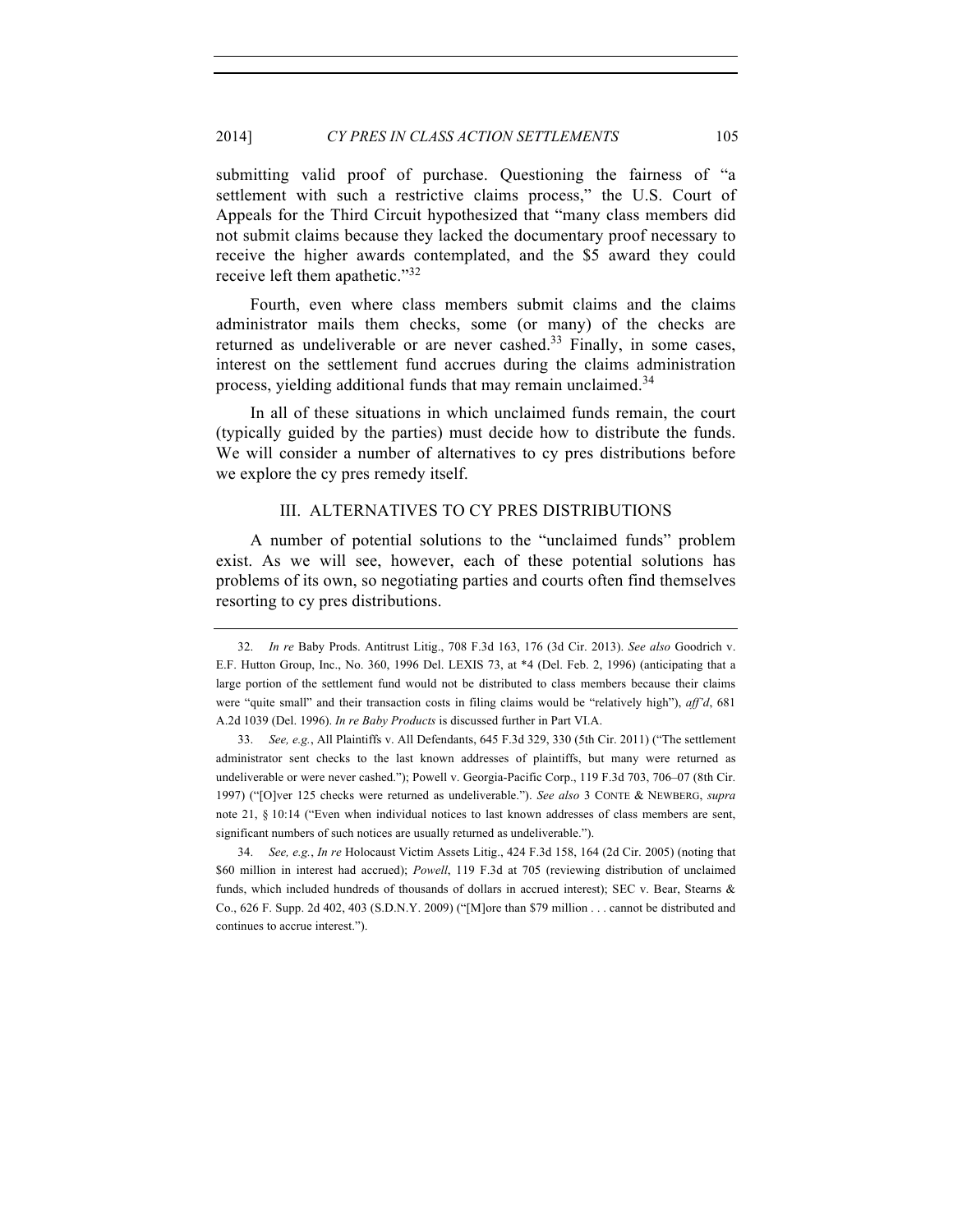#### 106 *SOUTHERN CALIFORNIA LAW REVIEW* [Vol. 88:97

#### A. REVERSION TO THE DEFENDANT

One option is to return the unclaimed funds to the defendant.<sup>35</sup> The rationale is that the defendant owns the money it places into the settlement fund to compensate class members, and unless or until the money is claimed by members of the class, the defendant has a substantial, if not compelling, claim to its return.<sup>36</sup> The excess remaining in the settlement fund exists, the argument goes, only because of a mutual mistake regarding the amount needed to satisfy the class members' claims.<sup>37</sup> Returning the excess to the defendant avoids "charging [it] an amount greater than the harm it bargained to settle."<sup>38</sup>

Reversion of excess funds to the defendant may also be supported by the preexistence principle advocated by the late Professor Richard

36. *Wilson*, 880 F.2d at 813 ("Since [the defendant] turned over its money in the clear and reasonable expectation that the money was required for the specific purpose of compensating the class, its equitable claim to any money remaining after the accomplishment of that purpose is compelling.")*. See also* McKinnie v. JP Morgan Chase Bank, 678 F. Supp. 2d 806, 812 (E.D. Wis. 2009) ("[T]he reversion of unclaimed funds to the defendant is not objectionable when class members receive full recovery for their damages and the parties agree to the reversion." (citing Mangone v. First USA Bank, 206 F.R.D. 222, 230 (S.D. Ill. 2001))); Redish, Julian & Zyontz, *supra* note 9, at 639 ("[R]eversion to the defendant has at least an arguable foundation when the victim, authorized to recover by governing substantive law, has for whatever reason failed to claim his award.").

38. *Id.*

<sup>35.</sup> *See, e.g.*, *In re Baby Prods.*, 708 F.3d at 172 (viewing "reversion to the defendant" as one of the "three principal options for distributing the remaining funds"); Klier v. Elf Atochem N. Am., Inc., 658 F.3d 468, 477 (5th Cir. 2011) (noting that the defendant "itself would appear to have a greater claim to the funds than a charity . . . absent a contrary directive from the property-interest-defining settlement agreement"); *id.* at 481–82 (Jones, C.J., concurring) (suggesting that "if the defendant had not waived its right to request a refund, it would have been entitled to the excess" and that "[i]n the ordinary case, . . . the superior approach is to return leftover settlement funds to the defendant"); Wilson v. Sw. Airlines, Inc., 880 F.2d 807, 813, 816 (5th Cir. 1989) (characterizing the defendant's claim to the unclaimed funds as a "substantial equitable claim[]" and concluding that a settlement that awarded 64.5 percent of the surplus to the defendant was "fair, reasonable, and adequate"); Van Gemert v. Boeing Co. (*Van Gemert V*), 739 F.2d 730, 731 (2d Cir. 1984) (affirming a district court order distributing the unclaimed fund to the defendant, subject to the condition that the defendant "stand ready to pay valid claims against the fund in perpetuity"); 3 CONTE & NEWBERG, *supra* note 21, §§ 10:15, 10:17 (explaining that one option for distribution of unclaimed balances is to have the "surplus funds revert to the defendant"); Redish, Julian & Zyontz, *supra* note 9, at 638–39, 665 (describing arguments in favor of retention of unclaimed funds by the defendant); Tidmarsh, *supra* note 11, at 768 (noting that while one option is to return unclaimed funds to the defendant, that option "suffers from a significant downside: it is a windfall to the alleged wrongdoer").

<sup>37.</sup> *Klier*, 658 F.3d at 482 (Jones, C.J., concurring).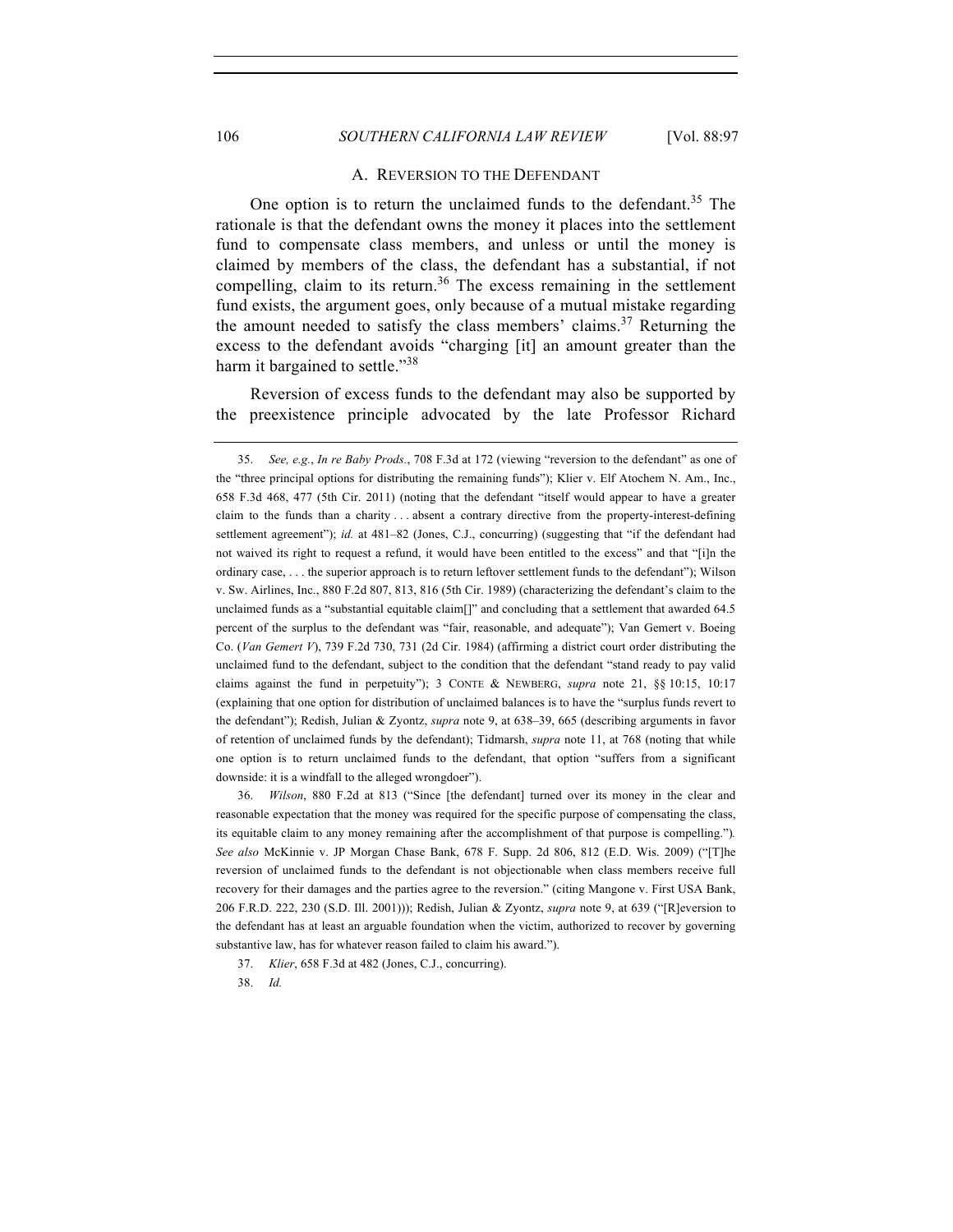Nagareda. According to Nagareda, class actions cannot "alter unilaterally class members' preexisting bundle of rights."<sup>39</sup> In his view, class action settlements are vehicles for the purchase and sale of these preexisting rights.<sup>40</sup> Once the defendant has "purchased" all the claims "sold" by participating class members, there would appear to be no basis under preexisting law for depriving the defendant of additional funds.

Some courts have rejected the reversion option, however, because it "risks undermining the deterrent effect of class actions by rewarding defendants for the failure of class members to collect their share of the settlement."<sup>41</sup> Courts have considered the policies underlying the substantive laws invoked by the class. Where the statutory objectives include deterrence or disgorgement, "it would contradict these goals to permit the defendant to retain unclaimed funds."42 As Professor Jay Tidmarsh put it, reversion to the defendant provides "a windfall to the alleged wrongdoer."<sup>43</sup>

#### B. ESCHEAT TO THE GOVERNMENT

A second option is for the non-distributable or unclaimed funds to

41. *In re* Baby Prods. Antitrust Litig., 708 F.3d 163, 172 (3d Cir. 2013). *See also* Hodgson v. Quezada, 498 F.2d 5, 6 (9th Cir. 1974) (rejecting reversion to the defendant of the unclaimed portion of a settlement fund in an enforcement action by the Secretary of Labor under the Fair Labor Standards Act because the statute was designed to "depriv[e] a violator of any gains resulting from his violation"); ALI PRINCIPLES, *supra* note 11, § 3.07 cmt. b (noting that reversion to the defendant "would undermine the deterrence function of class actions").

42. Six Mexican Workers v. Ariz. Citrus Growers, 904 F.2d 1301, 1308 (9th Cir. 1990) (citing Simer v. Rios, 661 F.2d 655, 676 (7th Cir. 1981)). *See also, e.g.*, CAL. CIV. PROC. CODE § 384(b) (West 2004) (requiring a court that enters a class action judgment to amend it if monies cannot be distributed to class members and to direct the defendant to pay the "unpaid residue" to cy pres recipients; barring reversion to the defendant); Mirfasihi v. Fleet Mortg. Corp., 356 F.3d 781, 785 (7th Cir. 2004) (questioning "the reversion of unclaimed refunds to the putative wrongdoer"); ALI PRINCIPLES, *supra* note 11, § 3.07 cmt. b (noting that reversion to the defendant "would undermine . . . the underlying substantive-law basis of the recovery by rewarding the alleged wrongdoer simply because distribution to the class would not be viable"); Sam Yospe, Note, *Cy Pres Distributions in Class Action Settlements*, 2009 COLUM. BUS. L. REV. 1014, 1044 ("[R]eturning the money to the defendant is often contrary to the purpose of the statute in the underlying litigation.").

43. Tidmarsh, *supra* note 11, at 768. *See also* Stewart R. Shepherd, Comment, *Damage Distribution in Class Actions: The Cy Pres Remedy*, 39 U. CHI. L. REV. 448, 456 (1972) (noting that a cy pres distribution is "preferable to the unjust enrichment of the defendant").

<sup>39.</sup> Richard A. Nagareda, *The Preexistence Principle and the Structure of the Class Action*, 103 COLUM. L. REV. 149, 181 (2003).

<sup>40.</sup> *Id.* at 216.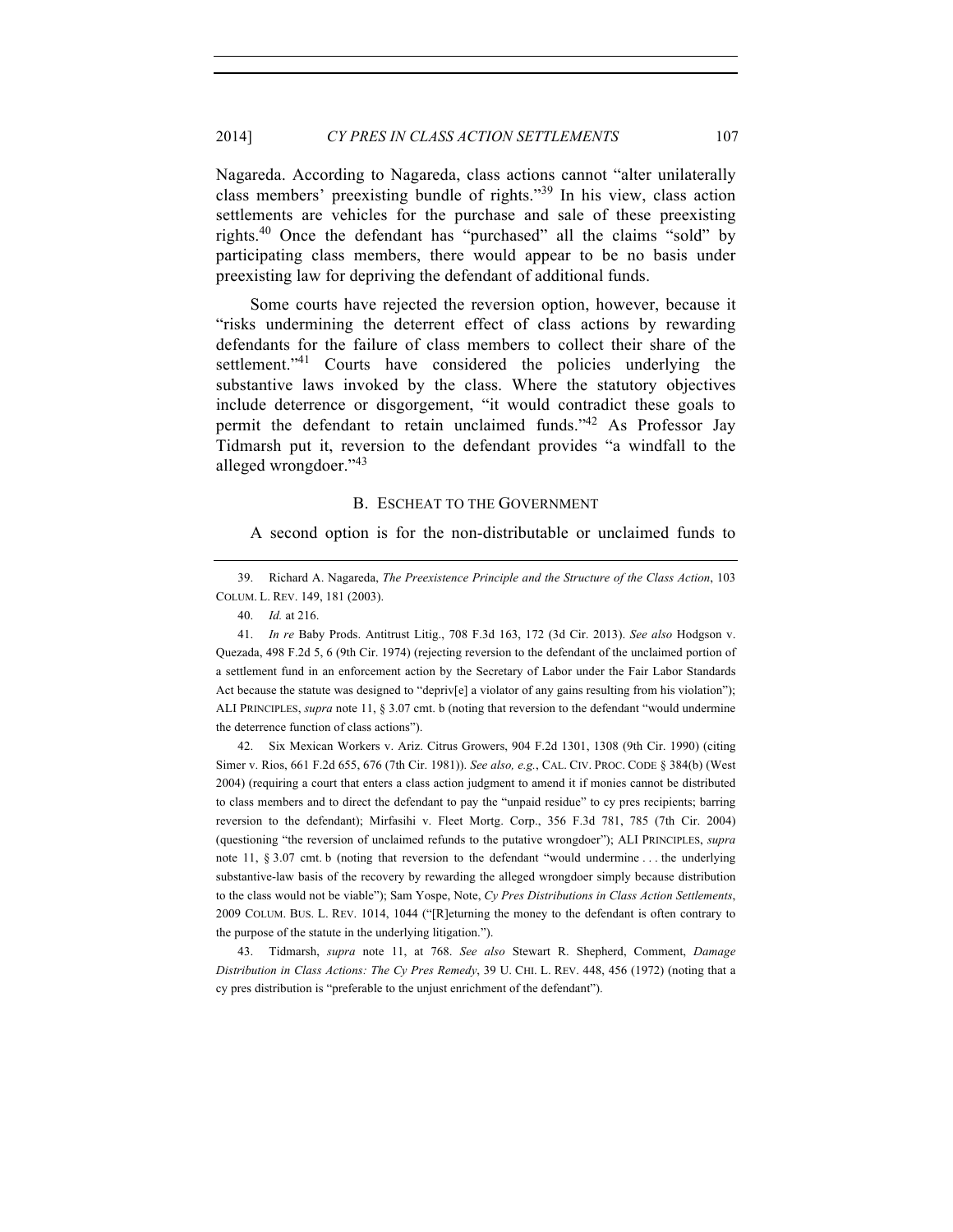escheat to the government.<sup>44</sup> Section 2042 of Title 28 of the United States Code authorizes reversion to the United States government of funds deposited with a federal court that remain unclaimed after five years.<sup>45</sup> The statute applies when a court so orders or when a court fails to otherwise dispose of funds.<sup>46</sup> Section 2042 permits claimants entitled to any portion of the funds to petition for a court order directing payment to them upon proof of their entitlement.<sup>47</sup> Because the federal statute permits recovery by absent class members even after reversion of the funds to the government, this option has been found to "fully protect[]" the interests of absent class members.<sup>48</sup> In fact, the escheat under  $\S 2042$  has been called "impermanent"<sup>49</sup> and some have questioned whether it is an escheat at all because the United States does not gain title to the money, but just holds it "as trustee for the rightful owners."<sup>50</sup>

45. 28 U.S.C. § 2042 (2012). Section 2041 directs that "[a]ll moneys paid into any court of the United States, or received by the officers thereof, in any case pending or adjudicated in such court, shall be forthwith deposited with the Treasurer of the United States or a designated depositary, in the name and to the credit of such court." *Id.* § 2041. Section 2041 "does not limit the discretion of the district court to control the unclaimed portion of a class action judgment fund." *Van Gemert V*, 739 F.2d at 735. *Accord* Nw. Mut. Life Ins. Co. v. Quinn, 69 F. 462, 464 (C.C.W.D. Mich. 1895).

46. *See, e.g.*, *Van Gemert V*, 739 F.2d at 735.

47. 28 U.S.C. § 2042.

48. *Six Mexican Workers*, 904 F.2d at 1308. *See also In re Folding Carton*, 744 F.2d at 1255 (noting that entitled claimants may recover from the government "after the escheat"); SEC v. Golconda Min. Co., 327 F. Supp. 257, 260 (S.D.N.Y. 1971) (directing the Trustee "to deposit the remaining balance in the Registry of this Court, to be held pursuant to 28 U.S.C., sections 2041 and 2042, for the benefit of those persons who are entitled to payment under the final judgment, or for the benefit of their successors in interest").

49. *In re Folding Carton*, 744 F.2d at 1255. *See also, e.g.*, Hodgson v. Wheaton Glass Co., 446 F.2d 527, 535 (3d Cir. 1971) (stating, in the context of an enforcement action filed by the Secretary of Labor to enforce the Equal Pay Act, that "[t]here is never a permanent escheat to the United States" (citing *In re* Moneys Deposited In and Now Under the Control of the U.S. Dist. Court for the W. Dist. of Pa., 243 F.2d 443 (3d Cir. 1957))).

50. *In re Folding Carton*, 744 F.2d at 1257 (Flaum, J., concurring in part and dissenting in part)

<sup>44.</sup> *E.g.*, Nachshin v. AOL, LLC, 663 F.3d 1034, 1041 (9th Cir. 2011) ("If a suitable cy pres beneficiary cannot be located, the district court should consider escheating the funds to the United States Treasury."); *Six Mexican Workers*, 904 F.2d at 1307–08 (identifying "escheat to the government" as one of the court's alternatives in dealing with unclaimed funds); *In re* Folding Carton Antitrust Litig., 744 F.2d 1252, 1255 (7th Cir. 1984) (directing that the "remainder of the reserve fund escheat to the United States"); Van Gemert v. Boeing Co. (*Van Gemert V*), 739 F.2d 730, 733–36 (2d Cir. 1984) (analyzing 28 U.S.C. §§ 2041 and 2042, and holding that they authorize but "do not require as a matter of law that the unclaimed judgment fund be deposited in the Treasury"). *See also* 3 CONTE & NEWBERG, *supra* note 21, §§ 10:15–17; Redish, Julian & Zyontz, *supra* note 9, at 619, 639, 665.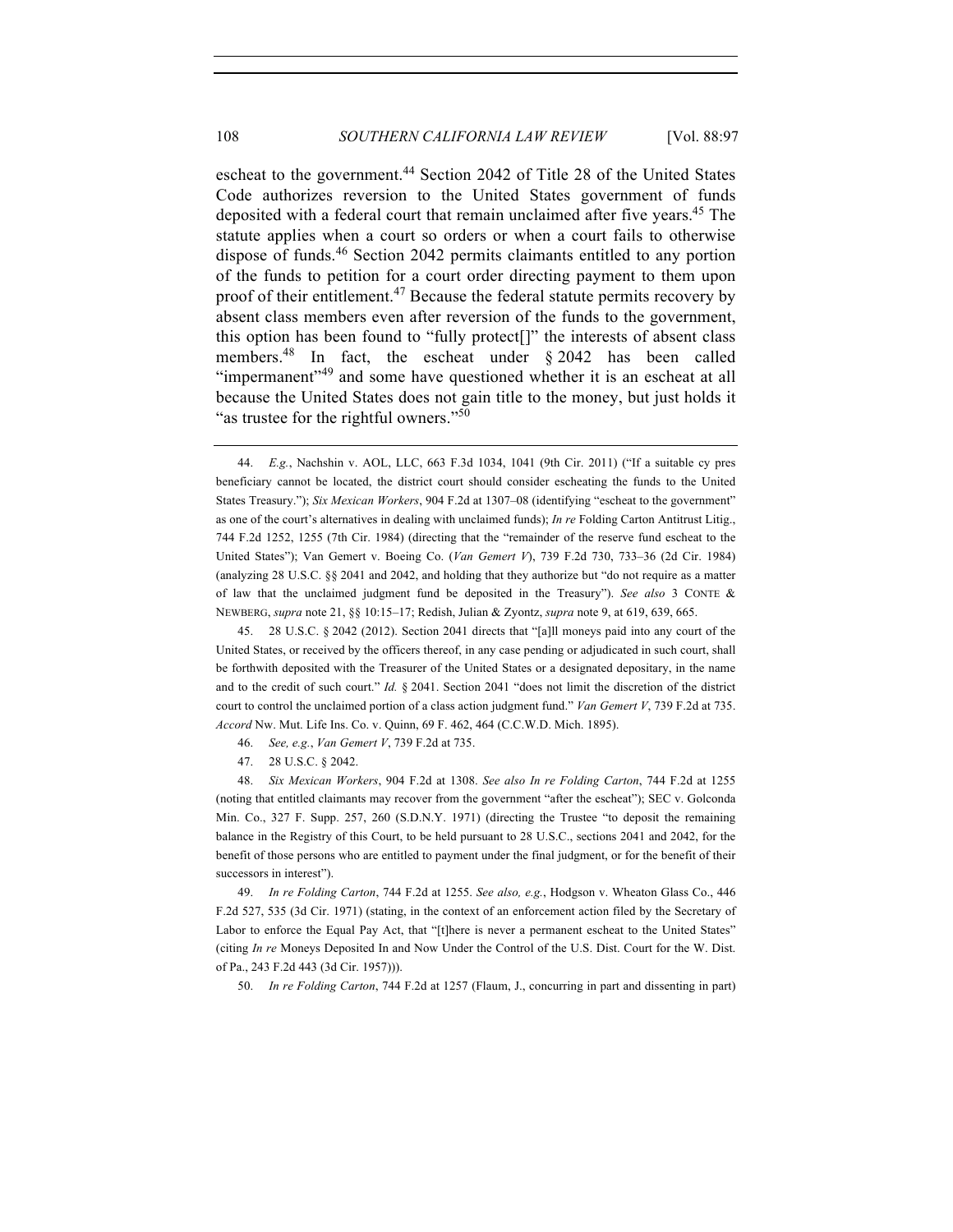Money held by the United States under § 2042, money held by a settlement administrator, or unclaimed funds subject to state court control may escheat to the state.<sup>51</sup> Unlike reversion to the federal government under § 2042, escheat is a procedure by which the state actually acquires title to the abandoned property.<sup>52</sup> In the context of class actions, a state may escheat the unclaimed funds as a representative of its citizens who did not collect their share of the fund.<sup>53</sup> If the nonclaiming class members are citizens of different states, each state may escheat the fraction of the fund corresponding to the fraction of nonclaiming class members whose last known addresses were within the state.<sup>54</sup> The theory is that "nonclaiming" class members will benefit indirectly to the extent that the state uses the

51. *See, e.g.*, United States v. Klein, 303 U.S. 276, 282–83 (1938) (affirming a state court decree that escheated to the state unclaimed funds that had been transferred to the United States Treasury pursuant to the statutory predecessor to § 2042); All Plaintiffs v. All Defendants, 645 F.3d 329, 332, 335, 337 (5th Cir. 2011) (holding that funds in the possession of a settlement administrator were within the scope of the Texas unclaimed property statute; concluding that "Rule 23(e) does not preclude application of the Act to unclaimed funds allocated to identified class members"; and concluding that a failure to apply the state unclaimed property law in federal court "would lead to the inequitable administration of justice"); *In re Folding Carton*, 744 F.2d at 1258 (Flaum, J., concurring in part and dissenting in part) ("[M]oney deposited under section 2042 may escheat to the states . . . even where . . . the unclaimed property is created under federal law"); *Van Gemert V*, 739 F.2d at 735 (noting that if §§ 2041–42 were applied in equity, New York and Illinois eventually "could assert claims under state abandoned property laws"); *Hodgson*, 446 F.2d at 535 ("A State may succeed via escheat to the money" on deposit with the Treasury pursuant to § 2041 and § 2042. (citing *Klein*)).

52. *See, e.g.*, Texas v. New Jersey, 379 U.S. 674, 675 (1965) (describing escheat as "a procedure with ancient origins whereby a sovereign may acquire title to abandoned property if after a number of years no rightful owner appears").

53. *In re Folding Carton*, 744 F.2d at 1258 (Flaum, J., concurring in part and dissenting in part) ("Unlike the federal government, a state government may escheat unclaimed property on behalf of its citizens because the state stands as *parens patriae* as to its citizens." (citing Shepherd, *supra* note 43, at 453–58)).

54. *Id.* at 1259 (citing *Texas v. New Jersey*, 379 U.S. at 680–83). Since the Constitution prevents more than one state from escheating a given piece of property, W. Union Tel. Co. v. Pennsylvania, 368 U.S. 71, 75–76 (1961), the Supreme Court fashioned the rule that "each item of [intangible] property . . . is subject to escheat only by the State of the last known address of the creditor, as shown by the debtor's books and records," *Texas v. New Jersey*, 379 U.S. at 681–82. *See also All Plaintiffs*, 645 F.3d at 337 (concluding that unclaimed funds allocated to class members with a last known address in Texas were governed by the Texas unclaimed property law).

<sup>(</sup>stating that § 2042 is "not a federal escheat statute"; the law "does not operate to change the ownership of the funds; . . . the United States obtains no beneficial interest in the funds"; and "[t]hus, there can be no permanent escheat to the United States"). *See also In re Moneys Deposited*, 243 F.2d at 445 (stating that the United States "holds the money as statutory trustee for the rightful owners").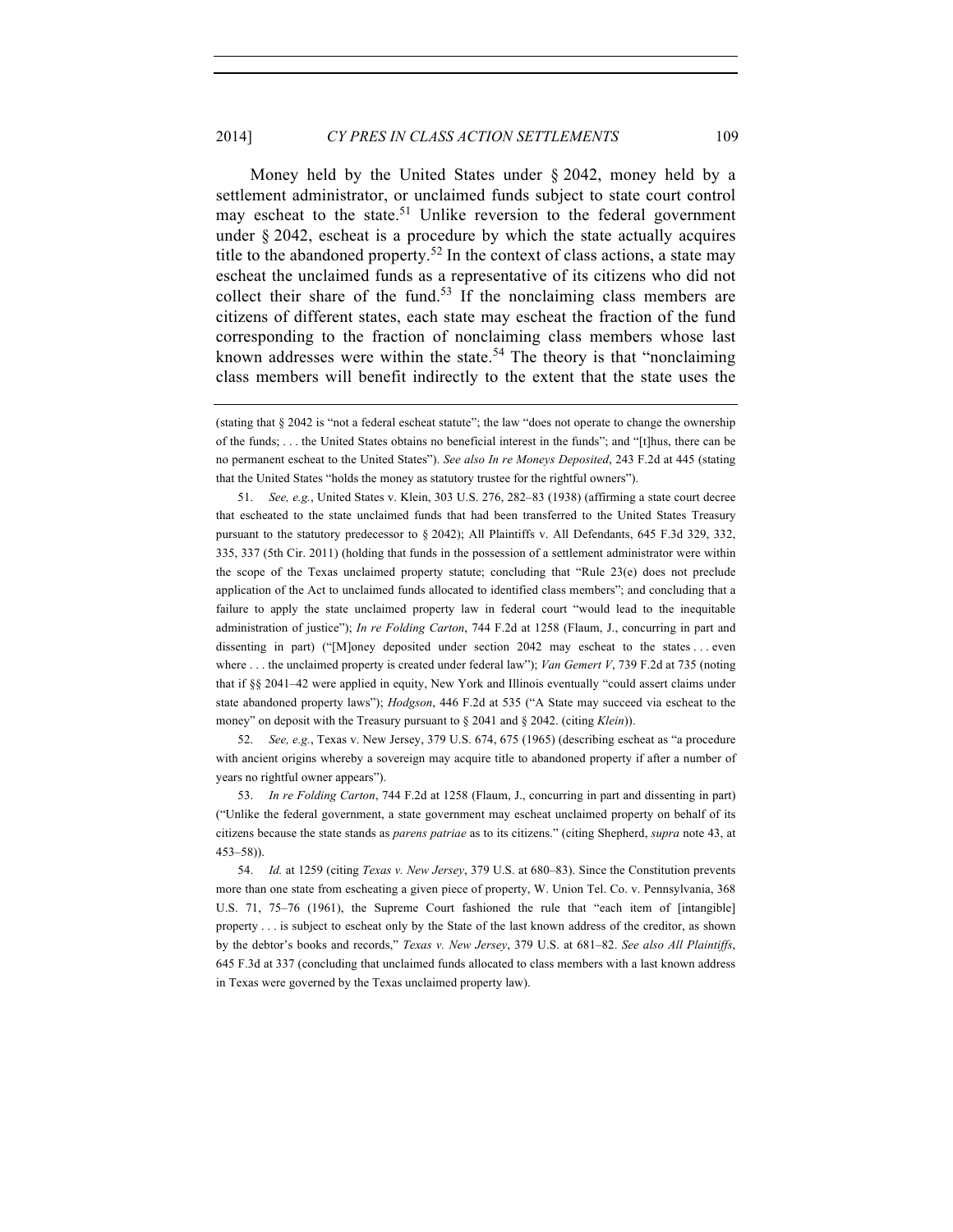fund to benefit all of its citizens."<sup>55</sup> Thus, the compensatory objectives of the law underlying the class claims are served, albeit quite indirectly and imperfectly since the nonclaiming class members are typically but a small subset of the state's overall population.<sup>56</sup>

While imperfectly serving a compensatory objective, an escheat may better serve the deterrent or disgorgement policies of the substantive law underlying the class claim by ensuring that the defendant pays the full amount of the settlement and receives no reversion of unclaimed funds.<sup>57</sup>

Whether or not an escheat serves the policies underlying the substantive law at issue in the class action, some might justify it on the theory that the class members benefitted from having their dispute resolved by the court. As one circuit judge explained, "repayment to the government to defray some of the costs of the court system would be in the nature of a user fee."<sup>58</sup> But one may question the fairness of imposing this "fee" on settling class members when no other litigants have to pay to have their claims adjudicated in court.

57. *In re Baby Prods.*, 708 F.3d at 172 ("Escheat . . . preserves the deterrent effect of class actions . . . ."); Six Mexican Workers v. Ariz. Citrus Growers, 904 F.2d 1301, 1308–09 (9th Cir. 1990) (noting that escheat may serve the deterrence and enforcement policies underlying the substantive law); *In re Folding Carton*, 744 F.2d at 1258 (Flaum, J., concurring in part and dissenting in part) (noting that "to the extent that antitrust law serves a deterrence purpose, it is served through any plan not resulting in the return of the fund to the defendants"); SEC v. Bear, Stearns & Co., 626 F. Supp. 2d 402, 416 (S.D.N.Y. 2009) ("[E]scheat to the government serves the 'deterrence and enforcement goals' of federal statutes." (quoting *Six Mexican Workers*, 904 F.2d at 1308)). *See also* Redish, Julian & Zyontz, *supra* note 9, at 619 (noting that the deterrent effect would be "completely defeated" or "seriously diluted" if the remainder of the unclaimed fund were to revert to the defendant); Tidmarsh, *supra* note 11, at 768– 69 (reasoning that returning the unclaimed funds to the defendant "is a windfall to the alleged wrongdoer").

<sup>55.</sup> *In re Folding Carton*, 744 F.2d at 1258 (Flaum, J., concurring in part and dissenting in part).

<sup>56.</sup> *See, e.g.*, *In re* Baby Prods. Antitrust Litig., 708 F.3d 163, 172 (3d Cir. 2013) (noting that escheat to the state "benefits the community at large rather than those harmed by the defendant's conduct"); *In re Folding Carton*, 744 F.2d at 1258 (Flaum, J., concurring in part and dissenting in part) (commenting on the "imperfect fit" but noting that escheat serves antitrust law's compensatory rationale "by allowing each member of the class some degree of recovery, even if indirect"); ALI PRINCIPLES, *supra* note 11, § 3.07 cmt. b ("[E]scheat to the state . . . would benefit all citizens equally, even those who were not harmed by the defendant's alleged conduct."); Shepherd, *supra* note 43, at 455–56.

<sup>58.</sup> *In re* Pet Food Prods. Liab. Litig., 629 F.3d 333, 363 (3d Cir. 2010) (Weis, J., concurring and dissenting).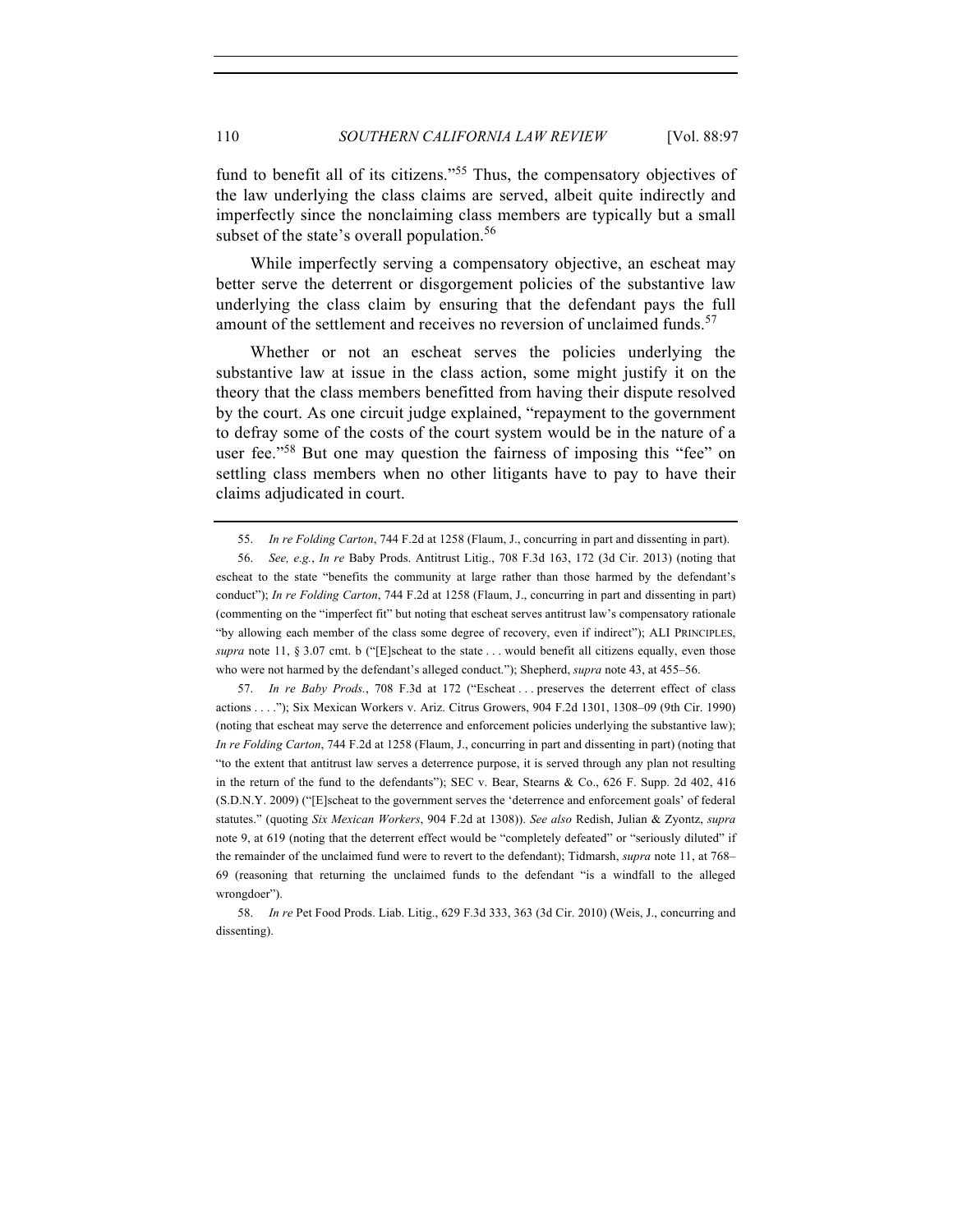#### C. ADDITIONAL DISTRIBUTIONS TO CLAIMANTS

A third option is to distribute the unclaimed funds, pro rata, among class members who already have stepped forward to claim their due.<sup>59</sup> This option has been espoused by the American Law Institute in its Principles of the Law of Aggregate Litigation ("the ALI Principles" or, "the Principles"), which recommend that courts resort to cy pres distributions only after seeking to "provide for further distributions to participating class members."<sup>60</sup> The ALI Principles favor further payments to claiming class members on the theory that

few settlements award 100 percent of a class member's losses, and thus it is unlikely in most cases that further distributions to class members would result in more than 100 percent recovery for those class members. In any event, this Section takes the view that in most circumstances distributions to class members better approximate the goals of the substantive laws than distributions to third parties that were not directly injured by the defendant's conduct.<sup>61</sup>

Numerous courts have favored this approach over cy pres distributions. For example, in a class action against a company whose plant allegedly emitted toxic chemicals, the U.S. Court of Appeals for the Fifth Circuit held that unused funds that had been allocated to perform medical monitoring on members of subclass B should have been distributed to members of subclass A, who "were the most grievously injured and had not been fully compensated,<sup>62</sup> rather than to charity by way of a cy pres distribution.

In a variation on this approach, anticipating that a large portion of the

61. ALI PRINCIPLES, *supra* note 11, § 3.07 cmt. b. *Accord In re Baby Prods.*, 708 F.3d at 173 (cautioning that "direct distributions to the class are preferred over cy pres distributions").

62. Klier v. Elf Atochem N. Am., Inc., 658 F.3d 468, 476 (5th Cir. 2011); *id.* at 475–79 (finding support for a further distribution to members of subclass A in the language of the settlement agreement). *See also, e.g.*, *In re Baby Prods.*, 708 F.3d at 174 (noting that a court "could condition approval of a settlement on the inclusion of a mechanism for additional payouts to individual class members if the number of claimants turns out to be insufficient to deplete a significant portion of the total settlement fund").

<sup>59.</sup> Redish, Julian & Zyontz, *supra* note 9, at 619. *See also* Shepherd, *supra* note 43, at 453 (noting that one option is to "divide the uncollected damages among those class members who do collect their shares"); Tidmarsh, *supra* note 11, at 768 (noting that one way of dealing with unclaimed excess is to "increase payments to those who file claims").

<sup>60.</sup> ALI PRINCIPLES, *supra* note 11, § 3.07(b). I served on the Members' Consultative Group of the American Law Institute project, the Principles of the Law of Aggregate Litigation, discussed here and *infra* Part VII.D.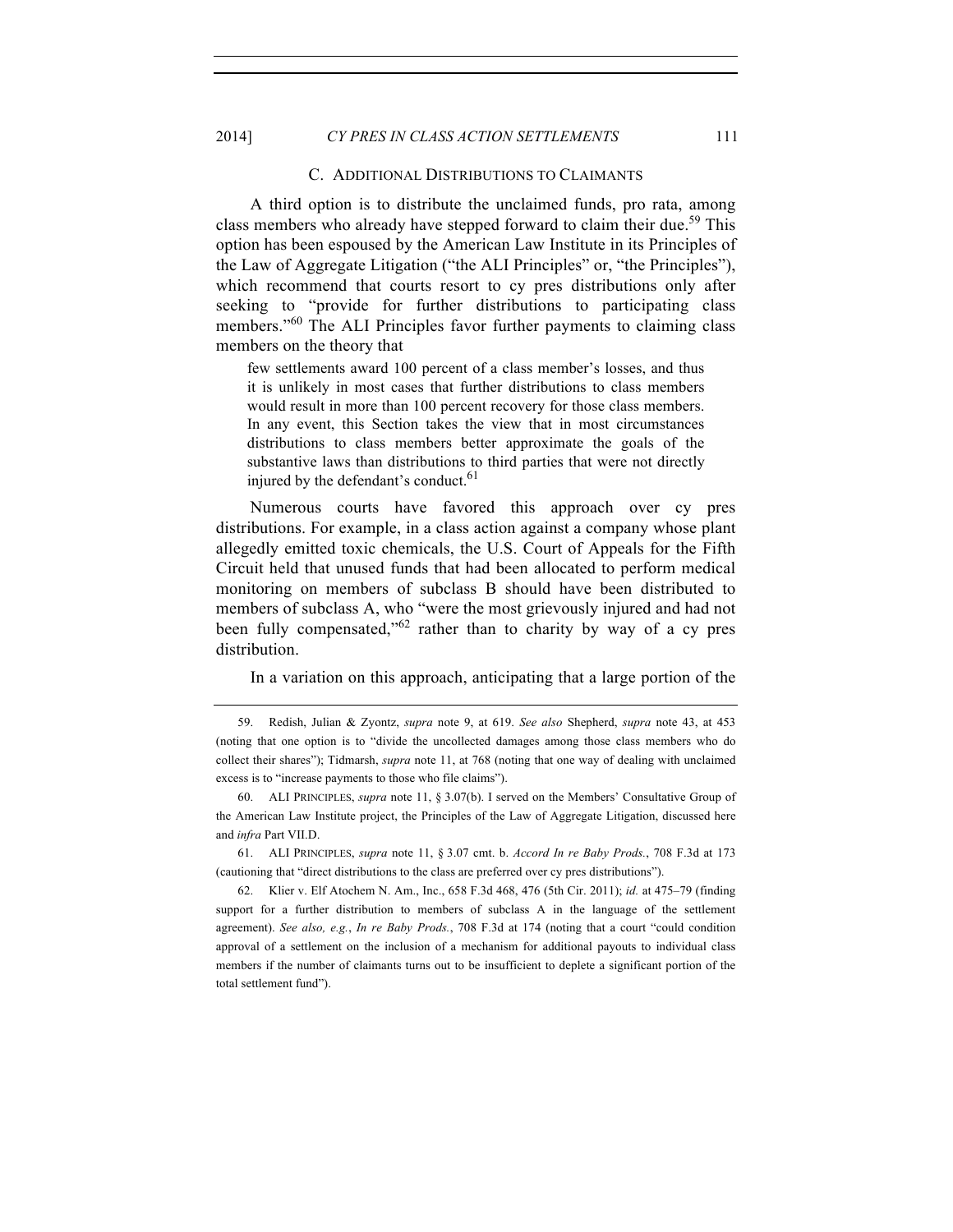settlement fund would go unclaimed because the class included many elderly and ailing people, the parties to one class action settlement agreed that class members who filed claims should receive double their actual losses.<sup>63</sup> In assessing the adequacy of the settlement, the U.S. District Court for the District of Massachusetts agreed with one objector that even more money should go to the claiming class members (rather than to a charity cy pres). At the trial court's urging, the parties modified the settlement agreement to provide claiming class members with treble damages if funds remained after all claiming class members had been paid double damages.<sup>64</sup> In yet another variation, an appellate court suggested that upon remand, the parties should consider modifying the settlement agreement to lighten the eligibility or documentary proof requirements for making a claim, thereby enlarging the group of absent class members who could submit viable claims for payment and receive more than a nominal payment.<sup>65</sup> By putting more money in the hands of (some) class members, all of these variations further both the compensatory and deterrent objectives of the laws underlying the class claims.<sup>66</sup>

Not all courts have favored additional distributions to claiming class members, however. Some courts and scholars have expressed concern that such a distribution would result in a windfall to the claiming class members<sup>67</sup> or create a potential conflict of interest between the class and its

67. *See, e.g.*, *In re Lupron Mktg.*, 677 F.3d at 35 ("[P]rotesting class members are not entitled to windfalls in preference to cy pres distributions"); *Klier*, 658 F.3d at 475 (favoring "additional pro rata distributions to class members . . . except where an additional distribution would provide a windfall to

<sup>63.</sup> Howe v. Townsend (*In re* Pharm. Indus. Average Wholesale Price Litig.), 588 F.3d 24, 30 (1st Cir. 2009).

<sup>64.</sup> *Id.* at 31–32. In another variation on this approach, a trial court supervising the distribution of disgorged funds in an SEC enforcement action approved of "additional outreach to locate eligible recipients who had not submitted a claim." SEC v. Bear, Stearns & Co., 626 F. Supp. 2d 402, 409–10 (S.D.N.Y. 2009) (describing the fund administrator's renewed and innovative outreach efforts to reach investors who had not submitted claim forms, and noting that the 47 percent response rate in "phase II" was "remarkable" because it represented submissions from people who had not responded in phase I and actually exceeded the response rate achieved in phase I). *Cf.* Rohn v. Tap Pharm. Prods. (*In re* Lupron Mktg. & Sales Practices Litig.), 677 F.3d 21, 31–32 (1st Cir. 2012) ("The district court appropriately decided that a supplemental consumer claims process would be prohibitively expensive, time-consuming, and, given the high mortality rate among members of the class, would likely recruit few new claimants.").

<sup>65.</sup> *In re Baby Prods.*, 708 F.3d at 172 n.6, 176.

<sup>66.</sup> *Cf.* Shepherd, *supra* note 43, at 453 (noting that this method "would neither diminish the deterrent effect of the judgment nor unjustly enrich the defendant," but adding that "silent class members will not receive any compensation, even indirectly").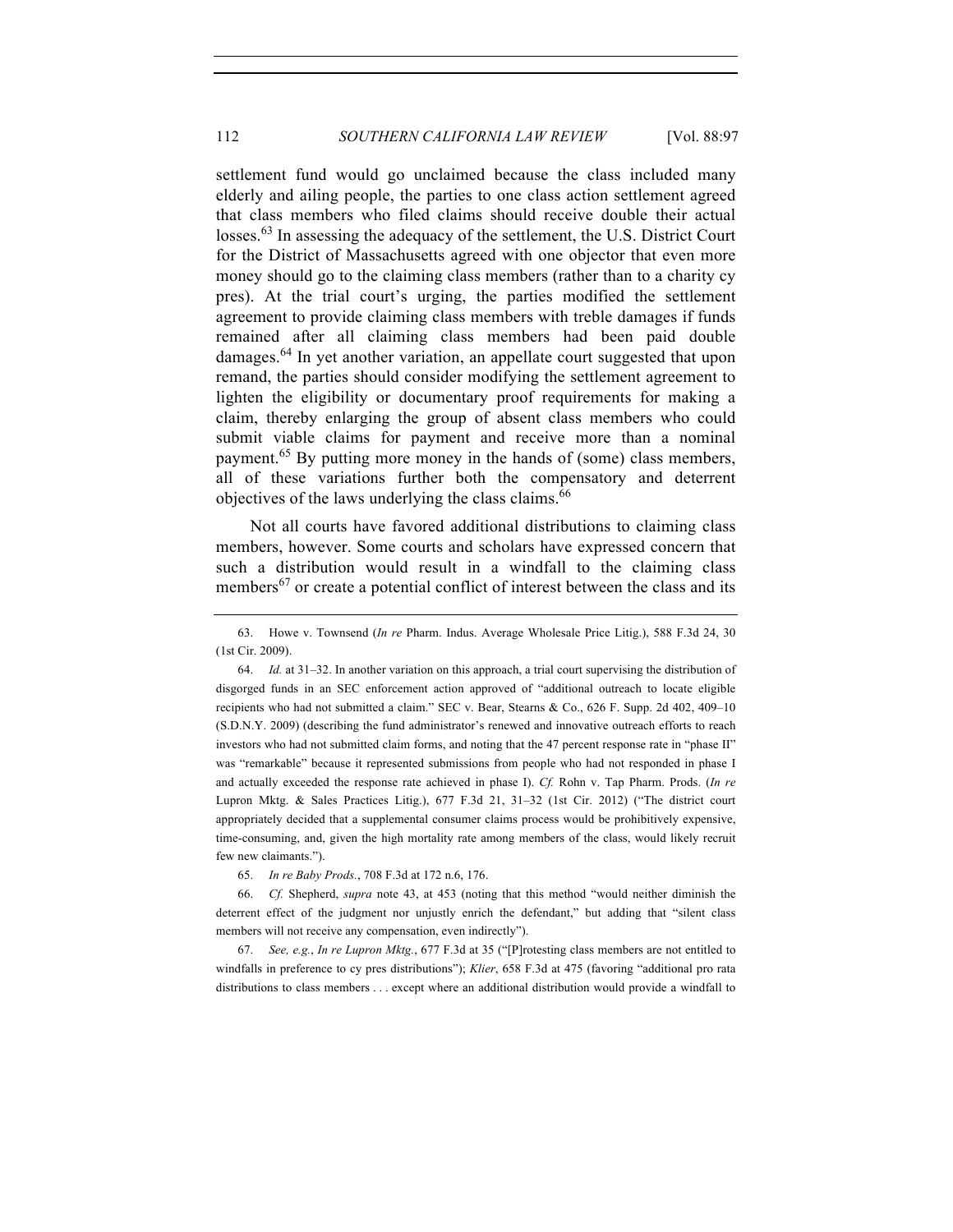named representatives, who would have an interest "in keeping the other class members uninformed."<sup>68</sup> Some courts have declined to approve additional payments to claiming class members to offset their litigation costs and inflation, concluding that non-claiming absentees have a superior equitable claim compared to the claim of class members who already have come forward.<sup>69</sup> Courts also have expressed concern about the cost and difficulty of locating individual class members for an additional distribution, especially if a significant amount of time has passed since the initial distribution and class members may have relocated.<sup>70</sup> The administrative inconvenience of a pro rata distribution among the claiming class members is exacerbated where the defendant had been responsible for

class members with liquidated-damage claims that were 100 percent satisfied by the initial distribution" (footnote omitted)); Van Gemert v. Boeing Co. (*Van Gemert II*), 553 F.2d 812, 816 (2d Cir. 1977) (bemoaning a possible windfall); *In re* EasySaver Rewards Litig., 921 F. Supp. 2d 1040, 1053 (S.D. Cal. 2013) (declining to award claimants the unclaimed funds and expressing concern for "an impermissible windfall"); McKinnie v. JP Morgan Chase Bank, 678 F. Supp. 2d 806, 812 (E.D. Wis. 2009) (concluding that "a pro rata distribution . . . would result in a windfall"). *See also* Redish, Julian & Zyontz, *supra* note 9, at 620, 639 (expressing concern for an "unjustified" or "undeserved" windfall to the claiming class members); Shepherd, *supra* note 43, at 453 ("The claims of the silent class members would be expropriated and a windfall might result for those who appeared and collected their share of the damages."); Tidmarsh, *supra* note 11, at 768 (expressing concern for "overcompensation for some victims").

68. *Van Gemert II*, 553 F.2d at 816 (quoting Shepherd, *supra* note 43, at 453). *See also, e.g.*, *In re Lupron Mktg.*, 677 F.3d at 35 (noting that such windfalls may "create a perverse incentive among victims to bring suits where large numbers of absent class members were unlikely to make claims" (quoting Redish, Julian & Zyontz, *supra* note 9, at 632)).

69. *See, e.g.*, *In re Lupron Mktg.*, 677 F.3d at 34 (rejecting the claim of class members—who had already received 167 percent of their damages—that they were entitled to residual settlement funds, and favoring a cy pres distribution that would "benefit the potentially large number of absent class members"); *In re* Folding Carton Antitrust Litig., 744 F.2d 1252, 1258 (7th Cir. 1984) (Flaum, J., concurring in part and dissenting in part) ("[A]warding the fund to . . . the claiming class members . . . ensures that non-claiming members will receive no benefit."); Van Gemert v. Boeing Co. (*Van Gemert V*), 739 F.2d 730, 736 (2d Cir. 1984) (rejecting pro rata distribution of unclaimed funds); *Van Gemert II*, 553 F.2d at 815–16 (noting that a distribution of unclaimed funds to claiming class members means that the non-claiming absentees "will not receive any compensation, even directly" (quoting Sheperd, *supra* note 43, at 453)).

70. Holtzman v. Turza, 728 F.3d 682, 689 (7th Cir. 2013) (noting that a cy pres distribution "is most useful when individual stakes are small, and the administrative costs of a second round of distributions to class members might exceed the amount tha<sup>[t]</sup> ends up in class members' pockets"); Powell v. Georgia-Pacific Corp., 119 F.3d 703, 705 (8th Cir. 1997) (noting that the district court's "primary concern was the fact that locating the individual class members for an additional distribution would be very difficult and costly").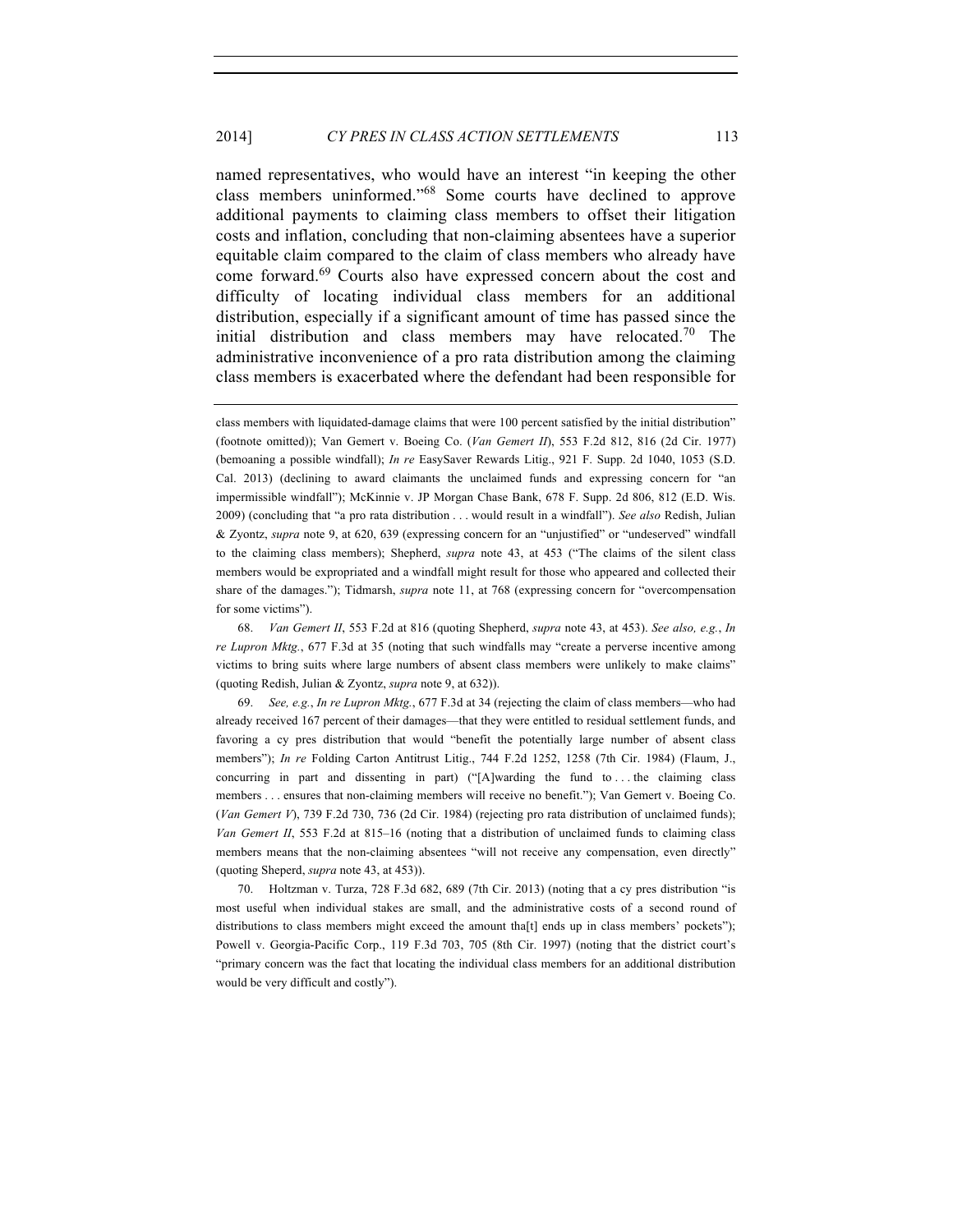## 114 *SOUTHERN CALIFORNIA LAW REVIEW* [Vol. 88:97

the initial distribution but would play no role in a follow-up distribution of unclaimed funds. $71$ 

Since each of these options—reversion to the defendant, escheat to the government, and further distribution to claiming class members—has drawbacks (at least in the eyes of some), settling parties and courts have employed another option to dispose of non-distributable or unclaimed funds: cy pres distributions.<sup>72</sup> We turn now to a brief history of the cy pres doctrine, before considering the problems that arise when cy pres distributions are made in the context of class action settlements.

#### IV. A BRIEF HISTORY OF THE CY PRES DOCTRINE

The phrase "cy pres" derives from the Norman French expression, *cy près comme possible*, which means "as near as possible."<sup>73</sup> In the charitable trust context in which the equitable cy pres doctrine originated, courts employ it when a settlor's or testator's precise intent in creating a charitable trust cannot be effectuated. In such cases, courts attempt to save the trust by devising an alternate plan that serves the donor's intent as nearly as possible.<sup>74</sup> For example, the March of Dimes Foundation, which was initially established to treat polio victims and to conduct research into

73. *E.g.*, Howe v. Townsend (*In re* Pharm. Indus. Average Wholesale Price Litig.), 588 F.3d 24, 33 (1st Cir. 2009); BLACK'S LAW DICTIONARY 470 (10th ed. 2014); EDITH L. FISCH, THE *CY PRES* DOCTRINE IN THE UNITED STATES 1 (1950). For more thorough discussions of cy pres's origins in the law of trusts, see, for example, Alberto B. Lopez, *A Revaluation of Cy Pres Redux*, 78 U. CIN. L. REV. 1307, 1313–29 (2010); Redish, Julian & Zyontz, *supra* note 9, at 624–33; John H. Beisner, Jessica Davidson Miller & Jordan M. Schwartz, *Cy Pres: A Not So Charitable Contribution to Class Action Practice*, U.S. CHAMBER COM. 3–6 (Oct. 2010), http://ilr.iwssites.com/uploads/sites/1/cypres\_0.pdf.

74. RESTATEMENT (THIRD) OF TRUSTS § 67 (2003) ("Unless the terms of the trust provide otherwise, where property is placed in trust to be applied to a designated charitable purpose and it is or becomes unlawful, impossible, or impracticable to carry out that purpose, or to the extent it is or becomes wasteful to apply all of the property to the designated purpose, the charitable trust will not fail but the court will direct application of the property or appropriate portion thereof to a charitable purpose that reasonably approximates the designated purpose."); RESTATEMENT (FIRST) OF TRUSTS § 399 (1935) ("If property is given in trust to be applied to a particular charitable purpose, and it is or becomes impossible or impracticable or illegal to carry out the particular purpose, and if the settlor manifested a more general intention to devote the property to charitable purposes, the trust will not fail but the court will direct the application of the property to some charitable purpose which falls within the general charitable intention of the settlor."); FISCH, *supra* note 73, at 1.

<sup>71.</sup> *Powell*, 119 F.3d at 707.

<sup>72.</sup> Professor Martin Redish advocates yet another alternative: denial of class certification. Redish, Julian & Zyontz, *supra* note 9, at 639–40.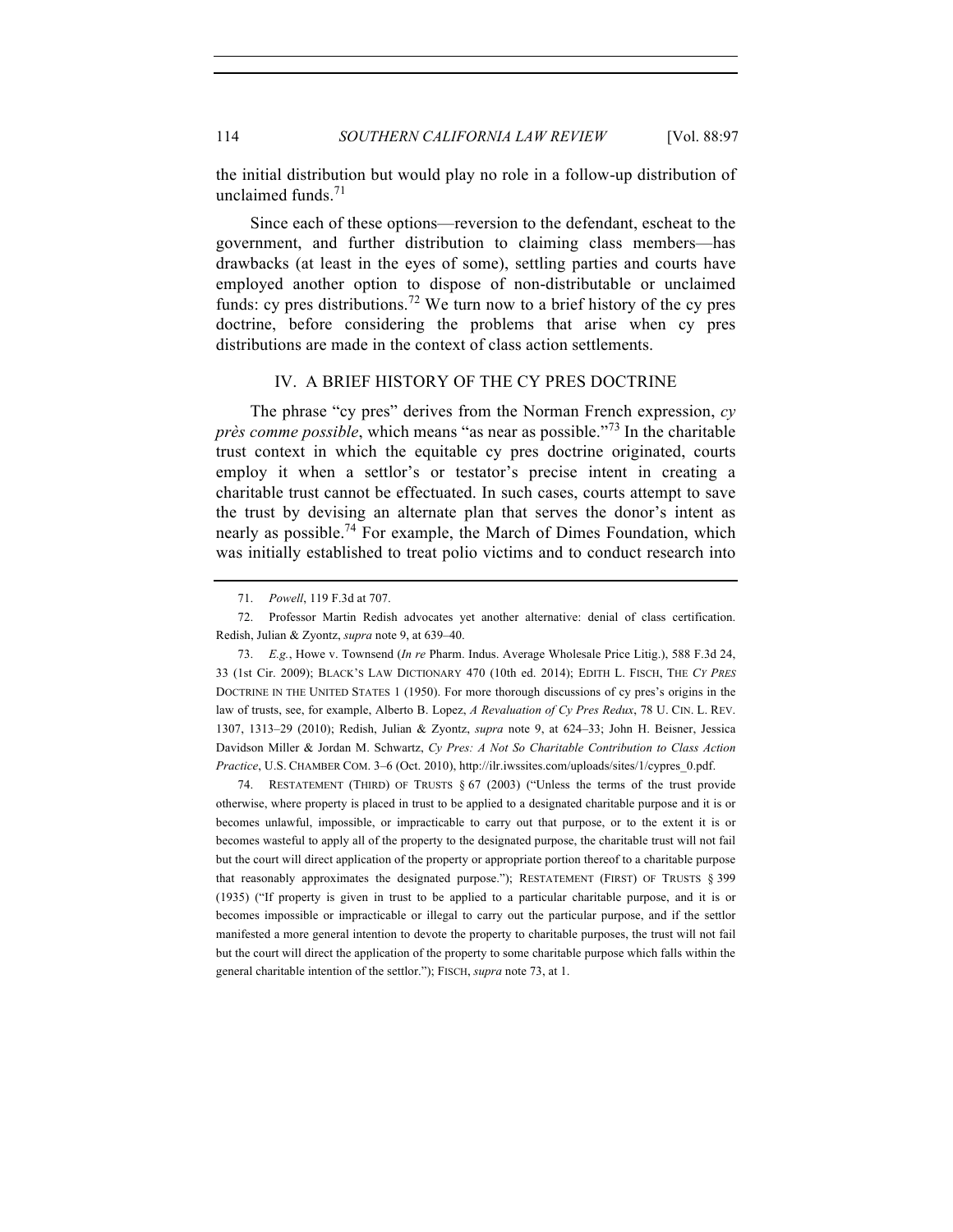polio prevention,<sup>75</sup> was permitted to alter its mission to combat other childhood diseases once the polio vaccine was developed and the donors' precise intent could no longer be effectuated.<sup>76</sup>

In the Middle Ages, the English chancery court invoked the cy pres doctrine for the benefit of the *donor*. The theory was that the donor may have donated money to charity in the hope of securing an "advantageous position in the kingdom of heaven."77

If the exact scheme for securing pardon and an eternal period of bliss for the soul failed for any reason it was natural that chancery with its ecclesiastical tinge, should think that the testator would have desired the substitution of any other plan which would bring about the same result as the original gift. $78$ 

Thus, the Chancellor's early use of cy pres in the charitable trust context at least indirectly benefitted the donor.<sup>79</sup> With some initial hesitation,  $80$  American courts, too, began to employ the doctrine of cy pres in the charitable trust context; now virtually all states have codified the practice.81

Although the cy pres doctrine was initially used only in connection with trusts and estates,  $82$  in recent years, American courts have adapted it to the class action context. Drawing upon a student comment published in the University of Chicago Law Review in  $1972^{83}$  and two student notes that followed in  $1987$ ,  $84$  courts have invoked the cy pres doctrine to distribute

77. FISCH, *supra* note 73, at 4.

78. *Id.* at 5 (quoting GEORGE G. BOGERT, THE LAW OF TRUSTS AND TRUSTEES § 431 (1935)).

79. Redish, Julian & Zyontz, *supra* note 9, at 626 (discussing the use of cy pres to improve the settlor's "chance at salvation").

80. FISCH, *supra* note 73, at 9–28; Beisner, Miller & Schwartz, *supra* note 73, at 4–5.

81. Redish, Julian & Zyontz, *supra* note 9, at 628 & n.59.

82. *Id.* at 630.

83. Shepherd, *supra* note 43, at 452 ("When distribution problems arise in large class actions, courts may seek to apply their own version of cy pres by effectuating as closely as possible the intent of the legislature in providing the legal remedies on which the main cause of action was based.").

84. Kerry Barnett, Note, *Equitable Trusts: An Effective Remedy in Consumer Class Actions*, 96 YALE L.J. 1591, 1600 & 1605 (1987) (arguing that "the best option for most small claim consumer class

<sup>75.</sup> *Whatever Happened to Polio? March of Dimes*, NATIONAL MUSEUM AM. HIST., http://amhistory.si.edu/polio/howpolio/march.htm (last visited Oct. 21, 2014).

<sup>76.</sup> Mirfasihi v. Fleet Mortg. Corp., 356 F.3d 781, 784 (7th Cir. 2004) (mentioning the March of Dimes example). *Cf.* Sister Elizabeth Kenny Found. v. Nat'l Found., 126 N.W.2d 640, 642 (Minn. 1964) (discussing a motion by a charitable trust beneficiary, which received trust funds to treat polio victims, to use the funds to treat other muscular or skeletal diseases).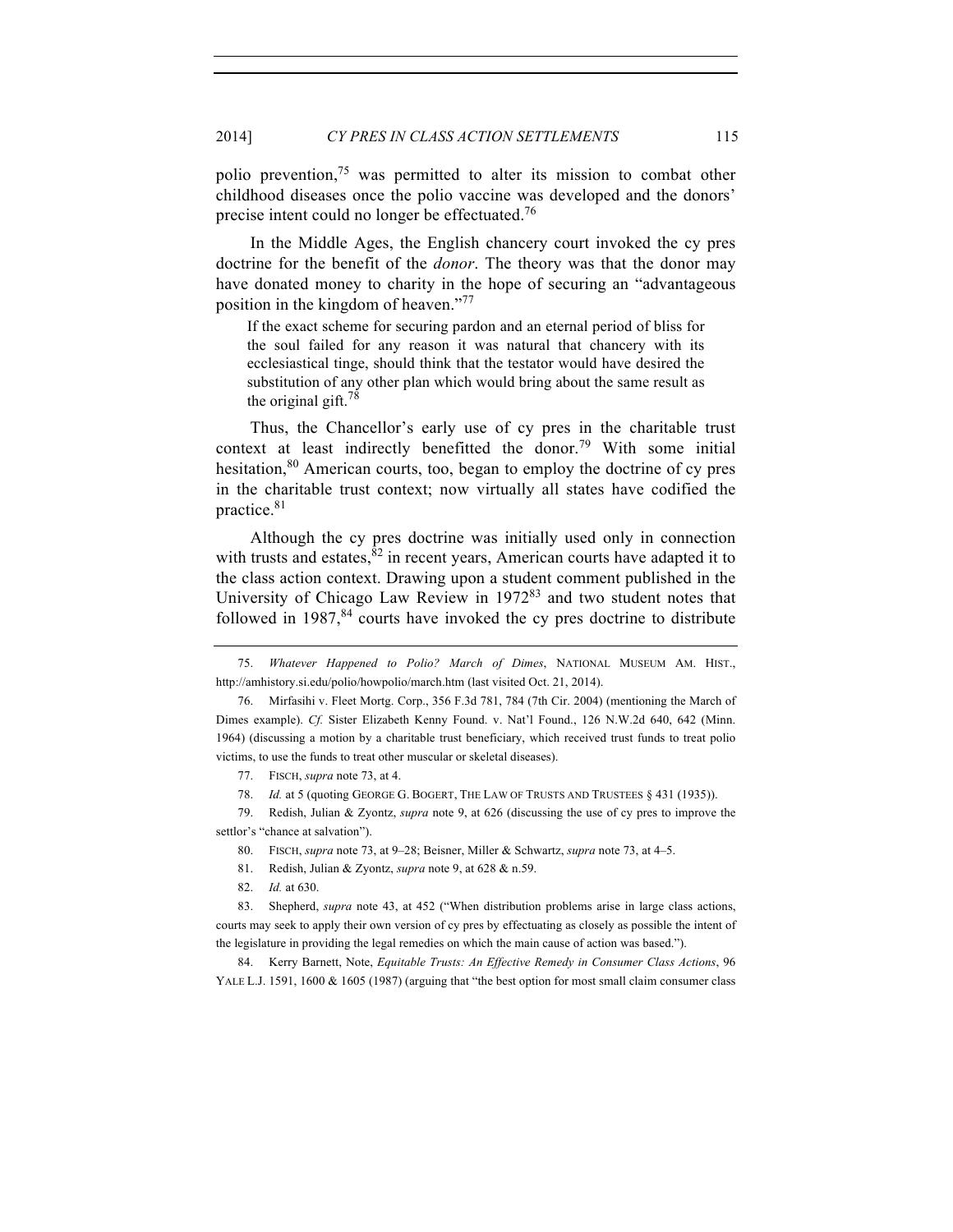unclaimed or non-distributable funds to serve the policy objectives underlying the class action and the interests of the absent class members

Judge Richard Posner of the Seventh Circuit Court of Appeals has argued that the analogy to cy pres in the trust context is strained:

In the class action context the reason for appealing to cy pres is to prevent the defendant from walking away from the litigation scot-free because of the infeasibility of distributing the proceeds of the settlement . . . to the class members. There is no indirect benefit to the class from the defendant's giving the money to someone else. In such a case the "cy pres" remedy (badly misnamed  $\ldots$ ) is purely punitive.<sup>86</sup>

Professor Martin Redish, too, views the analogy as faulty $87$  and criticizes courts for invoking cy pres to distribute unclaimed funds without even trying to "indirectly compensate members of the injured class."<sup>88</sup>

85. *See, e.g.*, Nachshin v. AOL, LLC, 663 F.3d 1034, 1039 (9th Cir. 2011) (requiring that a "cy pres distribution . . . be guided by (1) the objectives of the underlying statute(s) and (2) the interests of the silent class members" (citing Six Mexican Workers v. Ariz. Citrus Growers, 904 F.2d 1301, 1307 (9th Cir. 1990))); Am. Soc'y of Travel Agents v. United Airlines, Inc. (*In re* Airline Comm'n Antitrust Litig.), 307 F.3d 679, 682 (8th Cir. 2002) ("[T]he unclaimed funds should be distributed for a purpose as near as possible to the legitimate objectives underlying the lawsuit, the interests of class members, and the interests of those similarly situated." (citing Am. Soc'y of Travel Agents v. United Airlines, Inc. (*In re* Airline Comm'n Antitrust Litig.), 268 F.3d 619, 625–26 (8th Cir. 2001))). *See also* Shepherd, *supra* note 43, at 452.

86. Mirfasihi v. Fleet Mortg. Corp., 356 F.3d 781, 784 (7th Cir. 2004).

87. Redish, Julian & Zyontz, *supra* note 9, at 624 (rejecting cy pres in class actions because its use "contravenes important constitutional and procedural limitations").

88. *Id.* at 635*. See also id.* at 637 (criticizing cy pres awards to charities that did not "constitute even a feeble attempt to indirectly compensate victims"). In Redish's view, cy pres awards in the class action context are not only sloppy adaptations of trust law, but also unconstitutional arrogations of power that violate Article III of the United States Constitution and the Due Process Clause of the Fifth Amendment (at least in adjudicated actions). *Id.* at 622-23, 641-48 (elaborating upon "three key constitutional flaws"). *See also* Beisner, Miller & Schwartz, *supra* note 73, at 15 (expressing concern that "extending cy pres to litigated class actions would contravene fundamental legal principles"). Notwithstanding these arguments, cy pres distributions continue to feature prominently in many class

"as nearly as possible."<sup>85</sup>

actions is a single, class-wide distribution" in the form "of an equitable trust designed to benefit the injured class," and suggesting that charities would be "appropriate recipients" of the trust funds); Natalie A. DeJarlais, Note, *The Consumer Trust Fund: A Cy Pres Solution to Undistributed Funds in Consumer Class Actions*, 38 HASTINGS L.J. 729, 732 (1987) (arguing that "the consumer trust fund should be used creatively for the 'next best' distribution of funds that remain in consumer class action settlements and damage awards"). Both works are cited in Redish, Julian & Zyontz, *supra* note 9, at 633–34.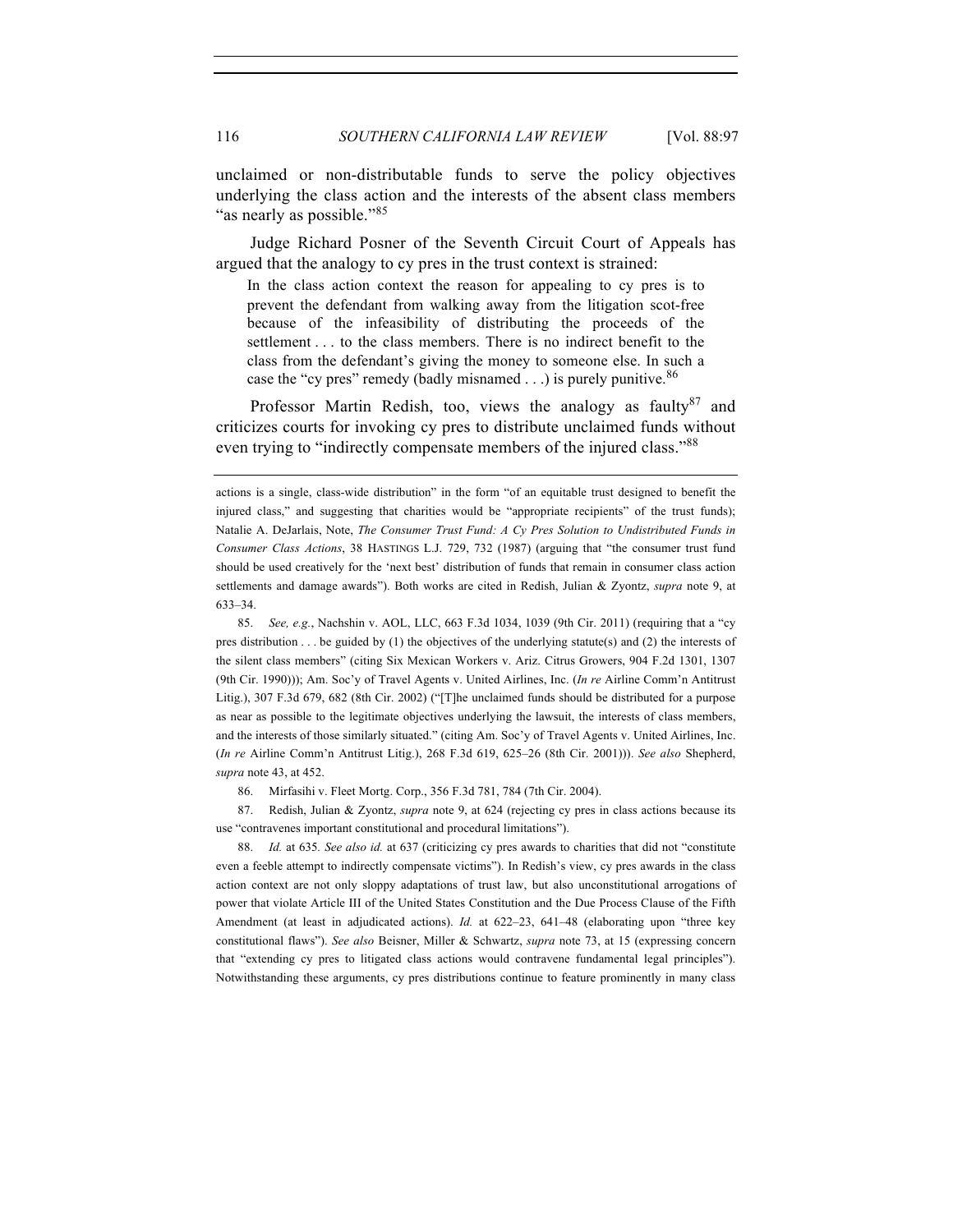Whether the analogy to the trust context is apt or not, litigants and courts have enthusiastically latched onto cy pres as a potential solution to the problem of unclaimed class action settlement funds. As we will see, while courts increasingly prefer cy pres to the alternative means of distributing unclaimed funds considered above in Part III,<sup>89</sup> this solution, too, has serious problems. Parts V and VI will describe these flaws and illustrate them with analyses of two recent cases. Part VII will then offer a slate of pragmatic recommendations to limit and tailor the use of cy pres to better serve the interests of absent class members.

# V. PROBLEMS WITH CY PRES DISTRIBUTIONS IN THE CLASS ACTION CONTEXT

Courts have adapted the cy pres doctrine to distribute unclaimed funds in the class action context because they view it as superior to reversion, escheat, or pro rata distribution to claiming class members. By ensuring that the defendant pays the full amount of the settlement (rather than receiving a reversion of any unclaimed portion), cy pres distributions advance the deterrence and disgorgement objectives of the law underlying the class claims.<sup>90</sup> Because the unclaimed funds are ostensibly used to benefit the absent class members "as nearly as possible," cy pres distributions are believed to better serve the compensatory objectives of the underlying law than escheat, which allows the state to use the unclaimed funds to benefit the population at large.<sup>91</sup> Further, cy pres distributions

89. *See supra* note 9 and accompanying text.

90. *See, e.g.*, Barnett, *supra* note 84, at 1600, 1614 (stating that a cy pres distribution, in the form of an equitable trust, "forces the defendant to disgorge ill-gotten gains, deters future illegal conduct, and compensates injured class members"); DeJarlais, *supra* note 84, at 767 (stating that the use of cy pres distributions to create consumer trust funds "is a cost-effective distribution method that serves the goals of compensation, disgorgement . . . , and deterrence"); Tidmarsh, *supra* note 11, at 781 ("[T]he basic argument for cy pres relief is to increase the net deterrent effect of a class action."); ALI PRINCIPLES, *supra* note 11, § 3.07 cmt. b (stating that cy pres is preferable to reversion to the defendant because reversion "would undermine the deterrence function of class actions and the underlying substantive-law basis of the recovery by rewarding the alleged wrongdoer simply because distribution to the class would not be viable"). *But see* Redish, Julian & Zyontz, *supra* note 9, at 650 (arguing that Rule 23 "is a legally inappropriate device" for deterring unlawful behavior in the absence of an effective remedial framework built into the substantive law).

91. *But see* Redish, Julian & Zyontz, *supra* note 9, at 622, 623 (viewing the use of cy pres in the

action settlements. In light of their prevalence, I offer pragmatic suggestions that, if implemented, would limit the use of cy pres distributions and better tailor them to serve the interests of absent class members. *See infra* Part VII. But my proposals do not address, and would not remedy, the underlying Article III problems identified by Redish.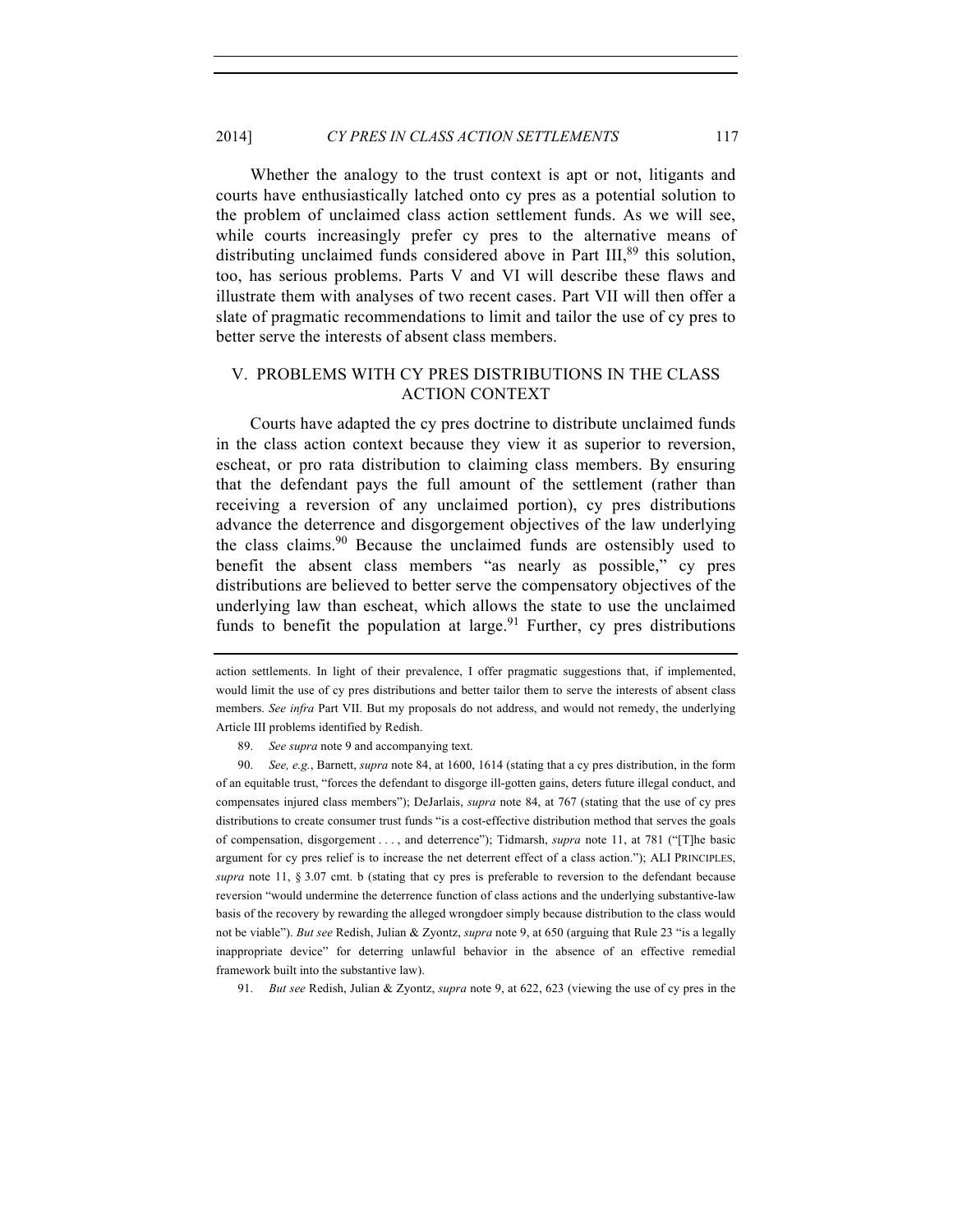purportedly avoid creating a windfall for those class members who have already claimed their portion of the settlement fund.<sup>92</sup> So courts often prefer cy pres distributions to reversion, escheat, and supplemental distributions to claimants.

But while cy pres distributions may avoid the perceived drawbacks of the alternative means of distribution considered in Part III, they often have problems of their own.

## A. CY PRES DISTRIBUTIONS ARE NOT ALWAYS WELL-TAILORED TO SERVE THE INTERESTS OF THE CLASS

In theory, cy pres distributions are supposed to serve the interests of the absent class members "as nearly as possible." In practice, however, they often stray far from this goal. $93$  Courts have approved settlement agreements that authorized the distribution of unclaimed funds, or direct payments by defendants, to charities that bore little relationship to the absent class members or the laws underlying their claims.<sup>94</sup> In some cases, the funds were distributed (or proposed to be distributed) via cy pres to charities that served a geographical area in which few, if any, class members resided.<sup>95</sup> In other cases, the proposed cy pres recipients were

92. *E.g.*, Van Gemert v. Boeing Co. (*Van Gemert II*), 553 F.2d 812, 815–16 (2d Cir. 1977) (declining to approve a distribution of unclaimed funds to claiming class members to avoid a windfall).

94. Beisner, Miller & Schwartz, *supra* note 73, at 12 (describing a case in which "none of the recipient charities . . . [bore] any logical relationship to the plaintiff class or the asserted claims" (citing Brief for Objector-Appellant at 19, Nachshin v. AOL, LLC, 663 F.3d 1034 (9th Cir. 2011) (No. 10- 55129))).

95. *E.g.*, *Nachshin*, 663 F.3d at 1040 (concluding that approval of the cy pres distribution was an abuse of discretion in part because the class included persons residing throughout the United States, whereas two-thirds of the proposed donations would have been made to local charities in Los Angeles); Am. Soc'y of Travel Agents v. United Airlines, Inc. (*In re* Airline Comm'n Antitrust Litig.), 268 F.3d 619, 626 (8th Cir. 2001) (rejecting a cy pres distribution to "mostly local recipients" in a class action that was national in scope); Houck v. Folding Carton Admin. Comm., 881 F.2d 494, 502 (7th Cir. 1989) (setting aside grants to two Chicago law schools and urging the district court upon remand of a nationwide class action "to consider to some degree a broader nationwide use of its cy pres discretion"); Schwartz v. Dallas Cowboys Football Club, Ltd., 362 F. Supp. 2d 574, 577 (E.D. Pa. 2005) (rejecting a

class action context to achieve deterrence and compensation as a "troubling . . . part of the modern class action" since, "[i]n a variety of ways, use of cy pres threatens to create or foster 'pathologies' of the modern class action"; and viewing cy pres as creating only an "illusion of class compensation").

<sup>93.</sup> *See, e.g.*, Redish, Julian & Zyontz, *supra* note 9, at 634 ("Courts seem to feel no need to find a form of relief that will ultimately have the effect of indirectly compensating as-yet uncompensated class members."); Yospe, *supra* note 42, at 1023–26 (discussing the lack of a nexus between a plaintiff class and residual fund beneficiaries).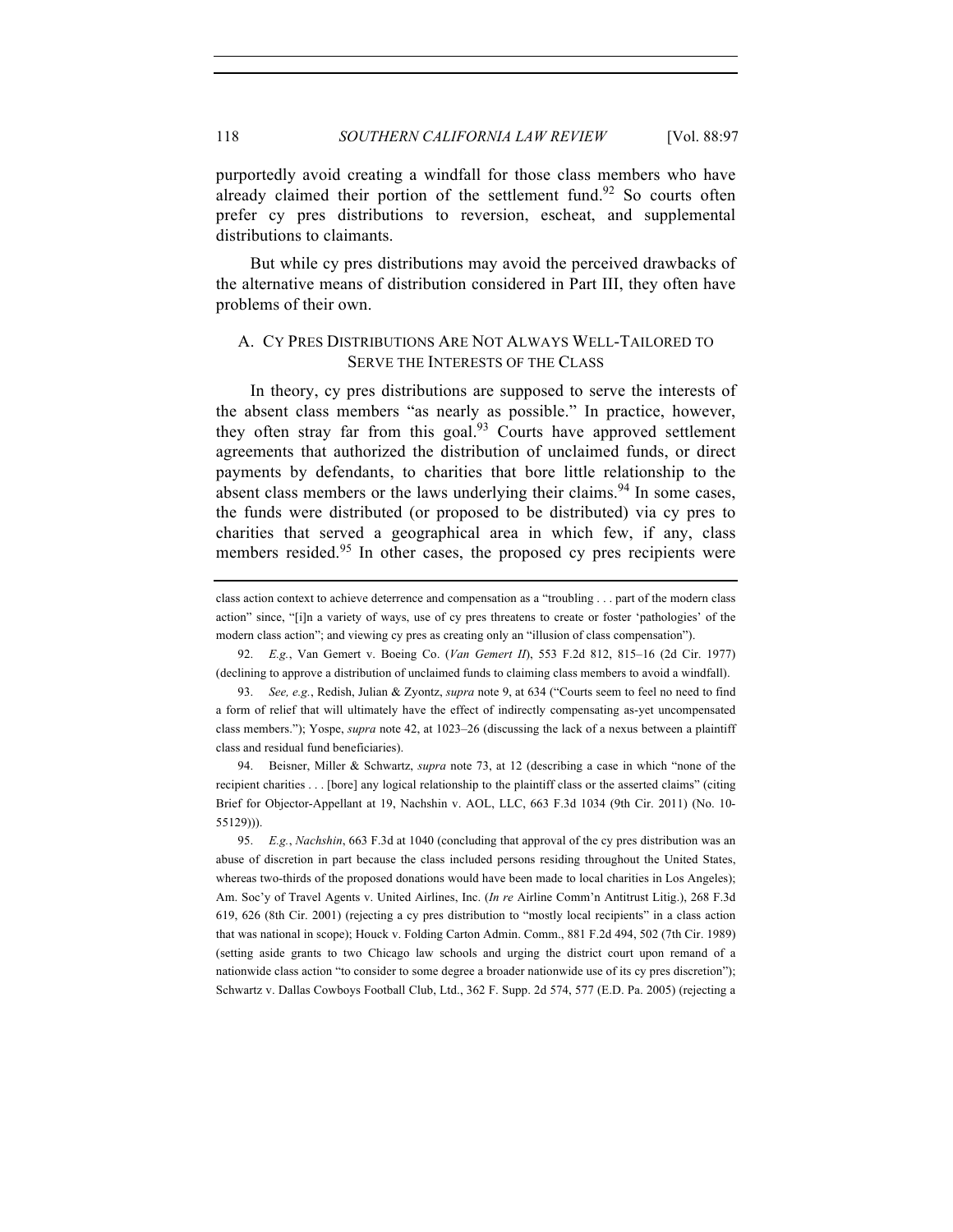charities whose good works, while unquestioned, were wholly unrelated to the wrongs challenged in the class action litigation. <sup>96</sup> For example, in a class action alleging price-fixing by vendors of NASCAR race souvenirs, the court approved a cy pres distribution to ten charities, including the Make-a-Wish Foundation and the American Red Cross, which bore no discernible relationship to the absent class members or their claims.  $97 \text{ In}$ approving the distribution, the court relied on precedents approving distributions to "non-profit groups unrelated to the plaintiffs' original claims."98

In another case, this one alleging a price-fixing conspiracy in the modeling industry, the district court approved a cy pres distribution to a number of charities that provided services of benefit to women in general even though only approximately 60 percent of the class members were female and the charities did not purport to advance the policy objectives underlying the antitrust law at issue in the case.<sup>99</sup> In sum, as the Third

96. *See, e.g.*, Holtzman v. Turza, 728 F.3d 682, 689 (7th Cir. 2013) (noting that the charity named in the district court order "does not directly or indirectly benefit" the class); Fears v. Wilhelmina Model Agency, Inc., No. 02 Civ. 4911 (HB), 2007 U.S. Dist. LEXIS 48151 (S.D.N.Y. July 5, 2007) (in a class action alleging price-fixing in the modeling industry, approving a cy pres distribution to charities providing services of benefit to women in general, even though only a slim majority of the class members were female and the charities did not purport to advance the policy objectives underlying the antitrust law), *vacated on other grounds*, 315 F. App'x 333 (2d Cir. 2009) (summary order); *In re* Motorsports Merch. Antitrust Litig., 160 F. Supp. 2d 1392, 1395–99 (N.D. Ga. 2001).

97. *In re Motorsports Merch.*, 160 F. Supp. 2d at 1395–99 (explaining that the "[c]ourt has attempted to identify charitable organizations that may at least indirectly benefit the members of the class of NASCAR racing fans").

98. *Id.* at 1394 (citing Superior Beverage Co. v. Owens-Illinois, Inc., 827 F. Supp. 477, 478–79 (N.D. Ill. 1993); *In re* Folding Carton Antitrust Litig., 1991 U.S. Dist. LEXIS 2553 (N.D. Ill. Mar. 5, 1991), *aff'd in part*, *remanded in part*, 934 F.2d 323 (7th Cir. 1991)). *Accord* Fears v. Wilhelmina Model Agency, Inc., No. 02 Civ. 4911 (HB), 2005 U.S. Dist. LEXIS 7961, at \*34–38 (S.D.N.Y. May 5, 2005) (noting that the "courts' broad equitable powers now permit use of funds for other public interest purposes by educational, charitable, and other public service organizations" (quoting *Superior Beverage Co.*, 827 F. Supp. at 479)), *aff'd in part, vacated in part sub nom*; Masters v. Wilhelmina Model Agency, Inc., 473 F.3d 423 (2d Cir. 2007) (holding that the district court had discretion to allocate unclaimed funds as treble damages to claiming class members).

99. *Fears*, 2007 U.S. Dist. LEXIS 48151, at \*36–44*. See also Fears*, 2005 US. Dist. LEXIS

proposed distribution because "the relief proposed . . . would be limited to organizations based in the Philadelphia area"). *But see* Powell v. Georgia-Pacific Corp., 119 F.3d 703, 705 (8th Cir. 1997) (affirming a cy pres distribution of unclaimed funds to support scholarships for high school students living in the three Arkansas counties and the three Louisiana parishes in which most of the class members lived).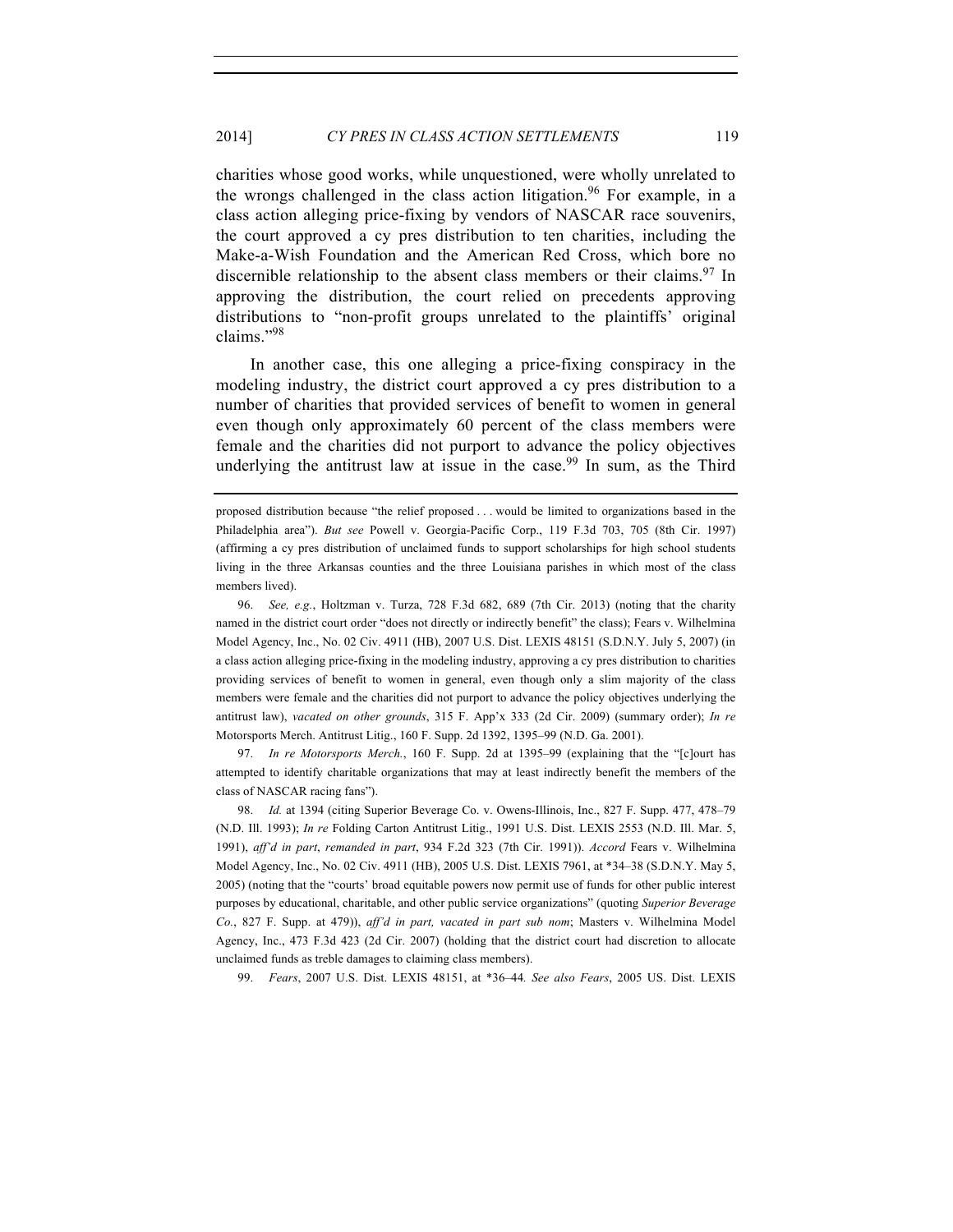Circuit explained,

Cy pres distributions . . . are inferior to direct distributions to the class because they only imperfectly serve the purpose of the underlying causes of action—to compensate class members . . . . Cy pres distributions imperfectly serve that purpose by substituting for that direct compensation an indirect benefit that is at best attenuated and at worse illusory.<sup>100</sup>

## B. CY PRES DISTRIBUTIONS MAY SERVE THE INTERESTS OF THE DEFENDANT AT THE EXPENSE OF THE CLASS

Not only do some cy pres distributions fail to serve the interests of the class or the policies underlying their claims, but some stray so far as to serve the *defendant's* interests at the expense of the class. Typically, when a defendant makes a donation to charity in lieu of direct payments to class members, the defendant enjoys the good will and good publicity (and possibly even the tax deduction) associated with making a charitable gift, while the class members may receive little, if any, benefit from the charity's activities.<sup>101</sup> Consider, for example, the class action filed against Kellogg, the cereal company, in which plaintiffs alleged that advertisements had falsely claimed that children who ate Kellogg's cereal for breakfast were more attentive in school than other children.<sup>102</sup> As part of the class action settlement, Kellogg agreed to donate \$5.5 million worth of its products to charity and to establish a \$2.75 million settlement fund to satisfy class members' claims. Unclaimed funds would be donated to charities that feed the indigent, to be chosen by the parties and approved by the court.<sup>103</sup> The U.S. Court of Appeals for the Ninth Circuit reversed the district court order approving the settlement, holding that the cy pres awards were "divorced from the concerns embodied in consumer protection laws" invoked by the class; charities that feed the indigent have "little or nothing" to do with consumer protection.<sup>104</sup> Recognizing the need to "pay[] special attention" to settlement terms indicating "incentives favoring

<sup>7961,</sup> at \*34–53, 36 n.14.

<sup>100.</sup> *In re* Baby Prods. Antitrust Litig., 708 F.3d 163, 169, 173 (3d Cir. 2013) (citing Mirfasihi v. Fleet Mortg. Corp., 356 F.3d 781, 784–85 (7th Cir. 2004)).

<sup>101.</sup> *See, e.g.*, SEC v. Bear, Stearns & Co., 626 F. Supp. 2d 402, 415 (S.D.N.Y. 2009) ("[D]efendants reap goodwill from the donation of monies to a good cause.").

<sup>102.</sup> Dennis v. Kellogg Co., 697 F.3d 858, 861–62 (9th Cir. 2012).

<sup>103.</sup> *Id.* at 862–63, 866.

<sup>104.</sup> *Id.* at 866 (quoting Nachshin v. AOL, LLC, 663 F.3d 1034, 1039 (9th Cir. 2011)).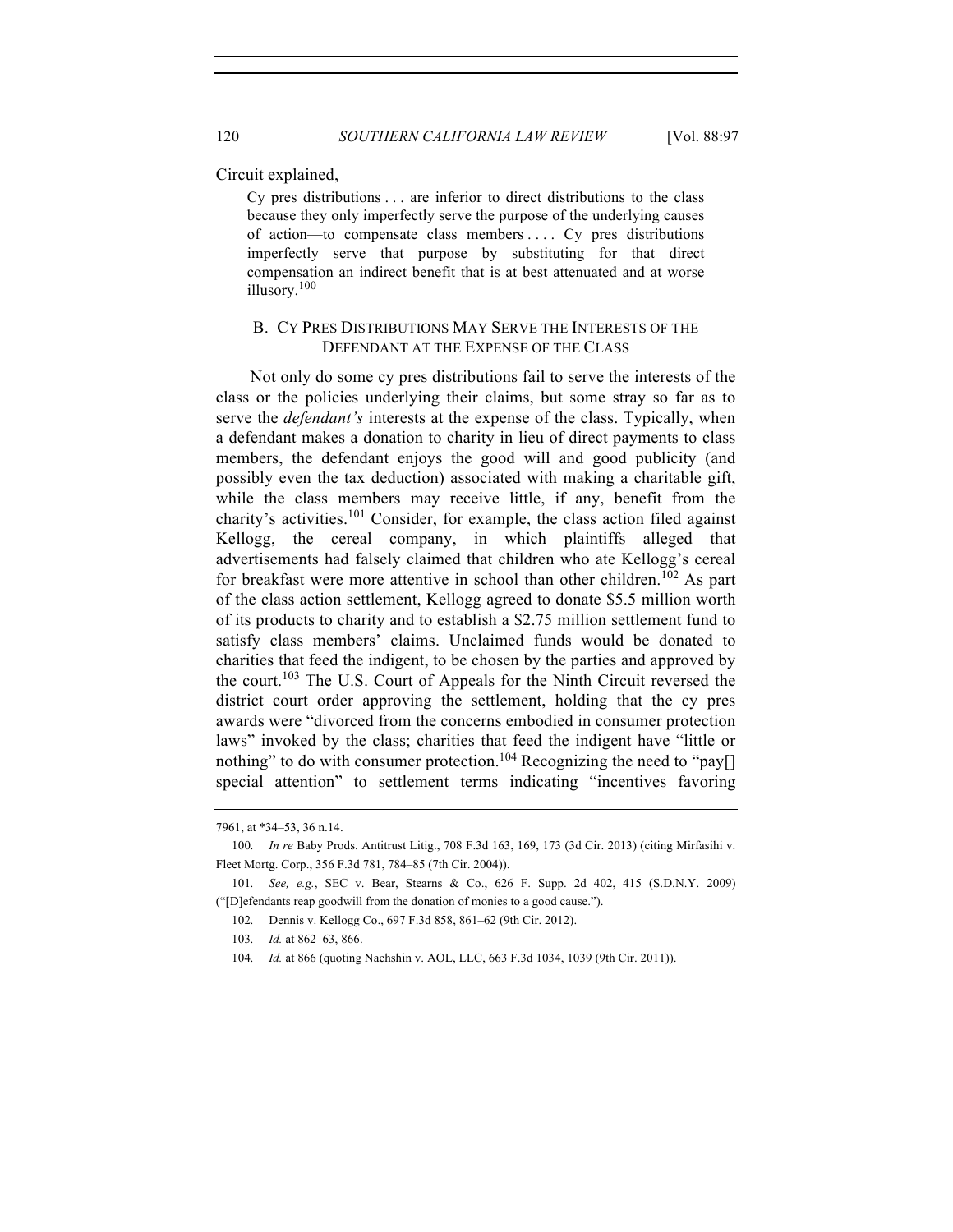pursuit of self-interest rather than the class's interests,"<sup>105</sup> the court questioned whether Kellogg could treat the distribution of cereal to organizations that feed the poor and its donation of the unclaimed funds as tax-deductible charitable donations, and whether it could donate the unclaimed funds in place of a charitable donation it had already pledged to make.<sup>106</sup>

In other cases, courts have approved cy pres distributions to organizations in which the defendants had pre-existing interests.107 For example, in a class action brought on behalf of purchasers of satellite television packages of National Football League ("NFL") games, the court approved a cy pres distribution of unclaimed funds to NFL Youth Education Town Centers, which were youth centers funded in part by the defendant NFL. Likewise, in a case against Facebook, the Ninth Circuit approved a settlement pursuant to which Facebook paid *no* money to class members other than the named representatives, but paid \$3 million in attorneys' fees and \$6.5 million to set up a new charity to be run by Facebook's own Director of Public Policy together with two other directors.<sup>108</sup>

## C. CY PRES DISTRIBUTIONS MAY SERVE THE INTERESTS OF CLASS COUNSEL AT THE EXPENSE OF THE CLASS

Cy pres distributions are subject to criticism not only because they may fail to serve the interests of the class and may even benefit the defendants whose wrongdoing gave rise to the suit, but also because they may benefit class counsel at the expense of the class. Since attorneys' fees in class actions are often calculated as a percentage of the recovery,  $^{109}$  class

108. Lane v. Facebook, Inc., 696 F.3d 811, 817–18, 820–22 (9th Cir. 2012), *cert. denied sub nom.*  Marek v. Lane, 134 S. Ct. 8 (2013) (mem.). The settlement agreement also established a Board of Legal Advisors for the new charity consisting of defense counsel and class counsel. *Id.* at 817–18. *See also infra* Part VI.B.

109. Although courts may use either the lodestar or percentage of recovery approach in calculating fees, *In re* Baby Prods. Antitrust Litig., 708 F.3d 163, 176 (3d Cir. 2013), they "have trended toward the percentage-of-the-fund approach in cases involving the creation of a common fund

<sup>105.</sup> *Id.* at 867 (quoting Staton v. Boeing Co., 327 F.3d 938, 960 (9th Cir. 2003)).

<sup>106.</sup> *Id.* at 867–68. *See also* Radosti v. Envision EMI, LLC, 717 F. Supp. 2d 37, 64 (D.D.C. 2010) (expressing concern that the defendant would use the cy pres distribution "as a promotional tool").

<sup>107.</sup> *See, e.g.*, *In re* EasySaver Rewards Litig., 921 F. Supp. 2d 1040, 1058 (S.D. Cal. 2013) (approving a cy pres distribution to a law school attended by both defense counsel and class counsel); Schwartz v. Dallas Cowboys Football Club Ltd., 362 F. Supp. 2d 574, 577 (E.D. Pa. 2005) (approving a cy pres distribution to community youth centers that were funded in part by the defendant).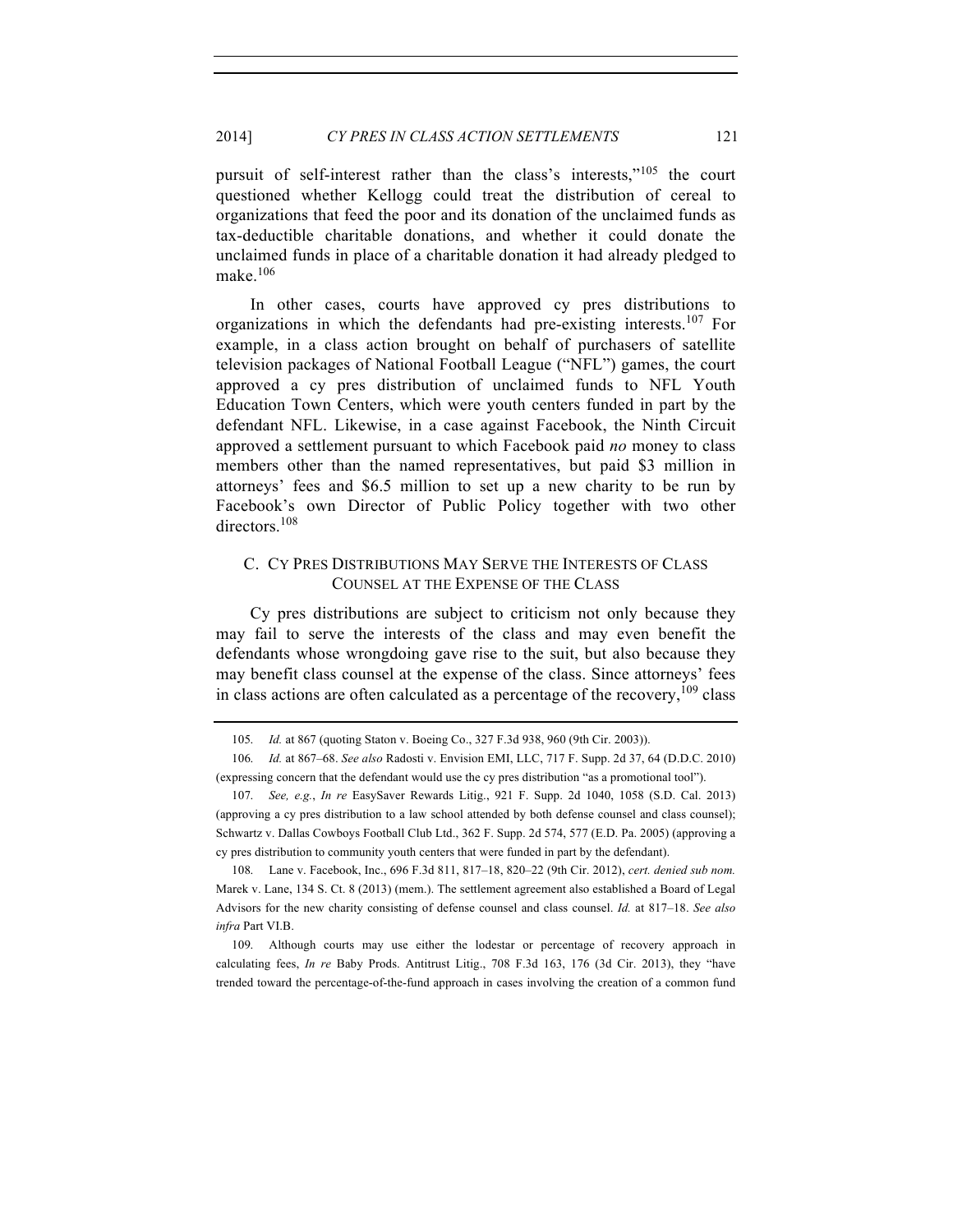counsel benefits if the overall recovery is large regardless of whether class members actually receive it. $110$  In fact, awarding attorneys' fees based on the size of the entire settlement rather than the amount actually claimed by class members can create a conflict of interest between class counsel and the class. $^{111}$  As the Third Circuit noted:

Cy pres distributions . . . present a potential conflict of interest between class counsel and their clients because the inclusion of a cy pres distribution may increase a settlement fund, and with it attorneys' fees, without increasing the direct benefit to the class. . . . Arrangements such as [these] . . . decouple class counsel's financial incentives from those of the class.  $\ldots$ .<sup>112</sup>

for the class." Tidmarsh, *supra* note 11, at 786. *See, e.g.*, *In re* Gen. Motors Corp. Pick-Up Truck Fuel Tank Prods. Liab. Litig., 55 F.3d 768, 821 (3d Cir. 1995) ("Courts use the percentage of recovery method in common fund cases on the theory that the class would be unjustly enriched if it did not compensate the counsel responsible for generating the valuable fund bestowed on the class."); Bowling v. Pfizer, Inc., 922 F. Supp. 1261, 1279 (S.D. Ohio 1996) (noting a "clear trend . . . to award a reasonable percentage of the [common] fund" (citing Swedish Hosp. Corp. v. Shalala, 1 F.3d 1261, 1267 (D.C. Cir. 1993))); *In re* Chrysler Motors Corp. Overnight Evaluation Program Litig., 736 F. Supp. 1007, 1009, 1016 (E.D. Mo. 1990).

110. *See, e.g.*, SEC v. Bear, Stearns & Co., 626 F. Supp. 2d 402, 415 (S.D.N.Y. 2009) (noting that "the attorney's fee award is exaggerated by cy pres distributions that do not truly benefit the plaintiff class"); Redish, Julian & Zyontz, *supra* note 9, at 640 ("[O]ne of the primary effects, if not purposes, of class action cy pres is to inflate the size of class attorneys' fees."); Beisner, Miller & Schwartz, *supra* note 73, at 13 ("Cy pres awards also create the potential for conflicts of interest by ensuring that class attorneys are able to reap exorbitant fees regardless of whether the absent class members are adequately compensated."); George Krueger & Judd Serotta, Op-Ed., *Our Class-Action System is Unconstitutional*, WALL ST. J. (Aug. 6, 2008), http://online.wsj.com/articles/SB121798040044415147 (bemoaning "that attorneys . . . have received fees that are entirely divorced from the harm actually recognized by the people they supposedly represent"). Stated more pointedly, "the fundamental flaw in cy pres relief . . . is that it provides no incentive to class counsel to negotiate the optimal class settlement—the settlement that maximizes the net social benefit to a class of optimal size and claim structure." Tidmarsh, *supra* note 11, at 782.

111. Tidmarsh, *supra* note 11, at 772, 782. Redish frames this concern in terms of due process: "By disincentivizing class attorneys from vigorously pursuing individualized compensation for absent class members, cy pres threatens the due process rights of those class members. In this manner, the practice unconstitutionally undermines the due process obligation of those representing absent class members to vigorously advocate on their behalf and defend their legal rights." Redish, Julian & Zyontz, *supra* note 9, at 650 (citing Hansberry v. Lee, 311 U.S. 32, 45–46 (1940)). On the basis of an empirical study, he concludes that "cy pres awards . . . can also increase the likelihood and absolute amount of attorneys' fees awarded without directly, or even indirectly, benefiting the plaintiff." *Id.* at 661.

112. *In re Baby Prods.*, 708 F.3d at 173; *id*. at 178 (quoting Int'l Precious Metals Corp. v. Waters, 530 U.S. 1223, 1224 (2000) (statement of O'Connor, J., respecting the denial of the petition for a writ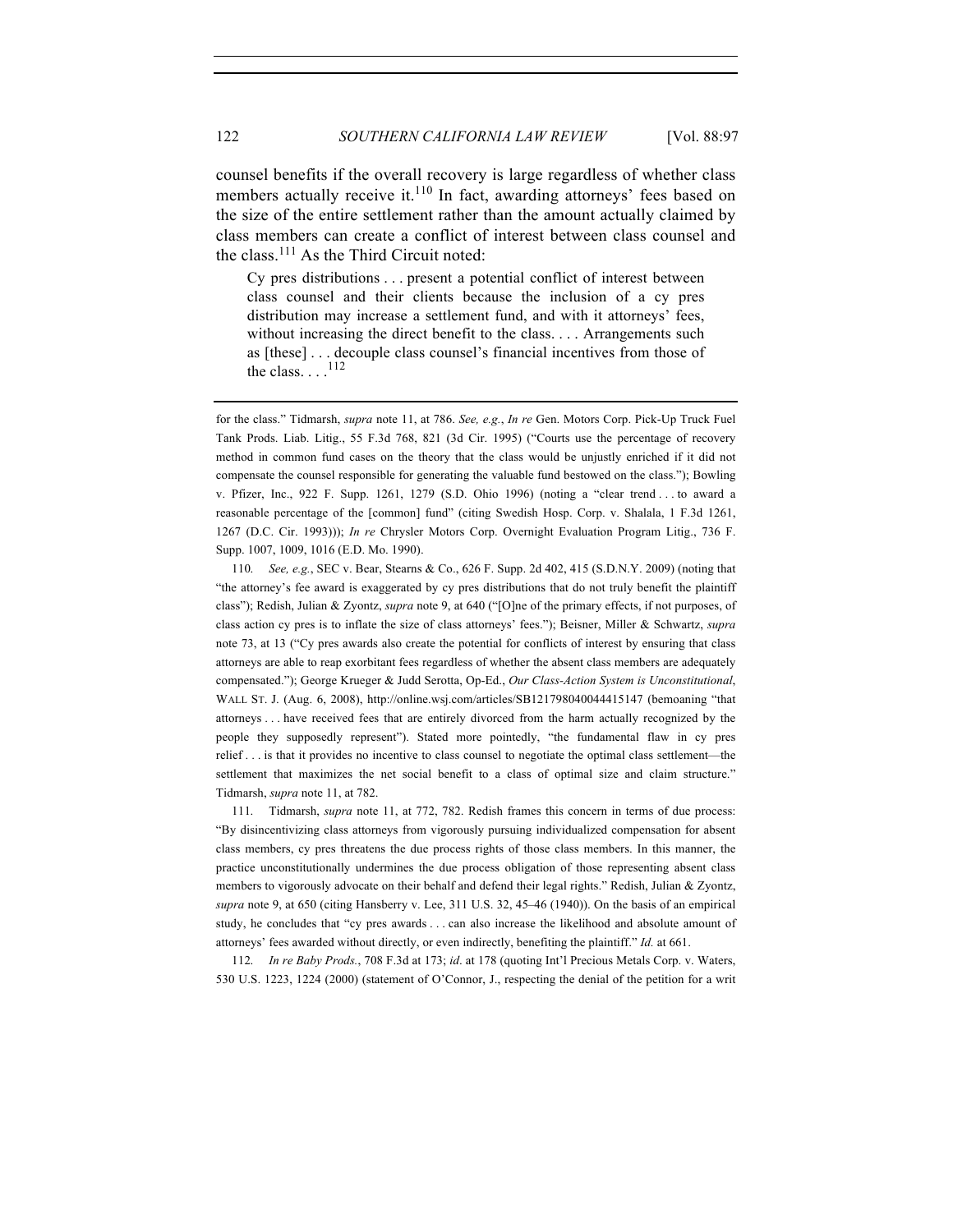Moreover, the perennial risk of collusion between the defendant and class counsel<sup>113</sup> is enhanced in this context since defendants may prefer cy pres distributions for the reasons described in Part V.B above, and class counsel's interest in maximizing its fees is satisfied regardless of whether the settlement funds are paid to class members or distributed cy pres.<sup>114</sup> A cy pres distribution coupled with a "clear sailing" agreement by which the defendant agrees not to challenge class counsel's fee application would advance the interests of both class counsel and the defendant at the expense of the class.  $^{115}$ 

113. *See, e.g.*, Jones v. GN Netcom, Inc. (*In re* Bluetooth Headset Prods. Liab. Litig.), 654 F.3d 935, 947 (9th Cir. 2011) (stating that courts "must be particularly vigilant . . . for more subtle signs that class counsel ha[s] allowed pursuit of their own self-interests . . . to infect the negotiations"); John C. Coffee, Jr., *Rescuing the Private Attorney General: Why the Model of the Lawyer as Bounty Hunter is Not Working*, 42 MD. L. REV. 215, 232–33 (1983) ("[T]he plaintiff's attorney is subject to a serious conflict of interest—one that can distort the settlement process and reduce the deterrent effect of private litigation—whenever the determination of the fee award is not made a sufficiently direct function of the size of the recovery so as to align the interests of the private enforcer with those of the class he purports to represent."); Rhonda Wasserman, *Dueling Class Actions*, 80 B.U. L. REV. 461, 473 (2000) ("The defendant may even agree not to oppose class counsel's application for exorbitant fees . . . if class counsel agrees to the low-ball offer. The pressure on class counsel to collude with the defendant in this manner may be extreme." (footnote omitted)); Brian Wolfman, *Judges! Stop Deferring to Class-Action Lawyers*, 2 U. MICH. J.L. REFORM ONLINE 80, 86 (2013) (noting the absentees' inability to monitor class counsel and the resultant "possibility of collusive (or at least sub-optimal) deals").

114. *See, e.g.*, Mirfasihi v. Fleet Mortg. Corp., 356 F.3d 781, 785 (7th Cir. 2004) (questioning whether it would "be too cynical to speculate that what may be going on here is that class counsel wanted a settlement that would give them a generous fee and [the defendant] wanted a settlement that would extinguish 1.4 million claims against it at no cost to itself"); Redish, Julian & Zyontz, *supra* note 9, at 621 ("[I]n many class actions it is solely the use of cy pres that assures distribution of a . . . fund sufficiently large to guarantee substantial attorneys' fees . . . ."); Tidmarsh, *supra* note 11, at 768 n.2, 782 (noting that "the desire for a larger fee is one reason that the cy pres approach . . . may be attractive to counsel," and stating that "cy pres may provide an incentive for some rapacious putative class counsel to undercut efforts to achieve a settlement large enough to deliver individual relief to class members").

115. *See, e.g.*, *Jones*, 654 F.3d at 947 ("[A] 'clear sailing' arrangement providing for the payment of attorneys' fees separate and apart from class funds . . . carries 'the potential of enabling a defendant to pay class counsel excessive fees and costs in exchange for counsel accepting an unfair settlement on behalf of the class.'" (quoting Lobatz v. U.S. W. Cellular of Cal., Inc., 222 F.3d 1142, 1148 (9th Cir. 2000)); Alon Klement, *Who Should Guard the Guardians? A New Approach for Monitoring Class* 

of certiorari)). *See also Int'l Precious Metals*, 530 U.S. at 1224 (maintaining that the approval of attorneys' fees without considering "whether there must at least be *some* rational connection between the fee award and the amount of the actual distribution to the class" could have "several troubling consequences").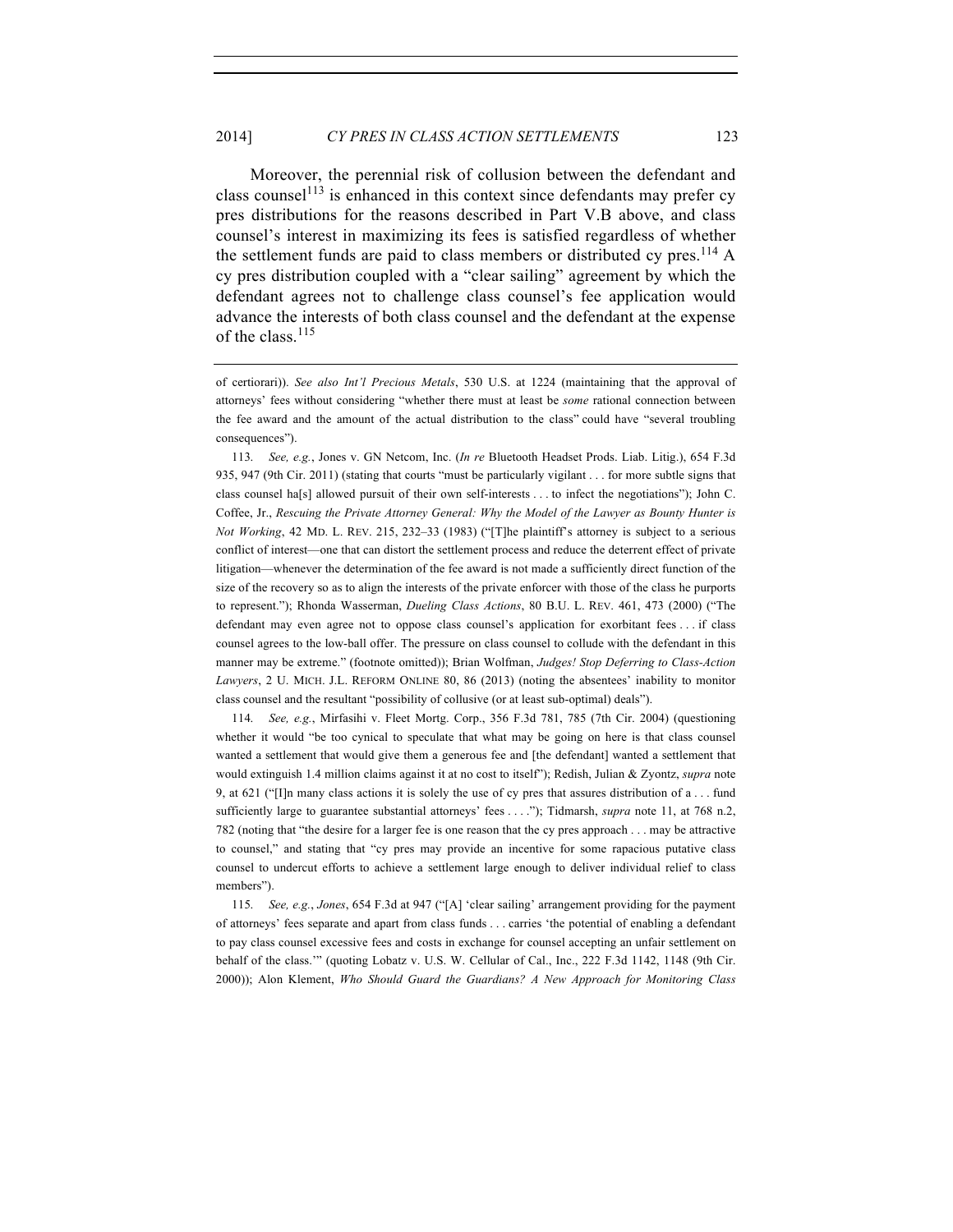## D. CY PRES DISTRIBUTIONS MAY CREATE AN APPEARANCE OF IMPROPRIETY

Cy pres distributions not only exacerbate the risk of conflicts of interest between class counsel and the class, but they also may enhance the risk that judges will, or will appear to, engage in improper behavior.<sup>116</sup> Rather than designate specific beneficiaries to whom unclaimed funds should be distributed or list potential beneficiaries from which the court may choose cy pres recipients,  $117$  some settlement agreements simply give the judge discretion to designate a charity or charities to which unclaimed funds should be donated.<sup>118</sup> If this discretion is not constrained, the judge might choose to distribute unclaimed funds to "favored charities, alma maters, and the like."<sup>119</sup> As the U.S. Court of Appeals for the First Circuit

116. *See, e.g.*, Holtzman v. Turza, 728 F.3d 682, 689 (7th Cir. 2013) (expressing "skepticism about using the residue of class actions to make contributions to judges' favorite charities"); Nachshin v. AOL, LLC, 663 F.3d 1034, 1039 (9th Cir. 2011) ("[T]he specter of judges . . . dealing in the distribution and solicitation of settlement money may create the appearance of impropriety." (quoting SEC v. Bear, Stearns & Co., 626 F. Supp. 2d 402, 415 (S.D.N.Y. 2009))); Yospe, *supra* note 42, at 1027 (noting that discretion regarding the choice of a cy pres recipient may "lead to questions of bias").

117. The ALI Principles provide that "[t]he court, when feasible, should require *the parties* to identify a recipient whose interests reasonably approximate those being pursued by the class" and further direct the court to "give weight to the parties' choice of recipient." ALI PRINCIPLES, *supra* note 11, § 3.07(c) & cmt. b (emphasis added).

118. *E.g.*, Rohn v. Tap Pharm. Prods. (*In re* Lupron Mktg. & Sales Practices Litig.), 677 F.3d 21, 24 (1st Cir. 2012) (stating that the settlement agreement provided that "all unclaimed funds would go into a cy pres fund to be distributed at the discretion of the trial judge"); Wilson v. Sw. Airlines, Inc., 880 F.2d 807, 810 (5th Cir. 1989) (reviewing a cy pres distribution made pursuant to a consent decree, which provided that "[a]ny residual fund may be utilized, after all payment of backpay, as the Court directs"). *See also Nachshin*, 663 F.3d at 1037, 1040 (rejecting a settlement that authorized donations to three charities agreed to by the parties upon the district court's suggestion).

119. Adam Liptak, *Doling Out Other People's Money*, N.Y. TIMES (Nov. 26, 2007), http://www.nytimes.com/2007/11/26/washington/26bar.html. *See also* R. Robin McDonald, *Retirement Ends JQC Probe; Judge Douglas Pullen to Step Down Amid Questions Involving Unserved Prison Term, Distribution of 'Cy Pres' Funds*, DAILY REP., Aug. 24, 2011, at 1 (reporting the retirement of a judge "in the middle of an ethical inquiry" by a judicial commission; noting that the investigation was exploring, among other issues, the judge's approval of distributions of cy pres funds to his undergraduate and law school alma maters, following which the university awarded the judge an honorary degree); Daniel J. Popeo, *Online Privacy Organizations Get "Buzzed" on Millions from Google Lawsuit Settlement*, FORBES (June 2, 2011), http://www.forbes.com/sites/docket/2011/06/02/ online-privacy-organizations-get-buzzed-on-millions-from-google-lawsuit-settlement (discussing a

*Action Lawyers*, 21 REV. LITIG. 25, 48–49, 48 n.58 (2002) (explaining that defendants often lack an incentive to scrutinize class counsel's fees if they are paid from the settlement fund); Tidmarsh, *supra* note 11, at 785 & n.58 (describing clear sailing arrangements).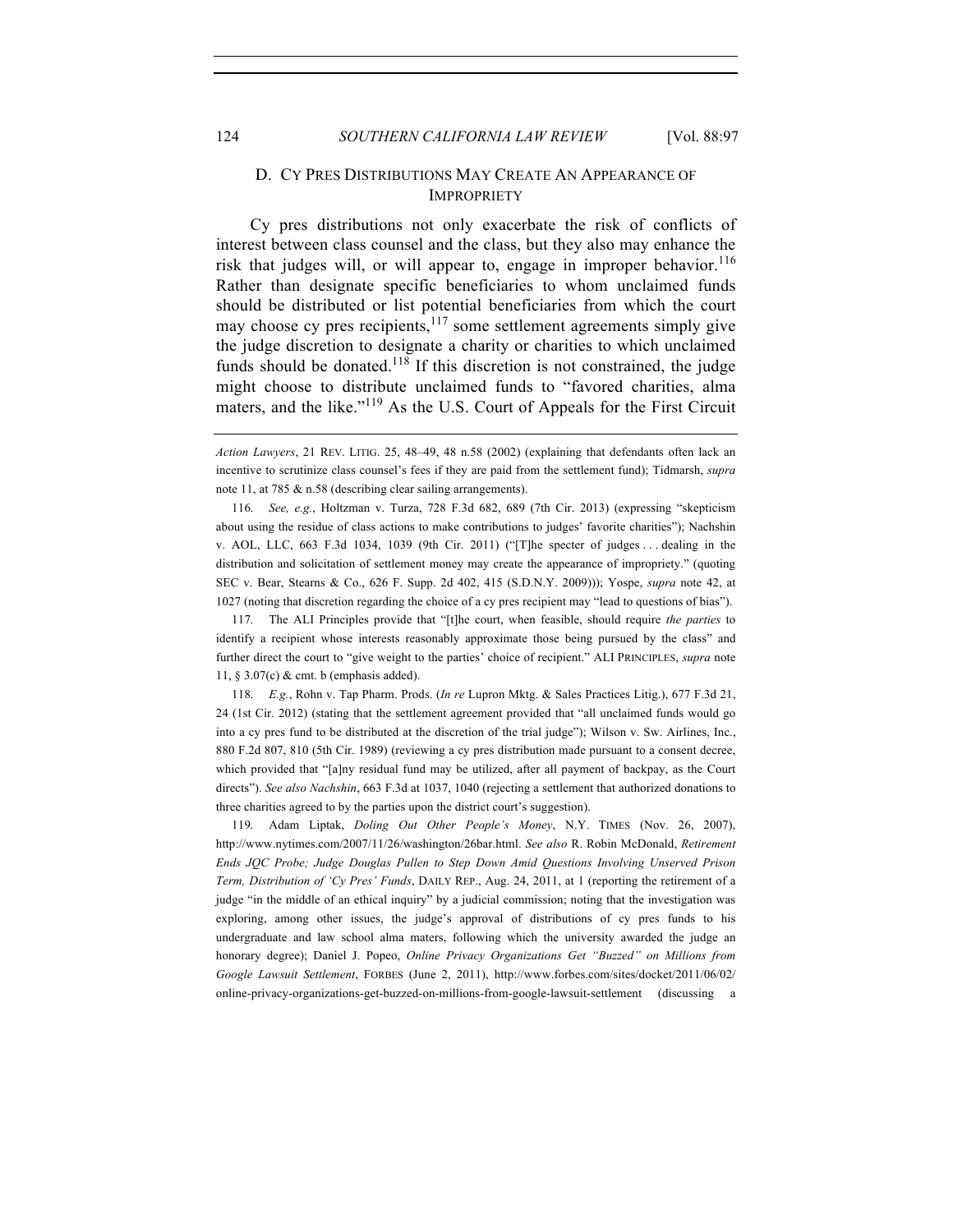has noted, "having judges decide how to distribute cy pres awards both taxes judicial resources and risks creating the appearance of judicial impropriety."<sup>120</sup>

Thus, while judges may prefer cy pres distributions to the alternatives of reversion, escheat and supplemental distributions to claimants, the proposed "solution" has problems of its own, including an appearance of impropriety by the judges themselves. We turn now to two cases that vividly illustrate these problems.

## VI. VIVID ILLUSTRATIONS OF THE PROBLEMS WITH CY PRES DISTRIBUTIONS

#### A. *IN RE BABY PRODUCTS ANTITRUST LITIGATION*

In its first opinion addressing the use of cy pres in the class action context,<sup>121</sup> the Third Circuit reviewed a district court order approving the settlement in *In re Baby Products Antitrust Litigation*, <sup>122</sup> which sought to resolve two consolidated antitrust class actions filed against Toys "R" Us, Babies "R" Us, and manufacturers of baby products.<sup>123</sup> Filed in the U.S. District Court for the Eastern District of Pennsylvania, the class actions alleged that the defendants had conspired to set a price floor for certain products, thereby causing class members to pay more than they otherwise would have paid for the products.<sup>124</sup> The district court certified a class of purchasers and created several subclasses for persons who had purchased specific products during particular time periods.<sup>125</sup> About eighteen months

- 124. *Id.* at 170.
- 125. *Id. See* McDonough v. Toys "R" Us, Inc., 638 F. Supp. 2d 461 (E.D. Pa. 2009) (creating

settlement in which the judge independently nominated the university at which he lectured as a cy pres recipient). For an extreme case, see *Ky. Bar Ass'n v. Bamberger*, 354 S.W.3d 576, 578–79 (Ky. 2011) (ordering the permanent disbarment of a judge who, after an ex parte meeting with plaintiffs' counsel and their trial consultant, approved the establishment of a charitable entity to which the attorneys directed \$20 million in "excess funds" and from which they later received large monthly directors' fees; the judge himself "accepted the plaintiffs' attorneys' invitation to become a paid director" of the charitable entity and received \$48,150 from it).

<sup>120.</sup> *In re Lupron Mktg.*, 677 F.3d at 38.

<sup>121.</sup> In an earlier Third Circuit case, the late Judge Joseph Weis expressed an opinion regarding cy pres, which the majority did not address. *See In re* Pet Food Prods. Liab. Litig., 629 F.3d 333, 363– 64 (3d Cir. 2010) (Weis, J., concurring and dissenting) (expressing reservations about the invocation of the cy pres doctrine in the class action context).

<sup>122.</sup> *In re* Baby Prods. Antitrust Litig., 708 F.3d 163 (3d Cir. 2013).

<sup>123.</sup> *Id.* at 168–70, 181.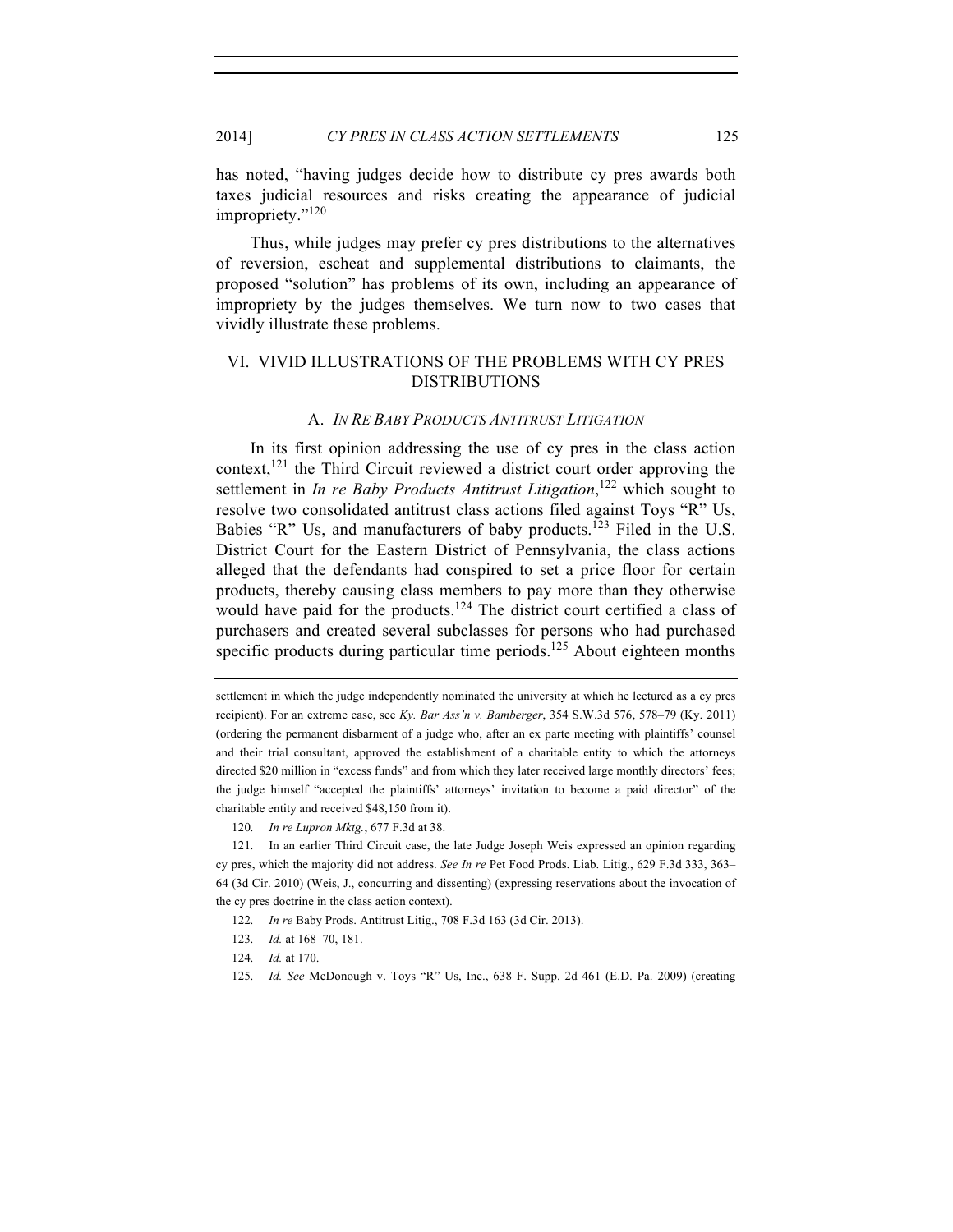later, the parties to the two class actions jointly moved for preliminary approval of a settlement.<sup>126</sup>

After a fairness hearing, the district court approved a settlement of the claims for \$35.5 million, of which one-third would be paid to class counsel for attorneys' fees (\$11.83 million) and litigation expenses (\$2.23 million).<sup>127</sup> Under the settlement, claimants who submitted proof of purchase of a qualifying baby product would receive 20 percent of the purchase price (the amount they overpaid due to defendants' illegal behavior), but claimants who lacked proof of purchase would receive only five dollars.<sup>128</sup> Thus, a class member who purchased a three hundred dollar stroller covered by the settlement would have been eligible to receive sixty dollars if she submitted proof of purchase. If the portion of the settlement fund allocated to a particular subclass were not exhausted, members of that subclass who had submitted proof of purchase would be eligible to receive up to three times the original amount of their award,  $129$  consistent with the Clayton Act's provision for treble damages.<sup>130</sup> If funds still remained, qualifying members of other subclasses would be eligible to receive treble damages. Finally, if funds remained after providing treble damages to all claimants who submitted proof of purchase, the remaining funds would be donated to charitable organizations selected by the court from among those suggested by the parties. $131$  Thus, it appeared that the parties had negotiated a settlement agreement that would pay significant sums of money to class members and employed cy pres only as a last resort.

But appearances can be deceiving. In fact, because the vast majority of claimants failed to submit proof of purchase and therefore qualified to receive only five dollars each, it turned out that class members would receive only about \$3 million of the \$35.5 million settlement, or less than

subclasses). The second class action was filed later in the year. Class Action Complaint, Elliott v. Toys "R" Us, Inc., No. 2:09-cv-06151-AB (E.D. Pa. Dec. 28, 2009), ECF No. 1.

<sup>126.</sup> Motion for Preliminary Approval of Class Settlement, for Certification of Settlement Classes and for Permission to Disseminate Class Notice, McDonough v. Toys "R" Us, Inc., No. 2:06-cv-0242- AB (E.D. Pa. Jan. 21, 2011), ECF No. 38. *See also In re Baby Prods.*, 708 F.3d at 170 (stating that the parties in the two class actions "signed an agreement consolidating and settling their lawsuits").

<sup>127.</sup> McDonough v. Toys "R" Us, Inc., 834 F. Supp. 2d 329 (E.D. Pa. 2011), *vacated by In re Baby Prods.*, 708 F.3d at 181–82. *See also In re Baby Prods.*, 708 F.3d at 170 (describing the district court orders).

<sup>128.</sup> *In re Baby Prods.*, 708 F.3d at 170–71.

<sup>129.</sup> *Id.* at 171.

<sup>130.</sup> 15 U.S.C. § 15(a) (2012).

<sup>131.</sup> *In re Baby Prods.*, 708 F.3d at 171.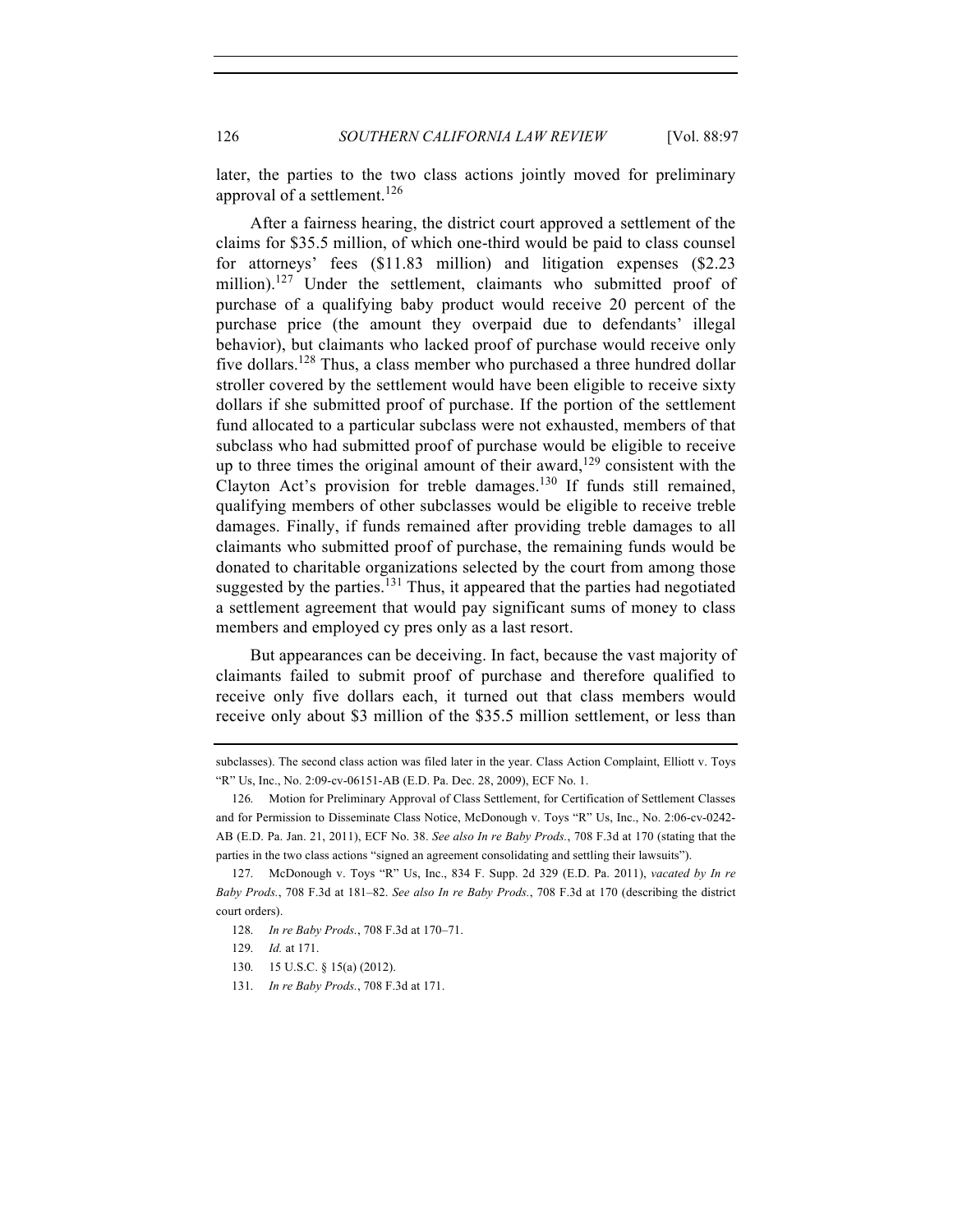10 percent of the total fund.132 Reviewing the settlement on an appeal filed by an objecting absentee class member, the Third Circuit vacated the orders approving it because the district court lacked the facts needed to assess its fairness.<sup>133</sup>

In explaining its decision, the Third Circuit focused on the informational deficiencies suffered by the district court and the potential conflict of interest between the class and its counsel.<sup>134</sup> In terms of informational deficiencies, the Third Circuit emphasized the lower court's lack of awareness that only approximately \$3 million dollars of the settlement fund would be distributed to class members, with the rest of the \$21.5 million available after attorneys' fees and expenses to be paid to charities.<sup>135</sup> Moreover, in approving the five-dollar cap on compensation for those lacking proof of purchase, the district court had assumed that the standard of proof required for a higher award would be "fairly low" and a risk of fraud justified it. $136$  But the small fraction of prospective claimants who actually submitted proof of purchase belied the assumption about the ease of proving purchase.<sup>137</sup> In short, what concerned the Third Circuit was that the district court "approved the settlement without being made aware that almost all claimants would fall into the \$5 compensation category, resulting in minimal (and we doubt sufficient) compensation going directly to class members."138

In that one sentence, the Third Circuit not only chided the district court for approving a cy pres distribution without the requisite facts, but it also chastised class counsel for negotiating a settlement that *appeared* to put lots of money into the hands of the class while in fact achieving very little in that regard. But that was not the court's only criticism of class counsel. Earlier in the opinion, the Third Circuit subtly chastised counsel for "not provid[ing]  $\dots$  information"<sup>139</sup> to the district court about the very low claims rate, and later it questioned "whether agreeing to a settlement with such a restrictive claims process was in the best interest of the class."<sup>140</sup> Reinforcing its reservations about class counsel's efforts, the

134. *See infra* notes 240–242, 271–273 and accompanying text.

<sup>132.</sup> *Id.*

<sup>133.</sup> *Id*. at 175.

<sup>135.</sup> *In re Baby Prods*., 708 F.3d at 175.

<sup>136.</sup> *Id.*

<sup>137.</sup> *Id.*

<sup>138.</sup> *Id.* at 176.

<sup>139.</sup> *Id.* at 175.

<sup>140.</sup> *Id.* at 176.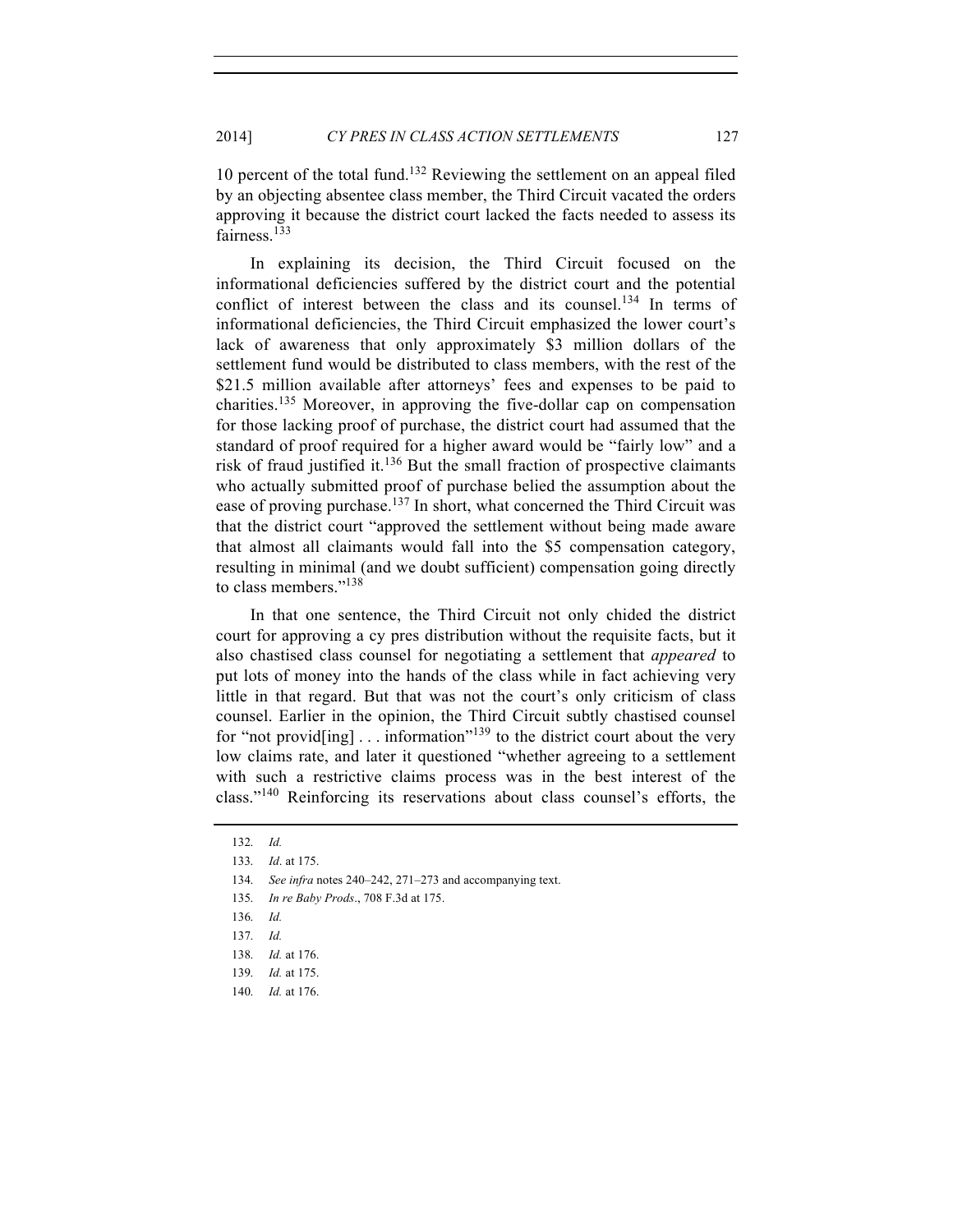appellate court encouraged the parties on remand to consider altering the settlement's terms to "provide greater direct benefit to the class, such as by increasing the \$5 payment or lowering the evidentiary bar for receiving a higher award."<sup>141</sup>

In vacating the award of attorneys' fees and addressing the objector's argument that such fees should be discounted whenever a portion of the settlement is distributed cy pres,  $142$  the Third Circuit commented more explicitly on the potential conflict of interest between class counsel and the class:

We appreciate . . . that awarding attorneys' fees based on the entire settlement amount rather than individual distributions creates a potential conflict of interest between absent class members and their counsel. "Arrangements such as [these] . . . decouple class counsel's financial incentives from those of the class . . . . They potentially undermine the underlying purposes of class actions by providing defendants with a powerful means to enticing class counsel to settle lawsuits in a manner detrimental to the class."...Class members are not indifferent to whether funds are distributed to them or to cy pres recipients, and class counsel should not be either.<sup>143</sup>

While declining to adopt a categorical rule that would require district courts to discount attorneys' fees whenever some or all of the settlement fund would be distributed cy  $pres$ <sup>144</sup> the Third Circuit did encourage district courts to decrease attorneys' fee awards when they have "reason to believe that counsel has not met its responsibility to seek an award that adequately prioritizes direct benefit to the class."<sup>145</sup> Here, while the *Baby Products* settlement "had the potential to compensate class members significantly," the Third Circuit concluded that "the current distribution of

<sup>141.</sup> *Id.* at 175.

<sup>142.</sup> *Id*. at 177.

<sup>143.</sup> *Id.* at 178 (citation omitted) (quoting Int'l Precious Metals Corp. v. Waters, 530 U.S. 1223, 1224 (2000) (statement of O'Connor, J., respecting the denial of the petition for a writ of cert.)).

<sup>144.</sup> *Id.*

<sup>145.</sup> *Id.* The court invoked both a comment to the ALI Principles and a provision of the Class Action Fairness Act of 2005 ("CAFA") as support for the proposition that "the actual benefit provided to the class is an important consideration when determining attorneys' fees." *Id.* at 179 & n.13 (citing 28 U.S.C. § 1712(a) (2012) (requiring courts to calculate attorneys' fees based on the value of coupons that are *redeemed* rather than the face value of coupons issued in class action settlements) and ALI PRINCIPLES, *supra* note 11, § 3.13 cmt. a ("[B]ecause cy pres payments . . . only indirectly benefit the class, the court need not give such payments the same full value for purposes of setting attorneys' fees as would be given to direct recoveries by the class.")). *See also infra* notes 203–213 and accompanying text.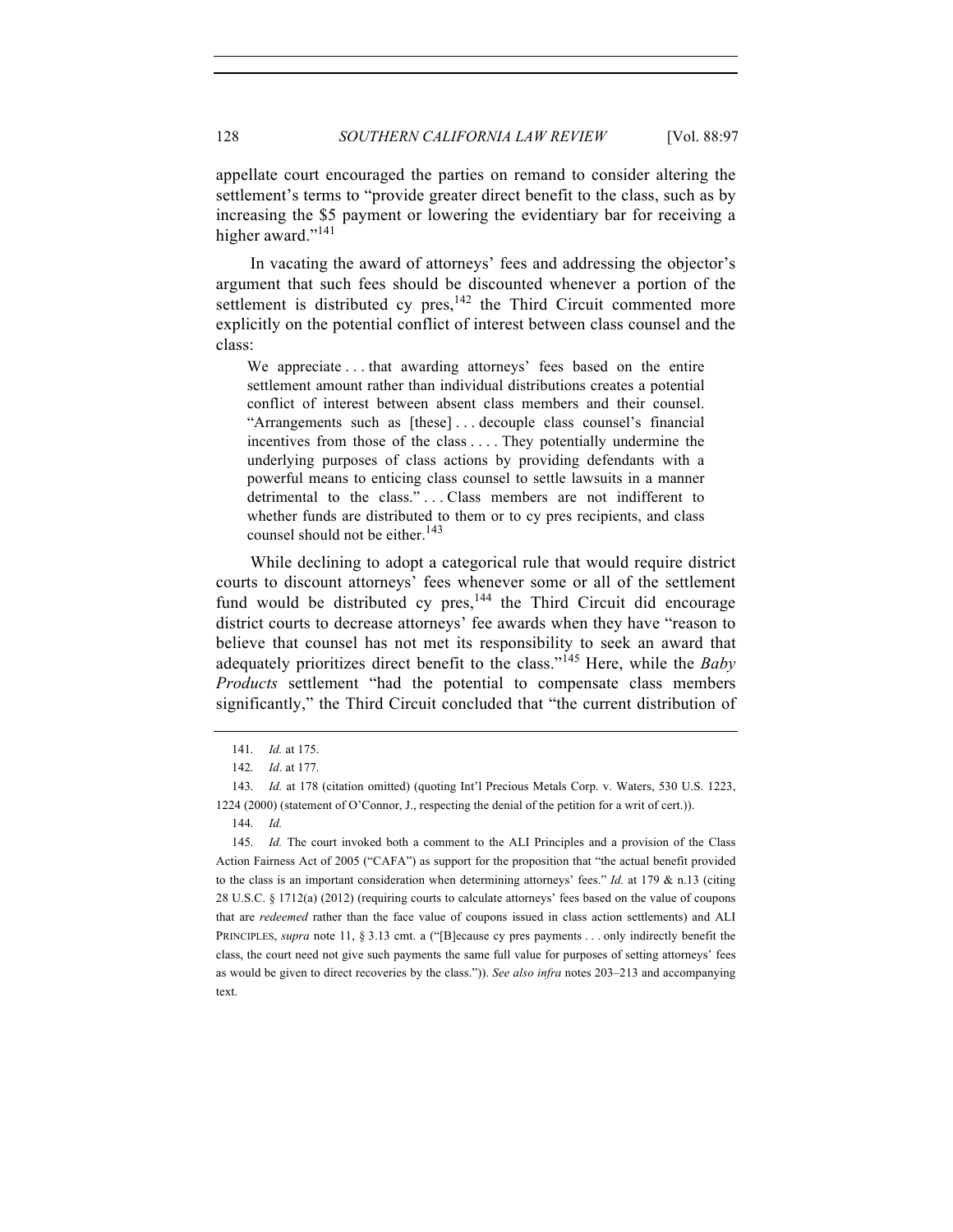settlement funds arguably overcompensates class counsel at the expense of the class."<sup>146</sup>

Thus, *Baby Products* illustrates how a potential conflict of interest between class counsel and the class can result in a settlement that distributes too little money to the class and too much to charity cy pres. It also illustrates the importance of ensuring that the trial court has accurate and complete information about the proposed settlement and the likelihood that it will provide direct benefit to the class.<sup>147</sup>

#### B. *LANE V. FACEBOOK, INC.*

If the *Baby Products* settlement is subject to criticism because class members received such a small percentage of the settlement fund, the settlement in *Lane v. Facebook*, *Inc.*<sup>148</sup> is even more problematic, both because the class members received *no* money (indeed no relief) whatsoever and because the cy pres recipient was a new charity in which the defendant had an interest. Moreover, while the problematic settlement in *Baby Products* was vacated by the Third Circuit,<sup>149</sup> the troubling settlement in the Facebook litigation was actually *affirmed* by the Ninth Circuit.<sup>150</sup>

The plaintiffs in *Lane* challenged a program called Beacon, which Facebook launched in late 2007. Beacon shared information about Facebook members' Internet activity with their online "friends."<sup>151</sup> In particular, Beacon announced on members' Facebook profiles their interactions with participating websites that had contracted with Facebook to participate in the program. For example, if a Facebook member rented a movie from Blockbuster.com, Facebook would announce the movie rental on the member's personal profile and on her friends' "News Feeds."<sup>152</sup>

<sup>146.</sup> *In re Baby Prods.*, 708 F.3d at 179.

<sup>147.</sup> At the same time, the case illustrates the difficulty of ensuring that the trial court will receive accurate and complete information in any settlement class action; once class counsel and defense counsel reach a settlement in a case, it is in their shared interest to withhold from the court any information that calls the adequacy of the settlement into question. *See infra* Parts VII.B & C for proposals to help address these informational deficiencies.

<sup>148.</sup> Lane v. Facebook, Inc., 696 F.3d 811 (9th Cir. 2012), *cert*. *denied sub nom.* Marek v. Lane, 134 S. Ct. 8 (2013) (mem.).

<sup>149.</sup> *In re Baby Prods.*, 708 F.3d at 181.

<sup>150.</sup> *Lane*, 696 F.3d at 826.

<sup>151.</sup> *Id.* at 816.

<sup>152.</sup> Class Action Complaint at 23, 27, Lane v. Facebook, Inc., No. 5:08-cv-03845 (N.D. Cal. Aug. 12, 2008), ECF No. 1. *See also Lane*, 696 F.3d at 816.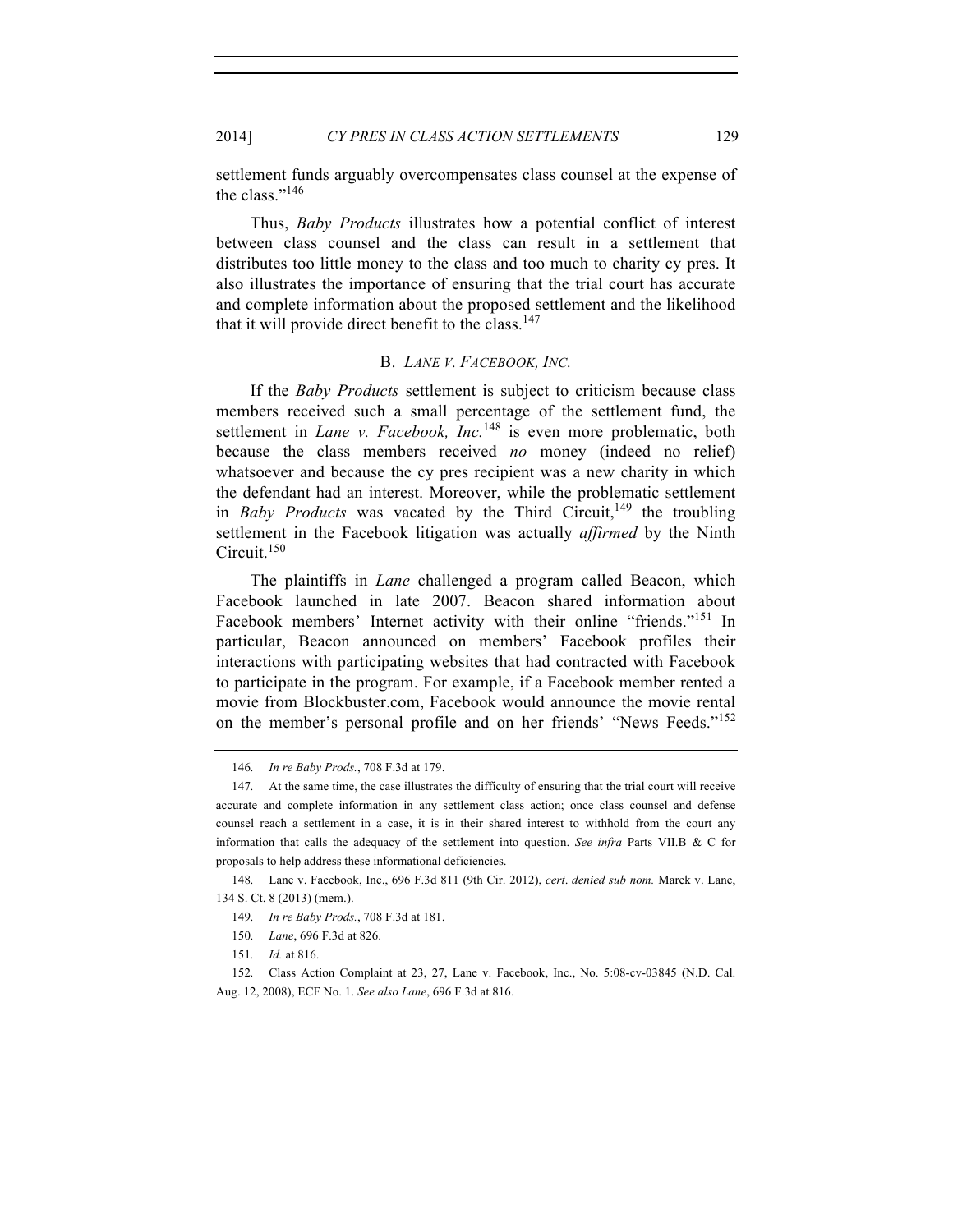Facebook did not require members' affirmative consent to participate in the Beacon program, and many members complained that Beacon resulted in the posting of private information.<sup>153</sup> For instance, the named plaintiff, Sean Lane, had bought a ring from Overstock.com as a Christmas present for his wife; but Facebook ruined the surprise by sharing the news with his seven hundred Facebook friends before he gave the ring to his wife and by revealing, perhaps to her disappointment, "that he had bought [the ring] cheaply."<sup>154</sup>

Nineteen plaintiffs filed a class action complaint in the U.S. District Court for the Northern District of California against Facebook and the online companies participating in the Beacon program.155 The complaint alleged violations of various federal and state privacy statutes,  $156$  including the Electronic Communications Privacy Act of 1986, <sup>157</sup> the Computer Fraud and Abuse Act,<sup>158</sup> the Video Privacy Protection Act,<sup>159</sup> the California Consumers Legal Remedies Act,<sup>160</sup> and the California Computer Crime Law.<sup>161</sup>

While Facebook's motion to dismiss was pending, the parties engaged in protracted settlement negotiations and eventually submitted a settlement agreement to the district court for preliminary approval.<sup>162</sup> Pursuant to the settlement agreement, Facebook agreed to permanently terminate the Beacon program,<sup>163</sup> although the agreement inexplicably permitted Facebook "to reinstitute the same program under a different name."<sup>164</sup> In

164. *Id.* at 828 (Kleinfeld, J., dissenting). Apparently this form of "relief" is one that Facebook has offered elsewhere. *See* Fraley v. Facebook, Inc., 966 F. Supp. 2d 939, 945 (N.D. Cal. 2013) (approving, in a class action that challenged Facebook's "Sponsored Stories" program, which used the names and

<sup>153.</sup> *Lane*, 696 F.3d at 816. Opting out of the program was difficult. *Id.* at 827 (Kleinfeld, J., dissenting). *See also* Marek v. Lane, 134 S. Ct. 8, 8 (2013) (statement of Roberts, C.J., respecting the denial of certiorari) ("[A] member had to affirmatively opt out [using a] pop-up window that appeared for about ten seconds . . . .").

<sup>154.</sup> *Lane*, 696 F.3d at 827 (Kleinfeld, J., dissenting).

<sup>155.</sup> Class Action Complaint, *supra* note 152, at 2. *See also Lane*, 696 F.3d at 816.

<sup>156.</sup> Class Action Complaint, *supra* note 152, at 3–4.

<sup>157.</sup> 18 U.S.C. § 2510 (2012).

<sup>158.</sup> *Id.* § 1030.

<sup>159.</sup> *Id.* § 2710.

<sup>160.</sup> CAL. CIV. CODE § 1750 (West 2009).

<sup>161.</sup> CAL. PENAL CODE § 502 (West 2010).

<sup>162.</sup> Lane v. Facebook, Inc., 696 F.3d 811, 826 (9th Cir. 2012), *cert*. *denied sub nom.* Marek v. Lane, 134 S. Ct. 8 (2013) (mem.).

<sup>163.</sup> *Id.*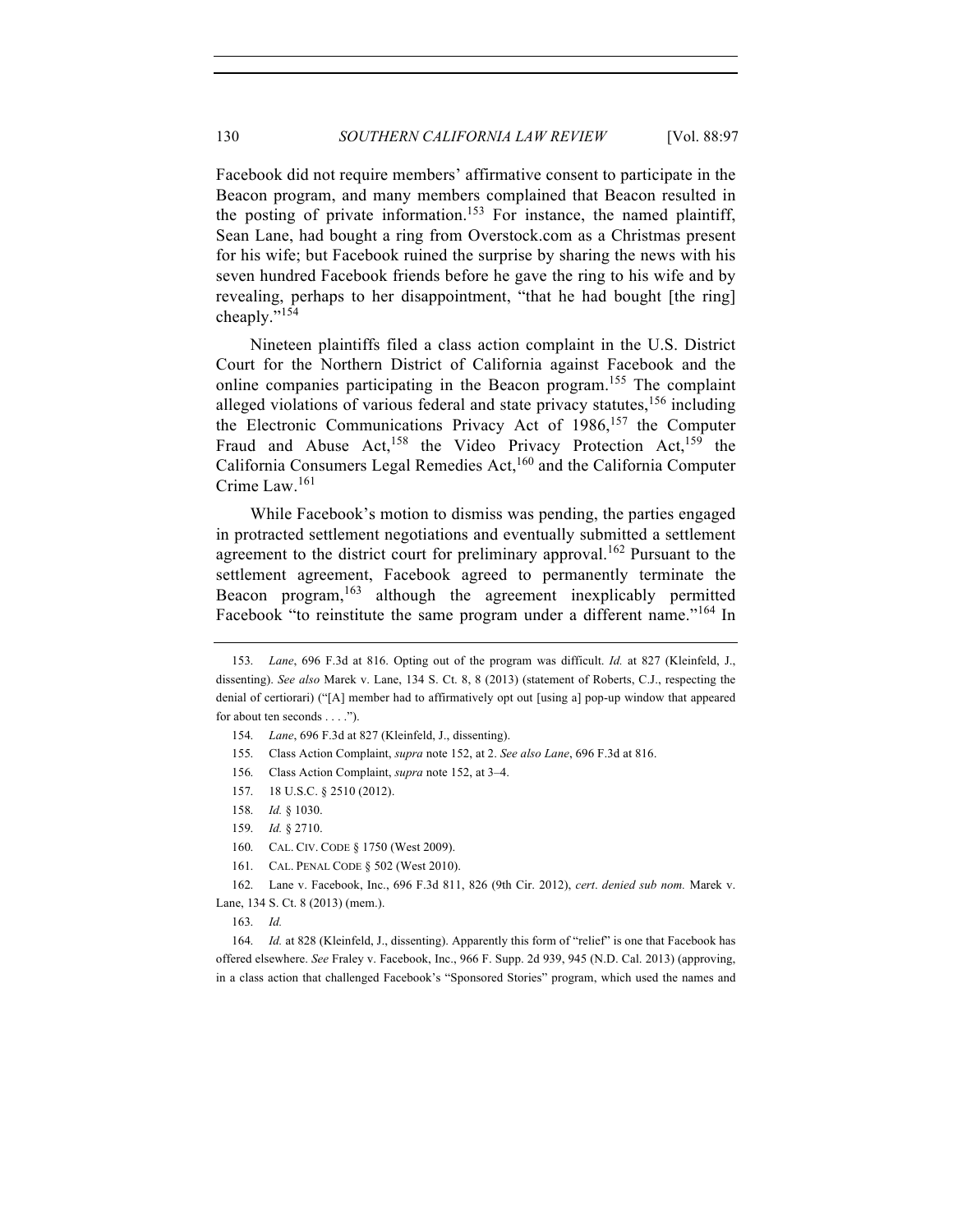addition, Facebook agreed to pay \$9.5 million to settle the claims and not to oppose class counsel's request for approximately \$3 million of that amount for attorneys' fees, administrative costs, and incentive payments to the named representatives.<sup>165</sup> *None* of the remaining \$6.5 million would be paid to absent class members; instead, it would be used to set up a new charity, the Digital Trust Foundation ("DTF"), which was intended to "fund and sponsor programs designed to educate users, regulators[,] and enterprises regarding critical issues relating to protection of identity and personal information online through user control, and the protection of users from online threats."<sup>166</sup> DTF would be run by a three-member board of directors; one of the initial directors would be Facebook's Director of Public Policy.<sup>167</sup> Class counsel and Facebook's counsel would serve on DTF's Board of Legal Advisors.<sup>168</sup> The settlement purported to bind not only the class members on whose behalf the suit had been filed, but also a broader group of Facebook users who would be precluded from suing Facebook for harms caused by the Beacon program.<sup>169</sup> Following a fairness hearing, at which several class members voiced their objections, the district court certified a settlement class and approved the settlement.<sup>170</sup>

On appeal, the Ninth Circuit affirmed the district court order, concluding that the trial court had not abused its discretion in finding the settlement "fair, reasonable, and adequate."<sup>171</sup> Several features of the settlement call that conclusion into serious question, however. First, the value of the class members' claims may have exceeded the \$9.5 million that Facebook agreed to pay to settle them.<sup>172</sup> For example, some of the

166. *Id.* at 817 (quoting the settlement agreement).

likenesses of Facebook users to promote products and services, a settlement that neither "ended Sponsored Stories, [nor] set up an 'opt-in' rather than a[n] 'opt-out' system, [nor] even provided for members to be paid for use of their names and likenesses").

<sup>165.</sup> *Lane*, 696 F.3d at 817; *id.* at 832 (Kleinfeld, J., dissenting) (describing "a version of a clear sailing agreement").

<sup>167.</sup> *Id.*

<sup>168.</sup> *Id.* at 817–18.

<sup>169.</sup> Marek v. Lane, 134 S. Ct. 8, 9 (2013) (statement of Roberts, C.J., respecting the denial of certiorari); *Lane*, 696 F.3d at 832 (Kleinfeld, J., dissenting).

<sup>170.</sup> *Lane*, 696 F.3d at 818; Findings of Fact, Conclusions of Law, and Order Approving Settlement at 3–5, 10, Lane v. Facebook, Inc., No. 5:08-cv-03845-RS (N.D. Cal. Mar. 17, 2010), ECF No. 123.

<sup>171.</sup> *Lane*, 696 F.3d at 818, 825 (quoting FED. R. CIV. P. 23(e)).

<sup>172.</sup> Petition for Writ of Certiorari at 21, Marek v. Lane, 134 S. Ct. 8 (2013) (No. 13-136), 2013 WL 3944136 (noting that the "settlement approval affirmed by the Ninth Circuit ma[de] no attempt to estimate the value of class members' claims").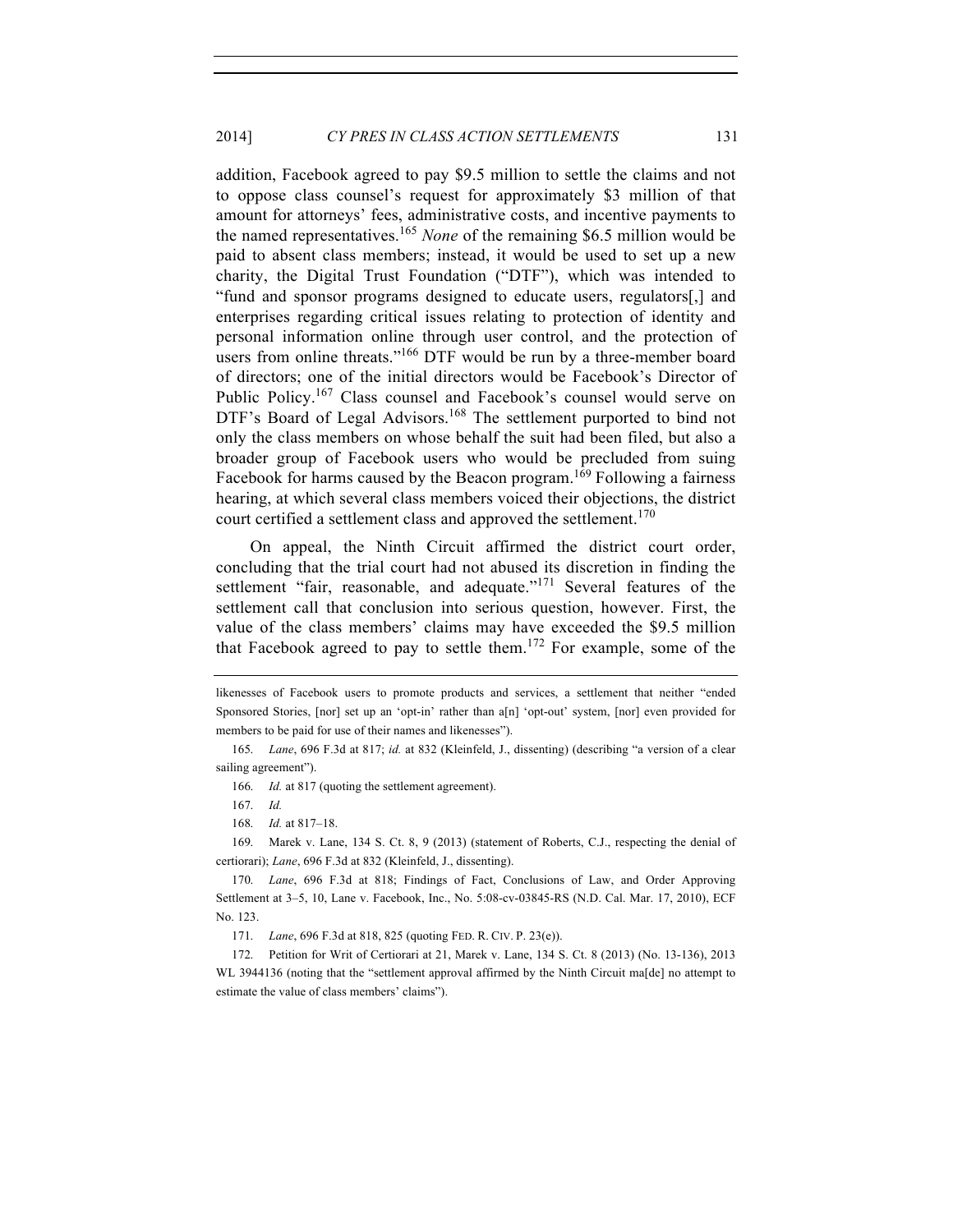class members had claims under the Video Privacy Protection Act ("VPPA"), which bars "video tape service providers" from disclosing "personally identifiable information" about its consumers.<sup>173</sup> VPPA "provides for liquidated damages in the amount of \$2500," as well as punitive damages and attorneys' fees, for violations of the act.<sup>174</sup> While Facebook had a "good argument that it was not itself a 'video tape service provider'" under VPPA, it "still had a risk of some sort of vicarious, joint, or 'civil conspiracy' liability. If found liable, it was a deep pocket target for the punitive damages for which the statute expressly provides."<sup>175</sup> Once class counsel had reached a settlement with the defendant, however, it no longer had an incentive to present the court with proof of the strength of these claims. Given that the class members lacked the resources and incentive to monitor class counsel, the trial court may have lacked the information needed to assess the adequacy of the settlement.<sup>176</sup>

Second, even if \$9.5 million adequately valued the class claims, not one penny of that money was paid to the absentees. They did not even receive coupons,177 a form of compensation suspicious enough to prompt regulation by Congress.<sup>178</sup> While the Ninth Circuit concluded that it would have been too burdensome to distribute the settlement fund directly to class members because their individual claims were "*de minimis*,"<sup>179</sup> that conclusion derives at least in part from the questionable size of the settlement fund and the attorneys' agreement, at the end of the day, to enlarge the size of the class.<sup>180</sup>

Third, serious doubts surround the decision to use the settlement funds to create the DTF. After all, the defendant, Facebook, retained a significant degree of control over the cy pres recipient, creating a conflict of interest.181 Moreover, while Ninth Circuit precedent requires consideration

178. 28 U.S.C. § 1712 (2012) (regulating coupon settlements in class action litigation). *See infra* notes 199–215 and accompanying text.

179. *Lane*, 696 F.3d at 824–25.

180. *Accord* Petition for Writ of Certiorari, *supra* note 172, at 14 ("[T]he size of the fund, the number of class members, the absence of subclasses—were components of the settlement itself.").

181. *Lane*, 696 F.3d at 834 (Kleinfeld, J., dissenting) (noting the "incentive for collusion . . . where . . . there is nothing to stop Facebook and class counsel from managing the charity

<sup>173.</sup> *Lane*, 696 F.3d at 822 (quoting 18 U.S.C. § 2710(b) (2012)).

<sup>174.</sup> *Id.* at 822, 828 n.1 (citing 18 U.S.C. § 2710(c)(2)).

<sup>175.</sup> *Id.* at 833 (footnote omitted).

<sup>176.</sup> *Id.* at 829 (noting that absent class members "are in no position to prevent class counsel from pursuing his own interests at their expense").

<sup>177.</sup> *Id.* at 832 (Kleinfeld, J., dissenting).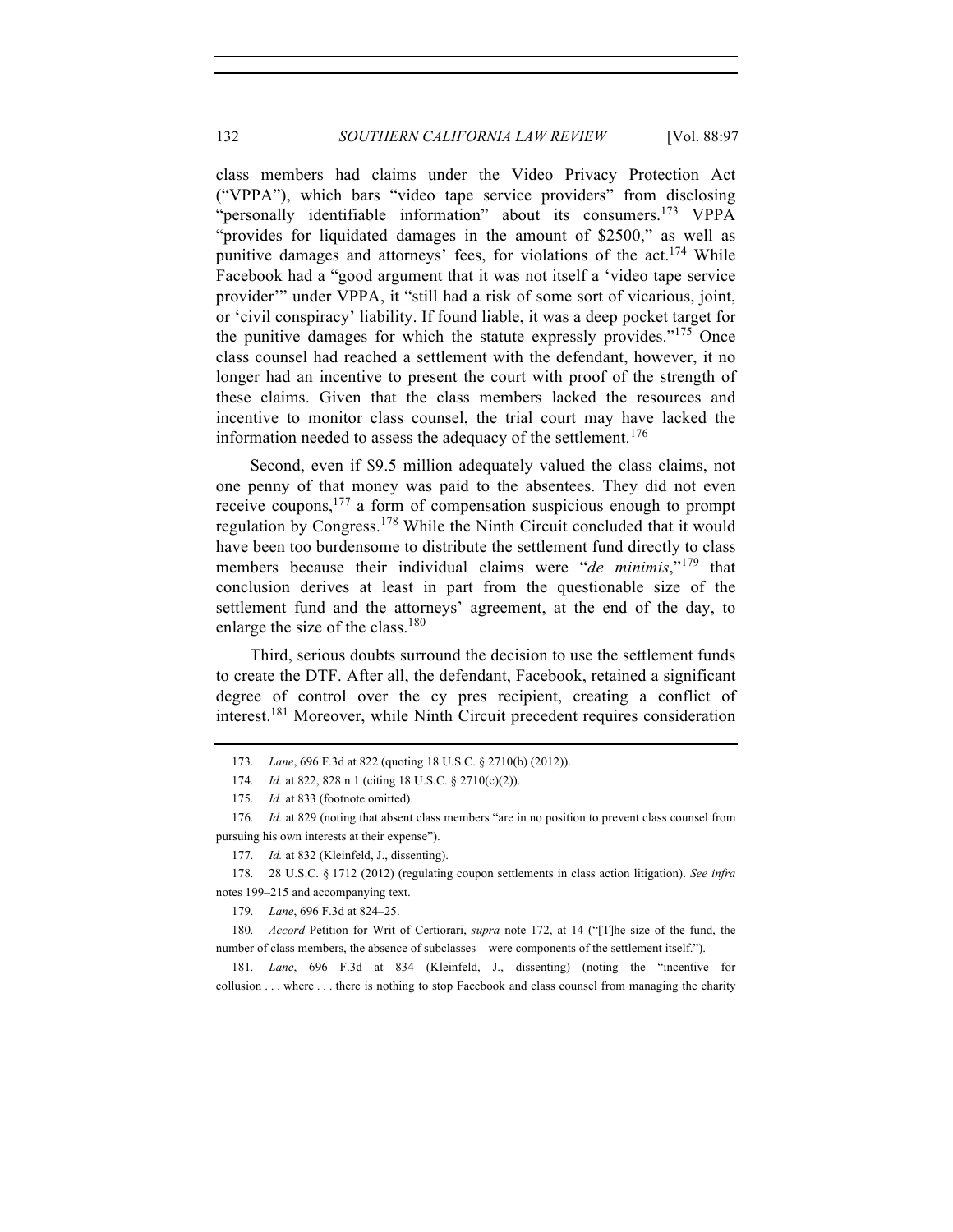of the recipient's relation to the class and its "record of service" in remedying the types of wrongs alleged by the class,<sup>182</sup> DTF had *no* record of service against which to judge its commitment and ability to serve the interests of the class.<sup>183</sup> Nor was it created to "advance the objectives of the statutes relied upon in bringing suit."<sup>184</sup> While all of the federal statutes relied upon by the class were designed to "prevent[] the *unauthorized* access or disclosure of private information, . . . the DTF's sole stated purpose" was to provide education "on how to protect Internet privacy 'through *user control*.'"<sup>185</sup> As Judge Smith stated in his dissent from the denial of rehearing en banc,

[A]n appropriate cy pres recipient must be dedicated to protecting consumers from the precise wrongful conduct about which plaintiffs complain. But an organization that focuses on protecting privacy solely through 'user control' can *never* prevent unauthorized access or disclosure of private information where the alleged wrongdoer *already has unfettered access* to a user's records.<sup>186</sup>

In sum, it is hard to see how the cy pres remedy proposed here—the creation of the DTF—bore "a direct and substantial nexus to the interests of absent class members and thus properly provide[d] for the 'next best distribution' to the class."<sup>187</sup>

As in *Baby Products*, the problems in *Lane* likely arose because class counsel's self-interest in securing a healthy fee and the defendant's interest in settling the class claims cheaply could both be satisfied by a cy pres distribution that denied the class sufficient direct benefit, and because the courts lacked either the inclination or the information needed to carefully scrutinize the settlement.

to serve their interests").

<sup>182.</sup> Six Mexican Workers v. Ariz. Citrus Growers, 904 F.2d 1301, 1308–09 (9th Cir. 1990) (setting aside a cy pres distribution in part because the recipient did not have a "substantial record of service").

<sup>183.</sup> *Lane*, 696 F.3d at 834 (Kleinfeld, J., dissenting) ("The cy pres award in this case goes to a new entity with no past performance at all.").

<sup>184.</sup> Lane v. Facebook, Inc., 709 F.3d 791, 793–94 (9th Cir. 2013) (Smith, J., dissenting from the denial of rehearing en banc), *cert*. *denied sub nom.* Marek v. Lane, 134 S. Ct. 8 (2013).

<sup>185.</sup> *Id.* at 794 (quoting *Lane*, 696 F.3d at 822).

<sup>186.</sup> *Id.* (citations omitted).

<sup>187.</sup> *Lane*, 696 F.3d at 821.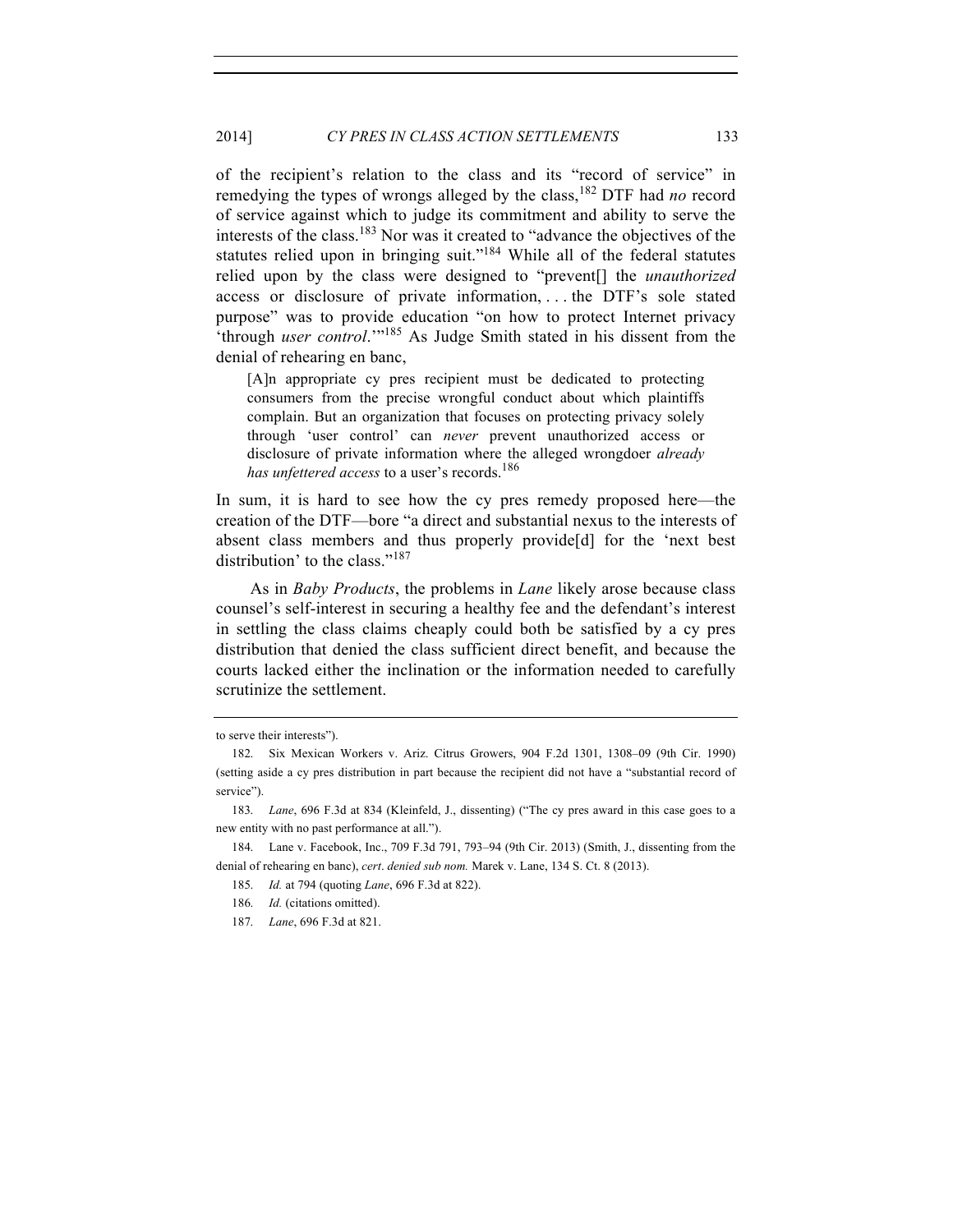## VII. PRAGMATIC PROPOSALS TO MINIMIZE RELIANCE ON, AND TO IMPROVE THE EFFICACY OF, CY PRES DISTRIBUTIONS

While cy pres distributions may be necessary when direct payments to individual class members are economically infeasible, the cases analyzed in Part VI demonstrate that endemic agency problems in class actions contribute to their overuse. While clients in non-class litigation have an incentive to monitor the performance of their counsel, in the class action context class members lack that incentive because their individual claims are too small to justify monitoring costs. Therefore, freed from the constraints that monitoring would impose, class counsel may seek to maximize its fee at the expense of the class. Parties with a duty to monitor or interest in monitoring class counsel—courts and objectors, respectively—typically lack the information they need to perform such monitoring. And courts themselves actually have a countervailing interest in approving class action settlements in order to clear their own dockets. Each of these factors plays a role in the overuse of cy pres distributions, and therefore each must be addressed in any proposal to minimize reliance on this often suboptimal remedy.

First, unconstrained by monitoring, class counsel may not work its hardest to negotiate a settlement that maximizes recovery for the class because its fees are the same regardless of whether the settlement fund is paid to the class or to a charity via cy pres.<sup>188</sup> This potential conflict of interest between class counsel and the class may result in settlements that distribute too little money to the class, too much money to charities, and generous attorneys' fees to class counsel regardless of how well (or poorly) they serve the class.

Second, neither the absent class members, nor potential objectors, nor even the trial courts themselves have the information needed to monitor class counsel's performance to ensure that counsel is trying its hardest to secure the best recovery for the class.<sup>189</sup> By the time class counsel and the defendant have negotiated a settlement, their interests are aligned in obtaining judicial approval of the settlement and the court does not receive an adversarial presentation identifying the weaknesses of the settlement. These informational deficiencies hamper efforts to monitor,<sup>190</sup> and when coupled with the potential conflict of interest described above, increase the likelihood of sub-optimal settlements containing cy pres provisions.

<sup>188.</sup> *See supra* Part V.C.

<sup>189.</sup> *See infra* notes 240–242, 259–273, and accompanying text.

<sup>190.</sup> *See infra* notes 239–241, 266–273, and accompanying text.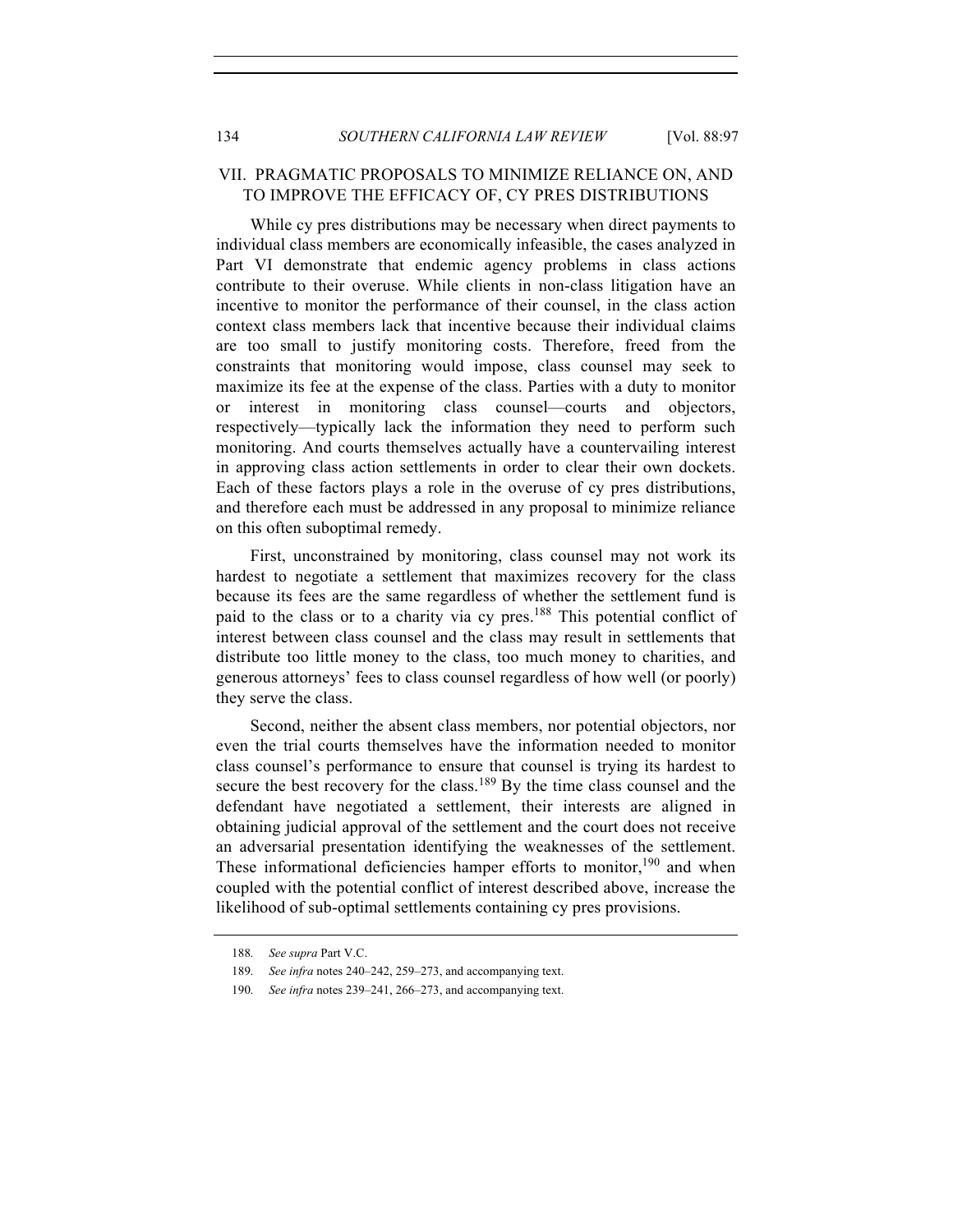Finally, the trial court may fail to vigorously scrutinize the class action settlement to determine whether its cy pres component is necessary and, if it is, whether it is carefully tailored to best serve the interests of the class. Courts may have their own reasons for preferring settlements to trials, and a judicial laissez-faire attitude may compound the foregoing problems.<sup>191</sup>

In this part, I offer four interrelated pragmatic proposals to address these problems. The proposal regarding attorneys' fees described in Part VII.A is designed to address the potential conflict of interest. The proposals regarding disclosure statements and devil's advocates, advanced in Parts VII.B and C, are designed to remedy informational deficiencies, to improve monitoring of class counsel, and to reduce reliance on cy pres distributions. The final proposal, described in Part VII.D, which requires courts to make certain findings when reviewing class action settlements with cy pres features, is designed to ensure rigorous judicial review by both trial and appellate courts and to minimize reliance on cy pres distributions.

#### A. PRESUMPTIVE REDUCTION OF ATTORNEYS' FEES

Legal scholarship is rife with analyses of potential conflicts of interest between class counsel and the represented class.<sup>192</sup> As described in Part V.C above, this conflict may manifest itself when class counsel negotiates a settlement containing a cy pres distribution. If class counsel's fee is calculated as a percentage of the total recovery,  $193$  including the cy pres

193. "Courts generally use one of two methods for assessing the reasonableness of attorneys' fees —a percentage-of-recovery method or a lodestar method." *In re* Baby Prods. Antitrust Litig., 708 F.3d 163, 176 (3d Cir. 2013). They "have trended toward the percentage-of-the-fund approach in cases involving the creation of a common fund for the class." Tidmarsh, *supra* note 11, at 786 (footnote omitted). *See als*o *In re Baby Prods.*, 708 F.3d at 177 ("[T]he Supreme Court confirmed the permissibility of using the entire fund as the appropriate benchmark . . . ."); *In re* Gen. Motors Corp. Pick-Up Truck Fuel Tank Prods. Liab. Litig., 55 F.3d 768, 821 (3d Cir. 1995) (discussing courts' common usage of the percentage of recovery method in class action cases and their reliance on

<sup>191.</sup> *See infra* notes 285–286 and accompanying text.

<sup>192.</sup> For classic treatments of the issue, see, for example, John C. Coffee, Jr., *Understanding the Plaintiff's Attorney: The Implications of Economic Theory for Private Enforcement of Law Through Class and Derivative Actions*, 86 COLUM. L. REV. 669, 671–72, 677 (1986) (discussing "the conflicts that arise between the interests of these attorneys and their clients in class and derivative actions" and hypothesizing that class actions "are uniquely vulnerable to collusive settlements that benefit plaintiff's attorneys rather than their clients"); Jonathan R. Macey & Geoffrey P. Miller, *The Plaintiffs' Attorney's Role in Class Action and Derivative Litigation: Economic Analysis and Recommendations for Reform*, 58 U. CHI. L. REV. 1, 44–45 (1991) (noting the "severe conflict of interest" that class counsel often faces in negotiating class action settlements).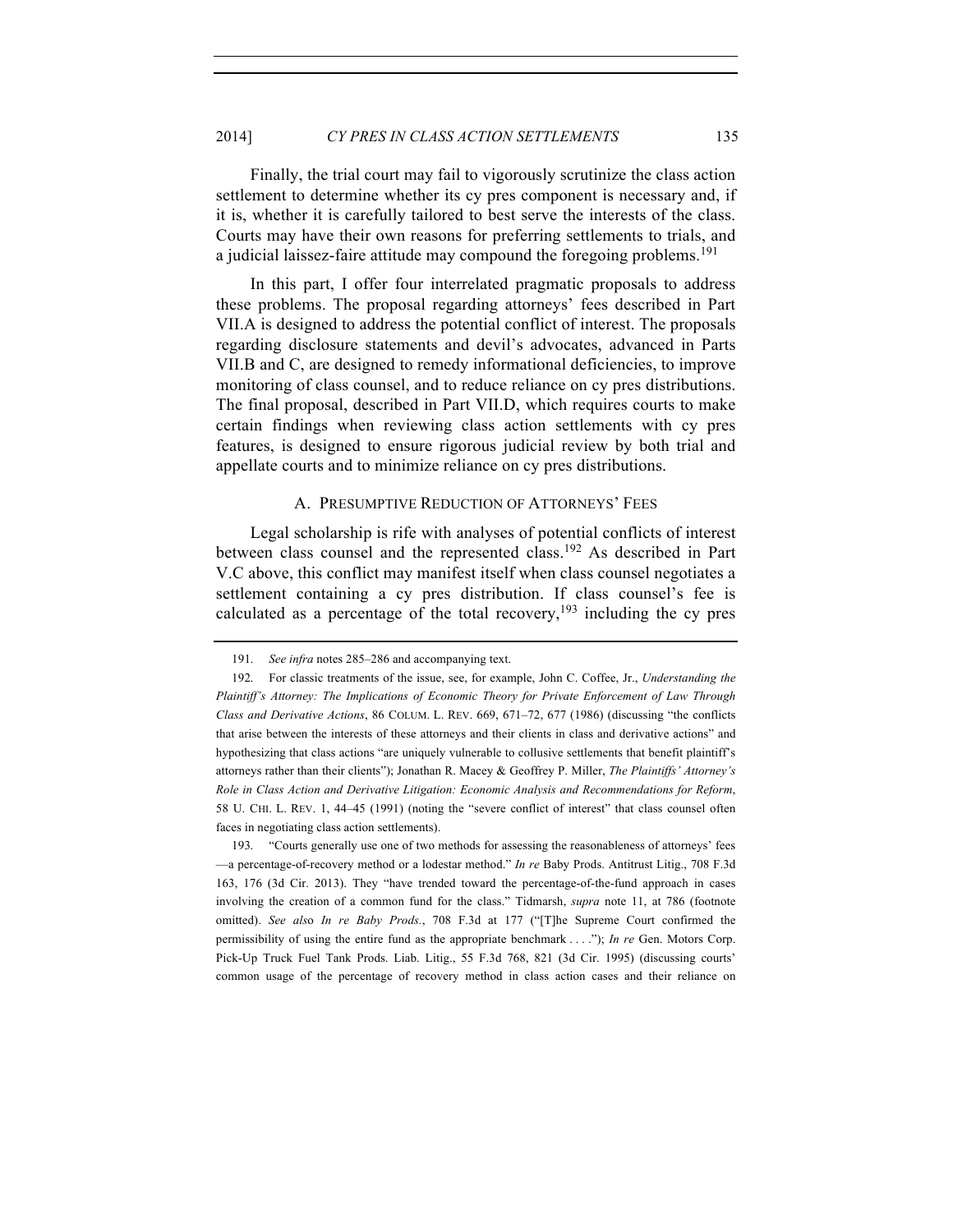distribution, then class counsel may be indifferent to whether the settlement fund is paid to individual class members or to charities via cy pres. If defendants (and possibly even judges) prefer cy pres distributions<sup>194</sup> and class counsel is principally motivated to maximize its fee, class counsel may lack the incentive to push for a settlement that provides more a direct benefit for individual class members because its fee will be the same either way.<sup>195</sup>

To better align the interests of class counsel and the class, and to give class counsel a personal, financial incentive to push hard to get more money into the hands of individual claimants (as opposed to cy pres distributions to charities), I propose that courts alter the method they use to calculate attorneys' fees.<sup>196</sup> In particular, borrowing from the solution Congress adopted in the Class Action Fairness Act to address the problem of coupon settlements, $197$  I propose that courts presumptively reduce attorneys' fees whenever all or a portion of the class action settlement is distributed to charities cy pres.

195. *See supra* Part V.C. *See also* John Beisner & Jessica Davidson Miller, *Litigating in the New Class Action World: A Guide to CAFA's Legislative History*, 6 Class Action Litig. Rep. (BNA) No. 11, at 403, 413 (June 10, 2005) (stating that if attorneys' fees were based on the portion of a coupon settlement distributed cy pres to charities, "class counsel would have no incentive to ensure that the coupons [were] actually distributed to—and used by—the class members who were allegedly aggrieved").

196. For other proposals to align the interests of the class and its counsel through the structure of attorneys' fee awards, see, for example, Coffee, *supra* note 192, at 725 (encouraging the use of a percentage of recovery attorneys' fee formula to reduce collusion and to promote self-policing); Alexandra Lahav, *Fundamental Principles for Class Action Governance*, 37 IND. L. REV. 65, 94–95 (2003) (analyzing proposals "to link attorneys' fees to the amount of benefit the attorney provides the class," but maintaining that they "capture[] only one aspect of the weak governance structure of class actions"); and Tidmarsh, *supra* note 11, at 784–97 (proposing three "friendly amendments" to Professor Kevin Clermont's hybrid approach to better align interests in the context of cy pres distributions). *See also* Kevin M. Clermont & John D. Currivan, *Improving on the Contingent Fee*, 63 CORNELL L. REV. 529, 546–66 (1978) (proposing a hybrid system—not focused on class actions—that would award attorneys' fees based on the number of hours worked on behalf of a client, plus a percentage of the portion of the recovery that exceeds the lodestar).

197. *See infra* notes 203–213 and accompanying text.

<sup>&</sup>quot;common fund" principles). Whichever method is employed, courts often use the other method to double-check the reasonableness of the initial fee determination. *See In re Baby Prods.*, 708 F.3d at 176 ("[I]t is sensible for a court to use a second method of fee approval to cross check its initial fee calculation." (internal quotation marks omitted) (quoting *In re* Prudential Ins. Co. of Am. Sales Practice Litig., 148 F.3d 283, 333 (3d Cir. 1998))).

<sup>194.</sup> *See supra* Parts V.B and D.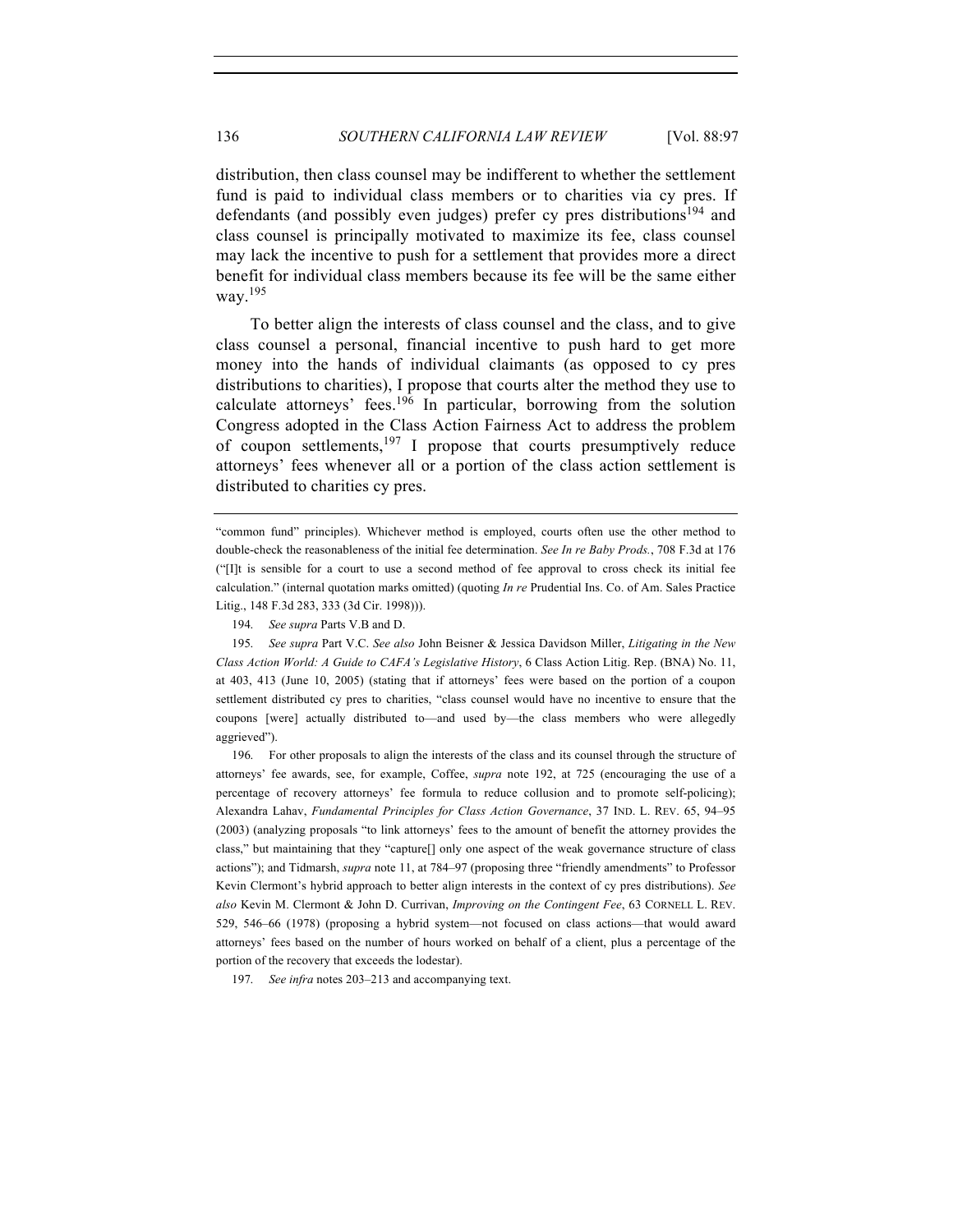To put this proposal in context, consider the problems posed by coupon settlements in recent decades. To settle class action lawsuits filed against them, defendants offered coupons to class members to purchase their products at a reduced price.<sup>198</sup> Such settlements were a win-win for defendants because the product manufacturers did not have to pay anything out-of-pocket to settle the claims (other than attorneys' fees to class counsel and their own attorney), yet they benefitted from higher sales if absent class members actually used the coupons.<sup>199</sup> Unfortunately, the coupon settlements were often a lose-lose for class members because they received no cash in the settlement and the coupons that they did receive were of no value to them if they could not afford to use them.<sup>200</sup> The problem of valueless coupons was particularly pronounced when the coupons could not be transferred or aggregated or where they expired soon after issuance.<sup>201</sup> To make matters worse, while class members received coupons of questionable value, class counsel received substantial attorneys'

199. *See, e.g.*, *In re Gen. Motors*, 55 F.3d at 808 ("[T]he certificate settlement might be little more than a sales promotion for GM . . . .").

200. *Id.* at 807 ("[O]nly 14% of the class reported that they would 'definitely' or 'probably' buy a new truck" with the coupon offered in the settlement.); *id.* at 808 ("People of lesser financial means will be unable to benefit comparably from the settlement.").

201. Robert H. Klonoff & Mark Herrmann, *The Class Action Fairness Act: An Ill-Conceived Approach to Class Settlements*, 80 TUL. L. REV. 1695, 1699 (2006) ("Techniques for suppressing redemption rates include . . . limiting the transferability of coupons . . . ."); Christopher R. Leslie, *A Market-Based Approach to Coupon Settlements in Antitrust and Consumer Class Action Litigation*, 49 UCLA L. REV. 991, 1015–23 (2002) (explaining how defendants diminish the value of coupon settlements, including limits on transferability); Michael Mallow & Livia Kiser, *The Elephant in the Room: Contingency Fees and the Future of Coupon Settlements After In re HP Inkjet Printer Litigation*, 14 Class Action Litig. Rep. (BNA) No. 17, at 1125 (Sept. 13, 2013); James Tharin & Brian Blockovich, *Coupons and the Class Action Fairness Act*, 18 GEO. J. LEGAL ETHICS 1443, 1445 (2005). *See also In re Gen. Motors*, 55 F.3d at 780, 807, 809–10 (describing the limits on the transferability of the coupons).

<sup>198.</sup> *E.g.*, S. REP. NO. 109-14, at 15–20 (2005) (recounting numerous examples of coupon settlements approved by state courts). *See also In re Gen. Motors*, 55 F.3d at 803 (expressing suspicion of settlements involving only "non-cash relief," such as coupons). The enactment of the Class Action Fairness Act did not eliminate coupon settlements. *E.g.*, *In re* HP Inkjet Printer Litig., 716 F.3d 1173, 1176 (9th Cir. 2013) (reviewing the fee award in a class action challenging HP's business practices regarding its printers' ink cartridges in which the proposed settlement offered class members nontransferable coupons for HP printers and printer supplies that would expire six months after issuance); Radosti v. Envision EMI, LLC, 717 F. Supp. 2d 37, 54–64 (D.D.C. 2010) (approving a settlement that awarded class members vouchers for discounted tuition on other programs offered by the defendant).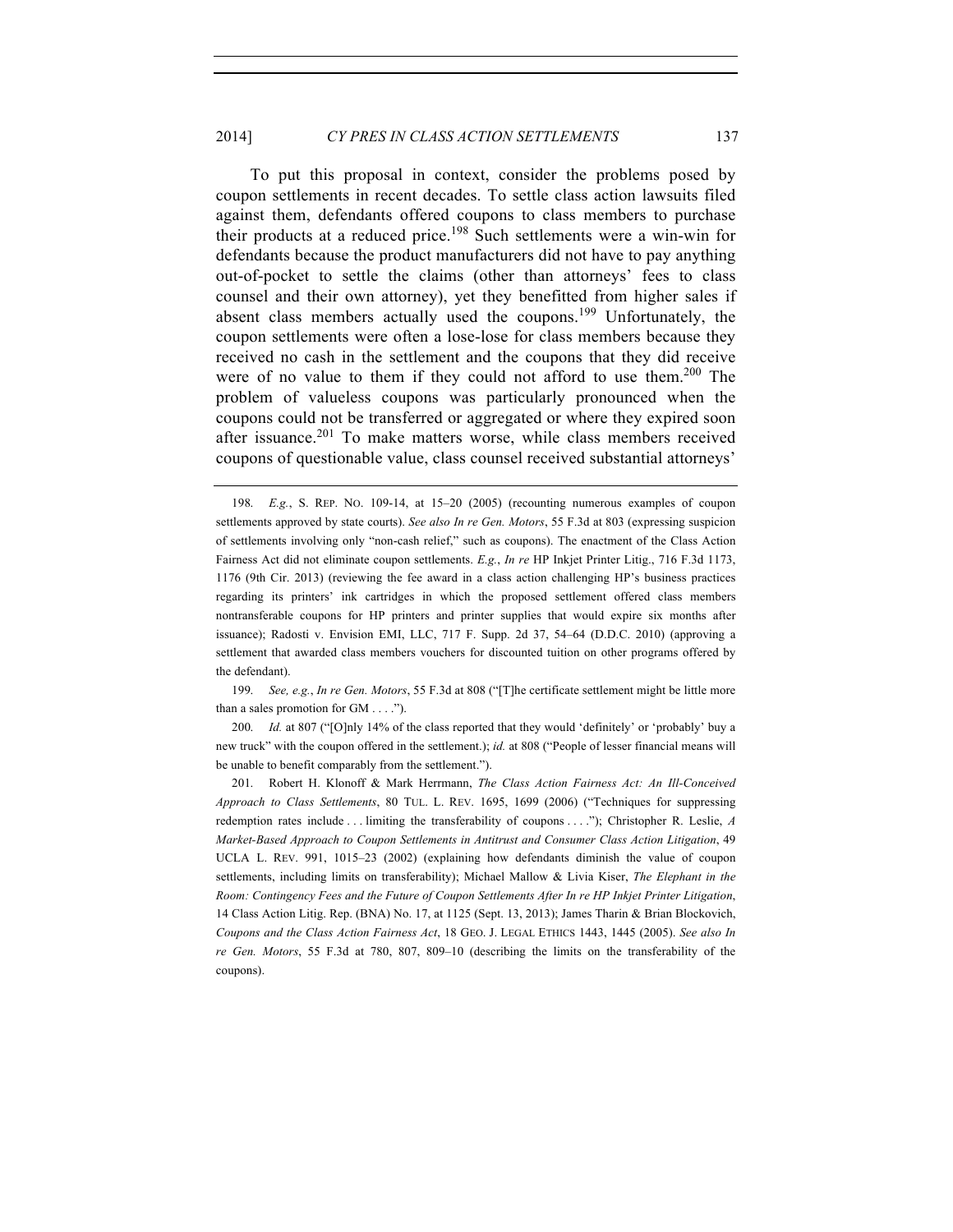fees.202 Thus, in the coupon settlement context, like the cy pres context, the interests of the class and its counsel were "decoupl[ed]."<sup>203</sup>

In an effort to regulate coupon settlements and to "curb [other] perceived abuses of the class action device," $204$  Congress enacted the Class Action Fairness Act ("CAFA"),<sup>205</sup> which regulates coupon settlements in two principal ways.<sup>206</sup> First, § 1712 regulates awards of attorneys' fees in coupon class actions. Most relevant for our purposes is  $\S 1712(a)$ , which provides that when a class action settlement awards coupons to the class, "the portion of any attorney's fee award to class counsel that is attributable to the award of the coupons shall be based on the value to class members of the coupons that are redeemed." $2^{07}$  In other words, class counsel's fee must be based on the fraction of the coupons that are *redeemed*, rather than on the total face value of the coupons that are awarded.<sup>208</sup> This provision was

205. Class Action Fairness Act of 2005, Pub. L. No. 109-2, 119 Stat. 4 (2005) (codified as amended at 28 U.S.C. §§ 1711–15, 1332(d), 1453 (2012)).

206. *See* Klonoff & Herrmann, *supra* note 201, at 1698–1705 (describing and critiquing CAFA's efforts to regulate coupon settlements). In addition to regulating coupon settlements and other unfair aspects of class action settlements, CAFA enlarged both original federal subject matter jurisdiction and removal jurisdiction to shunt more class actions into federal court. *See* 28 U.S.C. §§ 1332(d), 1453. *See also* S. REP. NO. 109-14, at 28–29, 35–50 (2005).

207. 28 U.S.C. § 1712(a).

208. *Id.* Section 1712(b)(1) provides that "[i]f a proposed settlement in a class action provides for a recovery of coupons to class members, and a portion of the recovery of the coupons is not used to determine the attorney's fee to be paid to class counsel, any attorney's fee award shall be based upon the amount of time class counsel reasonably expended working on the action*." Id.* § 1712(b)(1). There is some doubt about the scope of subsection (b), its relationship with subsection (a), and whether the two subsections, read together, permit a court to use a lodestar method to award attorneys' fees for

<sup>202.</sup> Class Action Fairness Act of 2005, Pub. L. No. 109-2, § 2(a)(3), 119 Stat. 4, 4 (2005) (codified as amended at 28 U.S.C. § 1711 (2012)) ("Class members often receive little or no benefit from class actions, and are sometimes harmed, such as where . . . counsel are awarded large fees, while leaving class members with coupons or other awards of little or no value . . . ."); S. REP. NO. 109-14, at 14–20, 30 (2005).

Coupon settlements may not have been as widespread as Congress imagined and surely were not the only class action settlements that awarded counsel "disproportionate" fees. *See, e.g.*, Klonoff & Herrmann, *supra* note 201, at 1711–12 ("[T]he focus on coupon settlements ignores the many other kinds of settlements that potentially result in 'disproportionate' awards to attorneys. . . . [C]oupon settlements constitute only a small fraction of all class settlements . . . ."); Geoffrey P. Miller & Lori S. Singer, *Nonpecuniary Class Action Settlements*, 60 LAW & CONTEMP. PROBS. 97, 132–34 (1997) (finding that coupons were the predominant form of relief in only 10 percent of the class action settlements studied in the mid-1990s).

<sup>203.</sup> *In re HP Inkjet Printer*, 716 F.3d at 1178.

<sup>204.</sup> Tanoh v. Dow Chem. Co., 561 F.3d 945, 952 (9th Cir. 2009).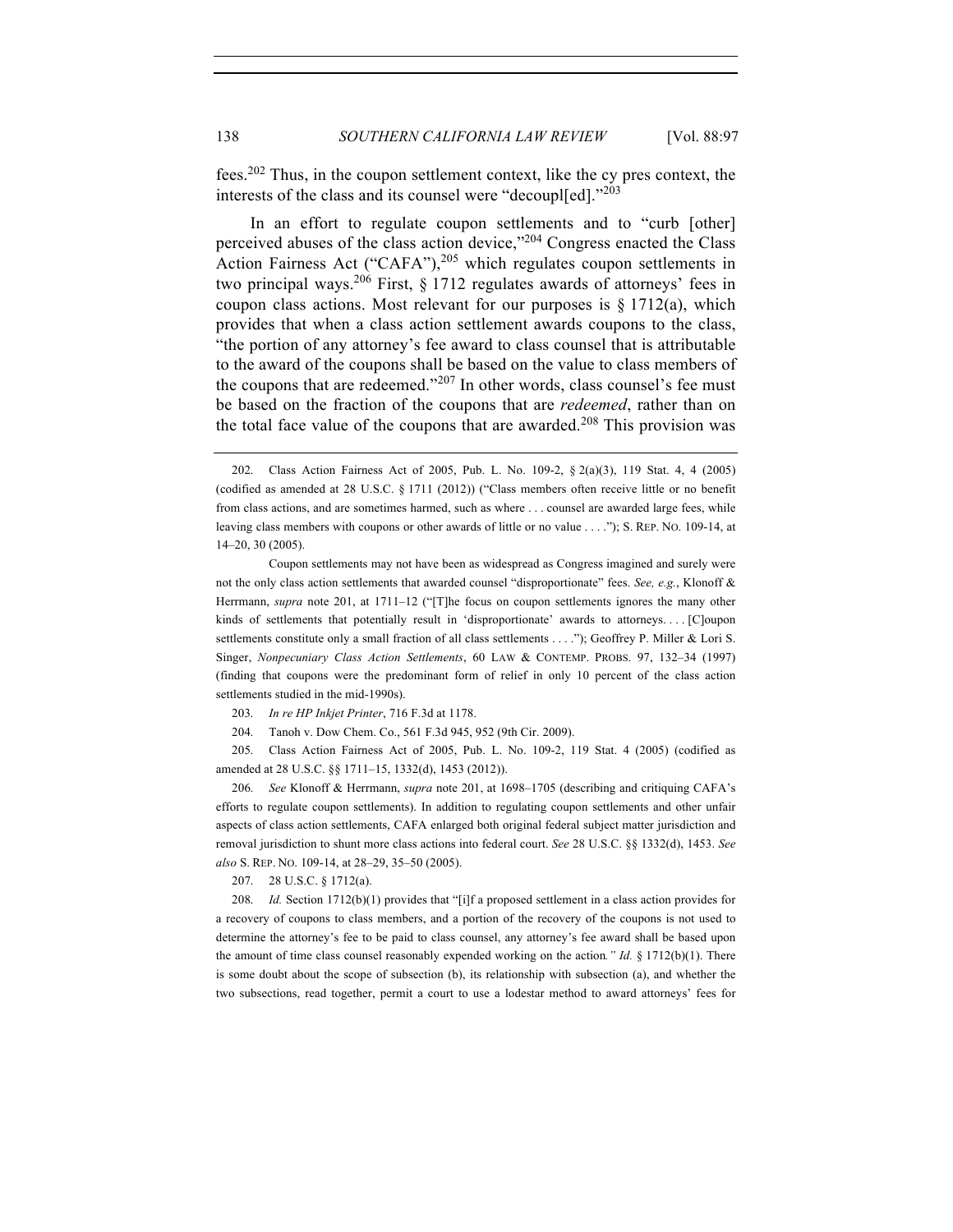intended "to put an end to the 'inequities' that arise when class counsel receive attorneys' fees that are grossly disproportionate to the actual value of the coupon relief obtained for the class."<sup>209</sup> As the Report of the Senate Judiciary Committee on CAFA put it, Congress intended to link class counsel's fees to the "demonstrated value of coupons actually redeemed by the class members."<sup>210</sup>

Second, § 1712(e) requires greater judicial scrutiny of coupon settlements.<sup>211</sup> In addition to reiterating that district courts must scrutinize coupon settlements to ensure that they are "fair, reasonable and adequate," $2^{12}$  subsection (e) specifically regulates the use of cy pres to

209. *In re HP Inkjet Printer*, 716 F.3d at 1179 (citing S. REP. NO. 109-14, at 29–32 (2005)). In cases in which "a coupon settlement also provides for non-coupon relief, such as equitable or injunctive relief," *id.* at 1183, the court should apply the lodestar method to calculate the attorneys' fees earned for non-coupon relief obtained. *Id.* at 1183–85 (interpreting 28 U.S.C. § 1712(b)). *See also* 28 U.S.C. § 1712(c) (governing attorneys' fees in cases in which a class action settlement provides for both coupon and equitable relief); S. REP. NO. 109-14, at 31 (2005) (stating that a portion of the fees should be determined by "time spent by class counsel" if some of the relief is equitable or injunctive).

210. S. REP. NO. 109-14, at 30 (2005).

211. 28 U.S.C. § 1712(e). *See also In re HP Inkjet Printer*, 716 F.3d at 1178 ("Section 1712 codifies Congress's effort to regulate coupon settlements. That regulation takes two forms. The first invites increased judicial scrutiny of coupon settlements generally." (citing 28 U.S.C. § 1712(e))).

212. *Compare* FED. R. CIV. P. 23(e)(2) ("If the proposal would bind class members, the court may approve it only after a hearing and on finding that it is fair, reasonable, and adequate."), *with* 28 U.S.C. § 1712(e) ("In a proposed settlement under which class members would be awarded coupons, the court may approve the proposed settlement only after a hearing to determine whether, and making a written finding that, the settlement is fair, reasonable, and adequate for class members."). Although the language of § 1712(e) mirrors Rule  $23(e)(2)$ , some courts have read § 1712(e) to impose a heightened level of scrutiny. *See, e.g.*, Synfuel Techs., Inc. v. DHL Express (USA), Inc., 463 F.3d 646, 654 (7th

negotiating a coupon settlement. *Compare In re HP Inkjet Printer*, 716 F.3d at 1181–87 (concluding that lodestar fees may not be awarded for the coupon portion of the class recovery) *and* Mallow & Kiser, *supra* note 201, at 1126 ("When coupons provide the sole basis for relief to the class, CAFA requires the attorneys' fees award to 'be based on the value to class members of the coupons that are redeemed.'" (quoting 28 U.S.C. § 1712(a))), *with* Blessing v. Sirius XM Radio Inc., 507 F. App'x 1, 4– 5 (2d Cir. 2012) ("Even assuming that the coupon provisions of CAFA were applicable, the district court's approval of the proposed settlement and the attorneys' fee award was appropriate. . . . The district court approved the fee award after determining it was reasonable under the lodestar method . . . and is therefore consistent with CAFA."), *In re* Sw. Airlines Voucher Litig., No. 11 C 8176, 2013 U.S. Dist. LEXIS 143146, at \*24 (N.D. Ill. Oct. 3, 2013) (concluding that "the statute allows for the calculation of fees in a coupon settlement using the lodestar-multiplier method"), *and* Beisner & Miller, *supra* note 195, at 413 ("[T]he law does not require that fees in coupon settlements be structured as contingency fees. Rather, the fees can be based upon the amount of time class counsel reasonably expended working on the action.").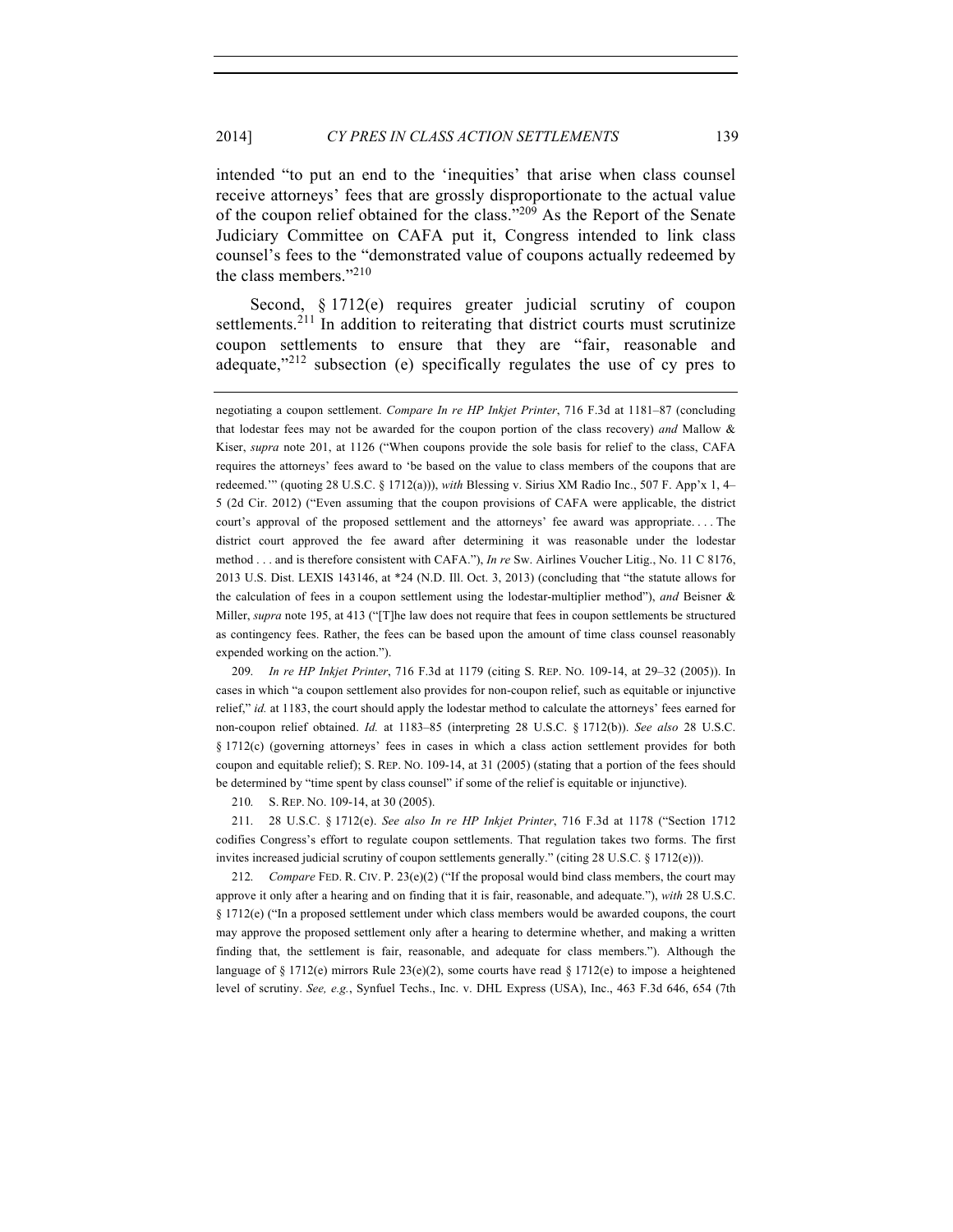distribute unclaimed coupons:

The court, in its discretion, may also require that a proposed settlement agreement provide for the distribution of a portion of the value of unclaimed coupons to 1 or more charitable or governmental organizations, as agreed to by the parties. *The distribution and redemption of any proceeds under this subsection shall not be used to calculate attorneys' fees under this section*. 213

Thus, while ensuring that unclaimed coupons do not go to waste (by permitting cy pres distributions to charities), subsection (e) clarifies that class counsel cannot receive attorneys' fees based upon the portion of the coupons that are distributed in this way.  $2^{14}$ 

To ensure that class counsel has a strong incentive to negotiate a settlement that directly benefits the class and to discourage the use of cy pres distributions, I propose that courts presumptively reduce attorneys' fees in cases in which all or a portion of the settlement fund is distributed cy pres. Courts using a percentage of recovery method to calculate attorneys' fees could reduce attorneys' fees in a number of ways. Drawing

213. 28 U.S.C. § 1712(e) (emphasis added).

214. Taking a similar tack, the Private Securities Litigation Reform Act provides that "[t]otal attorneys' fees and expenses awarded by the court to counsel for the plaintiff class [in private securities class actions] shall not exceed a reasonable percentage of the amount of any damages and prejudgment interest *actually paid to the class*." 15 U.S.C. § 78u-4(a)(6) (2012) (emphasis added). *See also* H.R. REP. NO. 104-369, at 36 (1995) (seeking to limit "the award of attorney's fees and costs to counsel for a class . . . to a reasonable percentage of the amount of recovery awarded to the class" and intending "to give the court flexibility in determining what is reasonable on a case-by-case basis"). *But see* Masters v. Wilhelmina Model Agency, Inc., 473 F.3d 423, 437–38 (2d Cir. 2007) ("[T]he entire fund created by the efforts of counsel presumably is 'paid to the class,' even if some of the funds are distributed under the Cy Pres Doctrine.").

At least one state law regulating coupon settlements imposes even greater limits on the fees recoverable by class counsel. *See* TEX. CIV. PRAC. & REM. CODE ANN. § 26.003(b) (West 2008) ("[I]f any portion of the benefits recovered for the class are in the form of coupons or other noncash common benefits, the attorney's fees awarded in the action must be in cash and noncash amounts in the same proportion as the recovery for the class.").

Cir. 2006) (stating in dicta that "Congress required heightened judicial scrutiny of coupon-based settlements" in CAFA); True v. Am. Honda Motor Co., 749 F. Supp. 2d 1052, 1069 (C.D. Cal. 2010) ("[S]everal courts have interpreted section 1712(e) as imposing a heightened level of scrutiny in reviewing such [coupon] settlements."); Figueroa v. Sharper Image Corp., 517 F. Supp. 2d 1292, 1321 (S.D. Fla. 2007) (interpreting CAFA "to imply the application of a greater level of scrutiny to the existing criteria than existed pre-CAFA"). *But see* Radosti v. Envision EMI, LLC, 717 F. Supp. 2d 37, 55 (D.D.C. 2010) (finding that "the judicial scrutiny called for by § 1712(e) is indistinct from the scrutiny required by Rule 23(e)").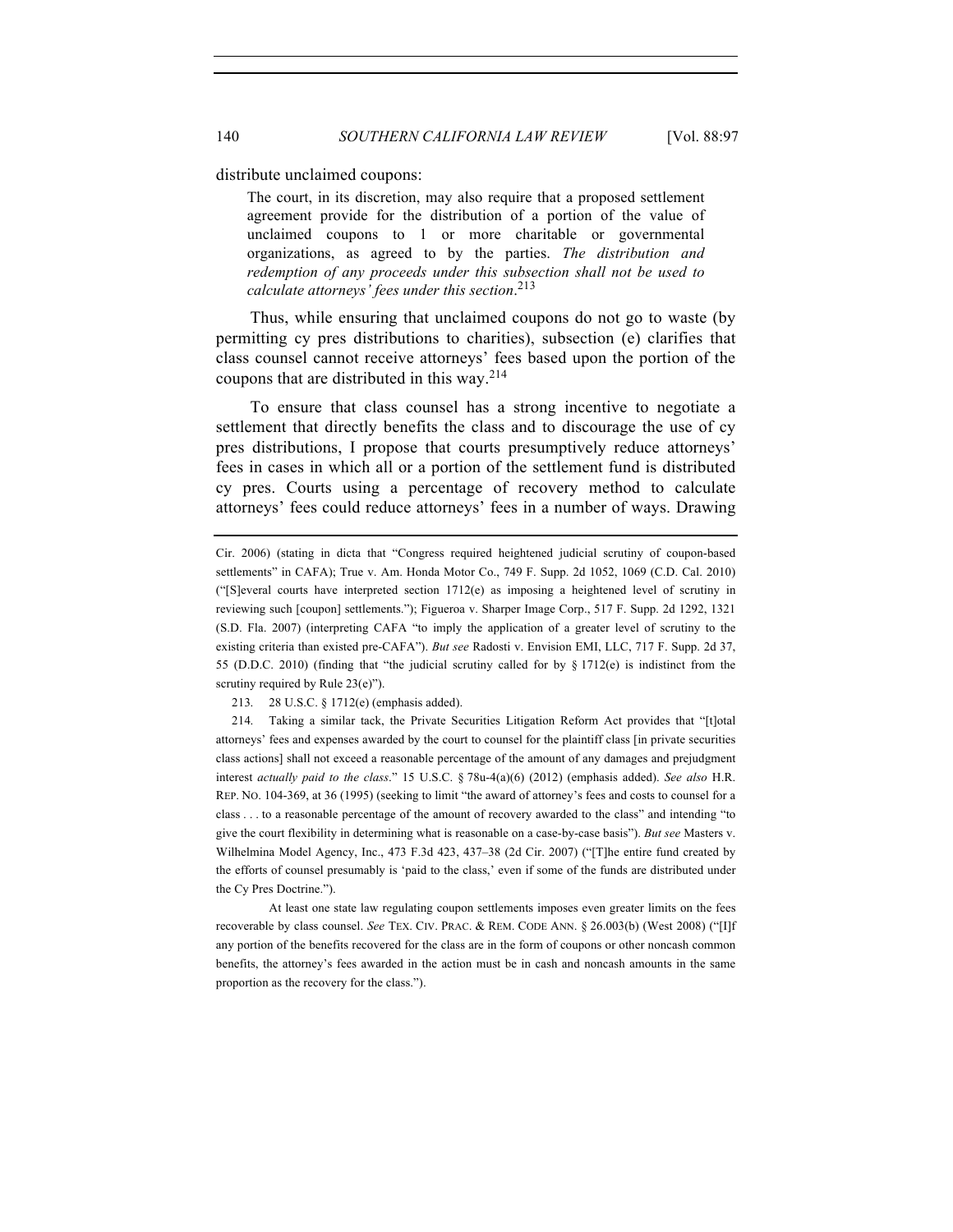upon the CAFA model, courts could calculate attorneys' fees as a percentage of only those settlement funds actually claimed by class members, and decline to award fees on the portion of the fund distributed to charities cy pres.<sup>215</sup> This "no fee" approach, which would deny class counsel any fee on the portion of the fund distributed cy pres, would align the interests of the class and its counsel by giving class counsel a very strong incentive to maximize the amount of money put into class members' hands. The disadvantage of the "no fee" approach is that it would reduce fees even for attorneys who work aggressively and valiantly to maximize class recovery.<sup>216</sup> Moreover, the "no fee" approach could discourage the filing of class actions in which cy pres relief would be the only viable (or principal) method for distributing the settlement fund. While some might welcome that result, $2^{17}$  others might bemoan the loss of deterrence and disgorgement that class actions can achieve even when they fail to compensate absent class members for their losses.<sup>218</sup>

As an alternative to the CAFA "no fee" approach, courts could award class counsel a lower percentage of the portion of the settlement fund distributed cy pres.<sup>219</sup> Like the "no fee" approach, this "reduced fee"

216. *See In re* Baby Prods. Antitrust Litig., 708 F.3d 163, 178 (3d Cir. 2013) ("There are a variety of reasons that settlement funds may remain even after an exhaustive claims process—including if the class members' individual damages are simply too small to motivate them to submit claims. Class counsel should not be penalized for these or other legitimate reasons unrelated to the quality of representation they provided.").

217. *See* Redish, Julian & Zyontz, *supra* note 9, at 665 (advocating a denial of class certification in cases in which the court anticipates "significant unclaimed funds").

218. *E.g.*, Klonoff & Herrmann, *supra* note 201, at 1704 (questioning the sentence in section 1712(e) of CAFA that denies attorneys' fees on the portion of a coupon settlement that is distributed to charities cy pres, and expressing concern that "certain socially beneficial class action lawsuits will not be filed and misconduct will go undeterred"). *Cf. In re Baby Prods*., 708 F.3d at 178 (disclaiming an interest in "discourag[ing] counsel from filing class actions in cases where few claims are likely to be made but the deterrent effect of the class action is equally valuable").

219. The ALI Principles appear to take this "reduced fee" approach. While the black letter rule provides that "[a]ttorneys' fees in class actions . . . should be based on *both* the actual value of the

<sup>215.</sup> *See* Tidmarsh, *supra* note 11, at 788 ("[I]n calculating the amount of the recovery on which the percentage is calculated, a court must include only the amount distributed to class members[,] . . . use the net recovery to the class, rather than the gross recovery, as the fund of which counsel may receive a percentage[, and] . . . subtract[] . . . the costs of litigation—including the costs of delivering the remedy to individual class members" (footnotes omitted)); Beisner, Miller & Schwartz, *supra* note 73, at 19 ("[W]henever a settlement agreement includes a cy pres component, the fees awarded to class counsel should be tied to the value of money and benefits actually redeemed by the injured class members—not the theoretical value of the cy pres remedy.").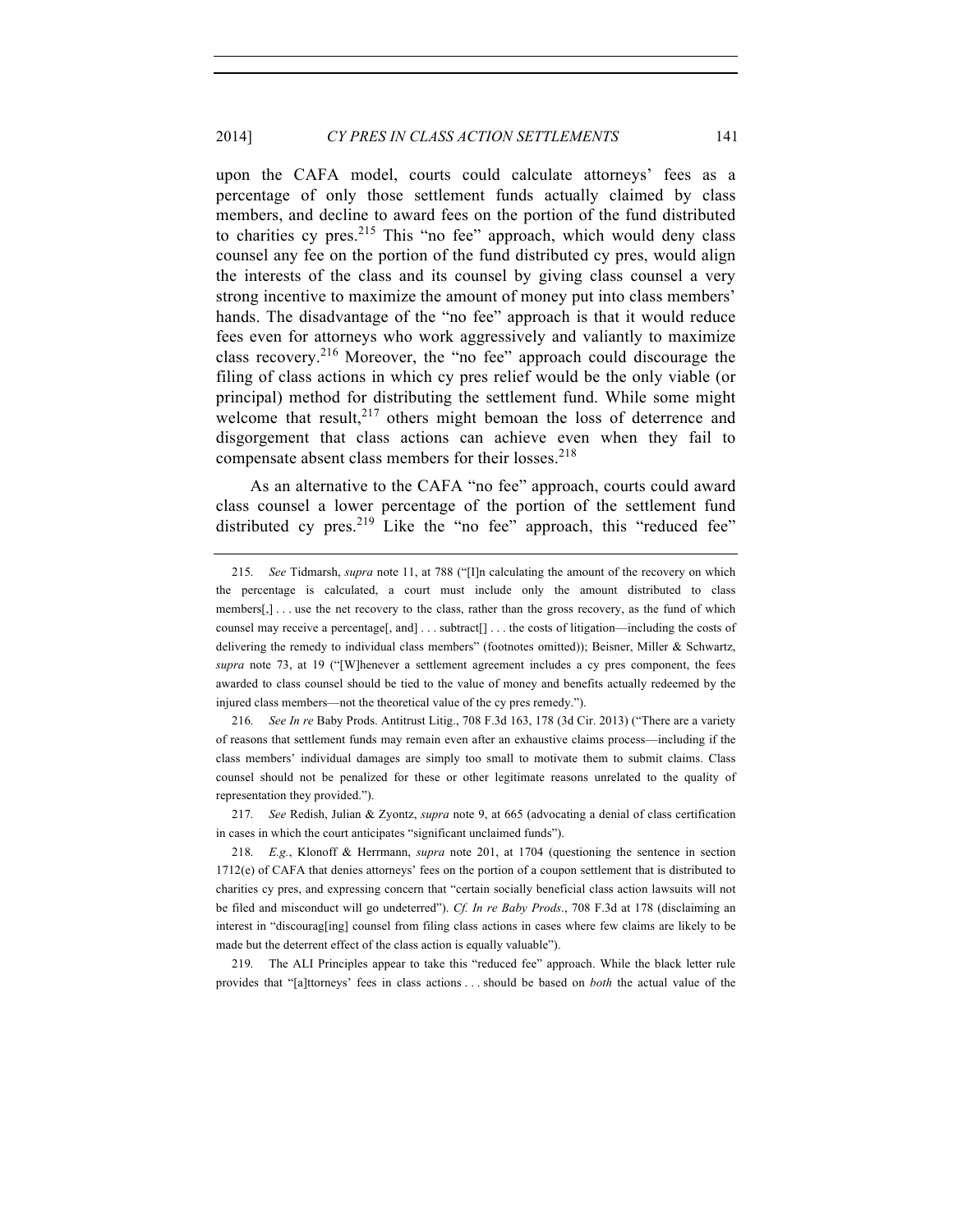approach would give class counsel a financial incentive to maximize the portion of the settlement fund distributed directly to class members since counsel would receive a larger percentage of those funds actually paid to the class and a smaller percentage of the remaining funds distributed cy pres. Arguably, the incentive to maximize payments to class members provided by the "reduced fee" approach would not be as great as the incentive provided by the "no fee" approach because under the former, class counsel would receive a fee, albeit a reduced one, even on the portion of the fund distributed to charity. On the other hand, class counsel would not be as discouraged from filing class actions that could achieve deterrence and disgorgement even if they could not ensure compensation to the absent class members. $220$ 

Courts employing the lodestar method should also seek to align the interests of the class and its counsel by presumptively discounting attorneys' fees whenever all or a portion of the settlement fund is distributed cy pres. To do so, courts employing the lodestar method should presumptively apply a "negative multiplier" whenever a portion of the settlement fund is distributed cy pres to charity.<sup>221</sup> In other words, after determining the number of hours reasonably spent representing the class and multiplying that number by a reasonable hourly rate, the court would reduce the total, by multiplying it by a number less than one, in light of counsel's failure to ensure that the entire settlement fund was distributed to class members. The size of the negative multiplier should reflect, among other things, the portion of the fund distributed cy pres.

Like the "no fee" and the "reduced fee" methods described above, the "negative multiplier" method would reduce attorneys' fees in cases in

220. *See supra* note 218.

judgment or settlement to the class *and* the value of cy pres awards," ALI PRINCIPLES, *supra* note 11, § 3.13(a) (emphasis added), the comment adds that "because cy pres payments . . . only indirectly benefit the class, the court need not give such payments the same full value for purposes of setting attorneys' fees as would be given to direct recoveries by the class." *Id.* § 3.13(a) cmt. a. *See also, e.g.*, *In re* Heartland Payment Sys., Inc. Customer Data Sec. Breach Litig., 851 F. Supp. 2d 1040, 1077 (S.D. Tex. 2012) ("Discounting the amount of the cy pres payment in determining its value to the class is consistent with the nature of the indirect benefit cy pres provides to the class. . . . [D]iscounting the [cy pres] payment by 50% best values the benefit conferred on the class." (footnote omitted)).

<sup>221.</sup> *See, e.g.*, Jones v. GN Netcom, Inc. (*In re* Bluetooth Headset Prods. Liab. Litig.), 654 F.3d 935, 942 (9th Cir. 2011) (using the term "negative multiplier" to refer to the number by which the lodestar figure would be multiplied to achieve a downward adjustment in attorneys' fees). I use the term "negative multiplier" although I find it somewhat confusing; the lodestar figure is not multiplied by a negative number, but rather by a fraction less than one.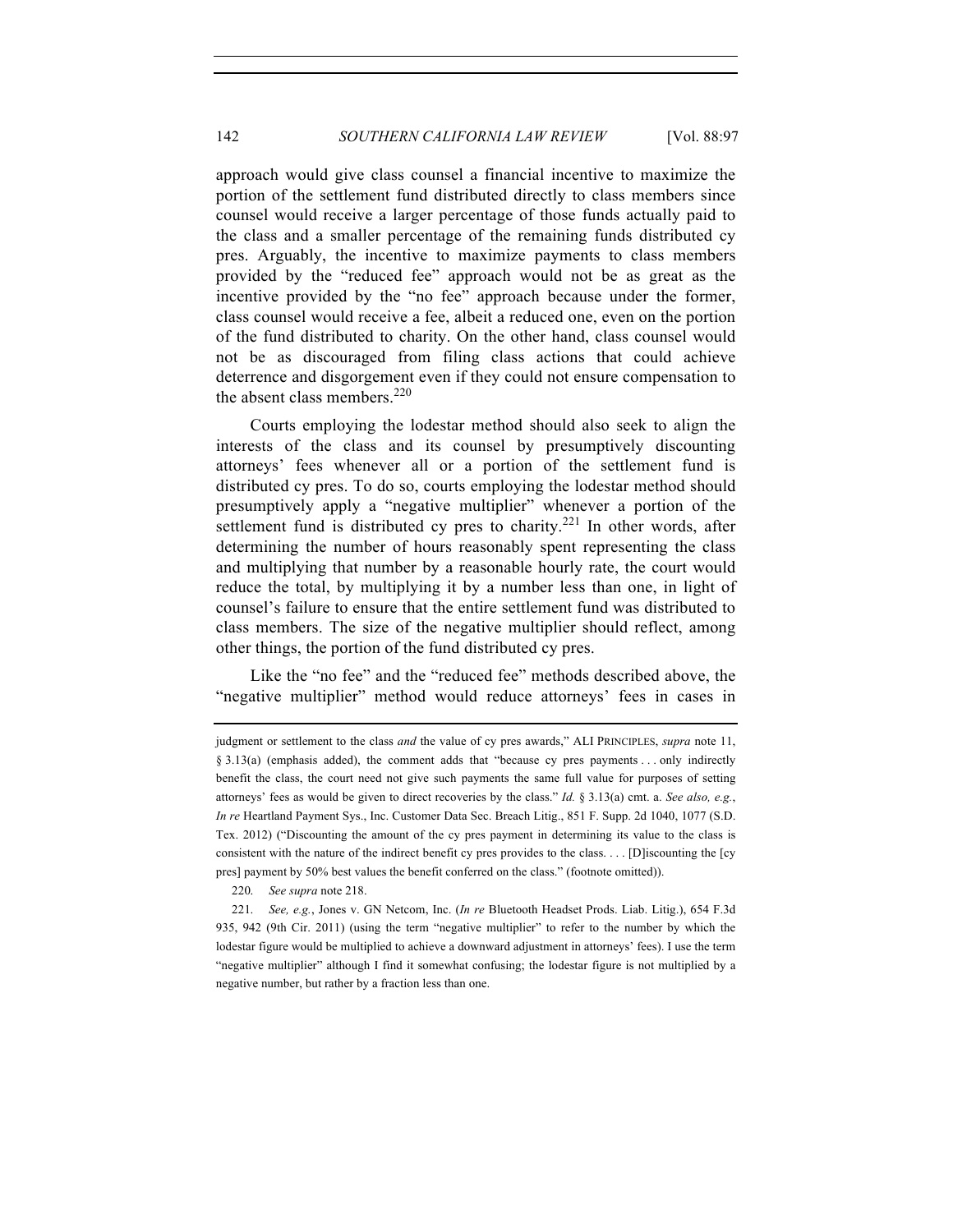which class members did not claim the entire settlement fund. Professor Tidmarsh's suggestion that "only hours spent working to generate compensation for class members should count<sup> $222$ </sup> would achieve the same result. I prefer the "negative multiplier" approach because it avoids the difficult task of determining which attorney-hours actually resulted in compensation for the class.

Regardless of whether the court applies a percentage of recovery method, a lodestar method, one of these methods cross-checked by the other, or a hybrid approach,223 the court's *default position* should be to discount attorneys' fees whenever all or a portion of the settlement fund is distributed cy pres. With this presumptive rule in place, attorneys would know from the outset that their fees likely would be reduced if they failed to negotiate a settlement that put money into the hands of the class. Since class counsel would have a personal financial incentive to put more money into the hands of class members, their interests would be better aligned with the interests of the class.

Courts could depart from the presumptive approach and award undiscounted fees (or even fees increased by application of a "positive multiplier") upon a showing that unclaimed funds remained notwithstanding class counsel's best efforts to maximize class recovery. Such a showing could be made in cases in which individual claimants could not be identified through reasonable effort, individual payments were not economically feasible, or where claims filed by absent class members failed to exhaust the settlement fund notwithstanding genuine and vigorous efforts by class counsel both to structure the settlement to maximize class recovery and to inform the class of the opportunity to file a claim.<sup>224</sup> The disclosures proposed below in Part VII.B should enable the court to make this determination. In cases in which class counsel makes such a showing, the court could consider the "quality of representation, the benefit obtained for the class, the complexity and novelty of the issues presented, and the risk of nonpayment"<sup>225</sup> to support further adjustments to the multiplier or

<sup>222.</sup> Tidmarsh, *supra* note 11, at 788.

<sup>223.</sup> Clermont & Currivan, *supra* note 196, at 546–66. *See also* Tidmarsh, *supra* note 11, at 787– 88 (describing and proposing friendly amendments to Professor Clermont's proposal).

<sup>224.</sup> *Accord* Klonoff & Herrmann, *supra* note 201, at 1718–20 (proposing that attorneys' fees should be awarded even on the portion of a settlement distributed cy pres in cases in which the class would indirectly benefit *and* where "(1) . . . direct distribution to individual class members is not economically feasible or (2) when funds remain after class members are given a full and fair opportunity to make a claim").

<sup>225</sup>*. In re Bluetooth Headset Prods.*, 654 F.3d at 942 (quoting Hanlon v. Chrysler Corp., 150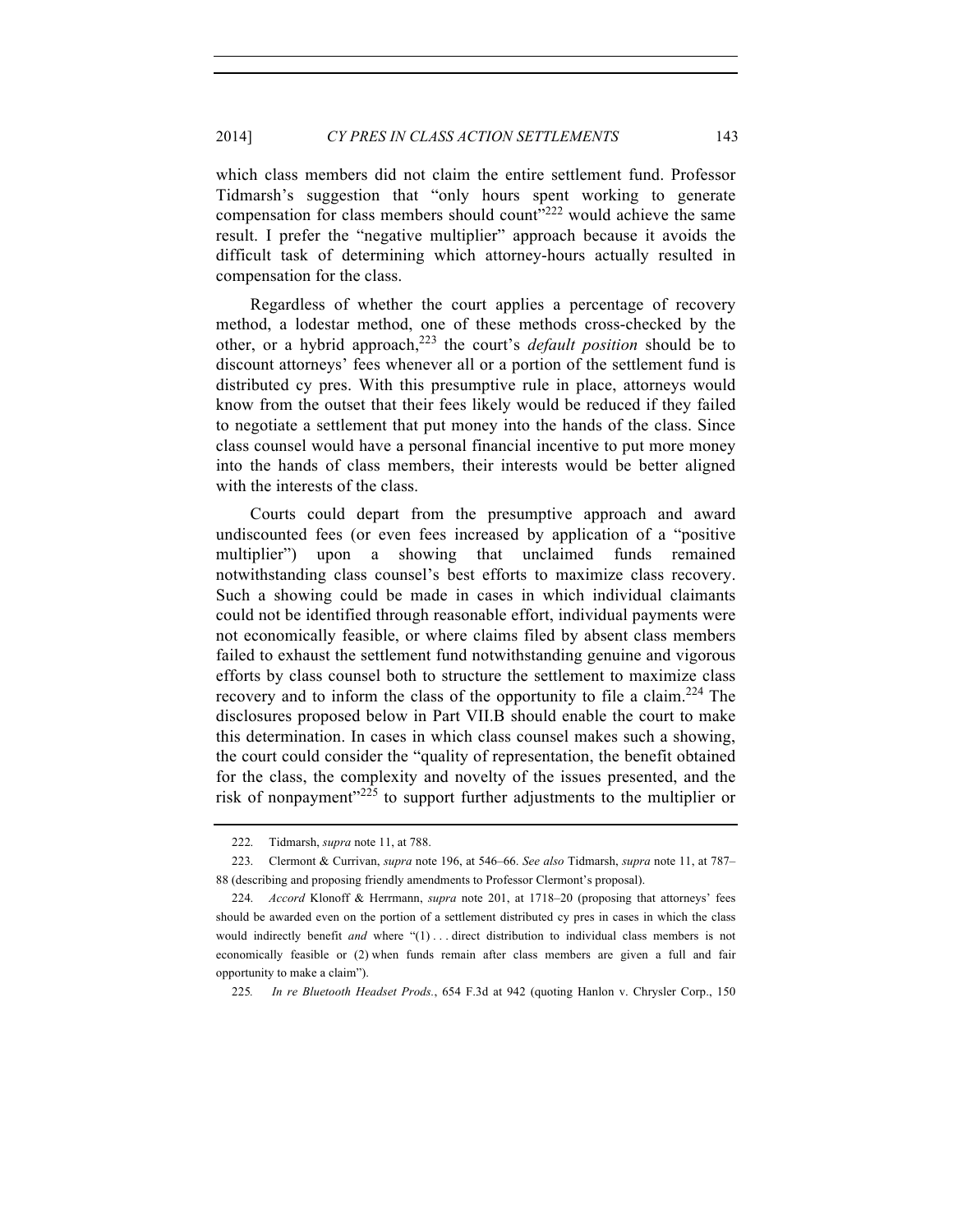the percentage of recovery. In sum, my proposal of a rebuttable presumptive reduction in attorneys' fees is both less absolute than CAFA's mandatory "no fee" approach and somewhat more stringent than the Third Circuit's case-by-case discretionary approach,  $226$  which lacks a default or presumption in favor of discounted attorneys' fees.

Any proposal that ties attorneys' fees to the portion of the settlement fund actually *claimed* by the class members runs the risk of delaying the award of such fees. After all, if the court cannot calculate attorneys' fees until it has determined how much of the fund has been claimed by absent class members and how much has been distributed to charities cy pres, then class counsel may have to wait until after this determination is made to recover its fees. This problem is not insurmountable, however, and several possible solutions exist.

First, and most obvious, the court could simply delay awarding attorneys' fees until after the close of the claims period. Only then would it know the actual amount of the settlement fund distributed to class members and the amount distributed cy pres. In cases with short claims periods, such a delay would not impose an undue hardship on class counsel and would simplify the judicial task of approving a fee award.<sup>227</sup>

Second, courts could award fees based upon a good faith projection of the portion of the fund to be claimed by class members (based upon either expert testimony<sup>228</sup> or past experience in a similar case<sup>229</sup>), subject to later

F.3d 1011, 1029 (9th Cir. 1998)).

<sup>226</sup>*. In re* Baby Prods. Antitrust Litig., 708 F.3d 163, 179 (3d Cir. 2013) ("[O]ur approach is case by case, providing courts discretion to determine whether to decrease attorneys' fees where a portion of a fund will be distributed cy pres.").

<sup>227</sup>*. See, e.g.*, *In re* Compact Disc Minimum Advertised Price Antitrust Litig., 292 F. Supp. 2d 184, 190 (D. Me. 2003) (delaying award of attorneys' fees and commenting that a six-month claims period "is not an inordinately long extension").

<sup>228</sup>*. See, e.g.*, 28 U.S.C. § 1712(d) (2012) ("[T]he court may . . . receive expert testimony . . . on the actual value to the class members of the coupons that are redeemed."); *In re Compact Disc Minimum Advertised Price*, 292 F. Supp. 2d at 187–88 & nn.5–6 (discussing an expert economist's calculation of the anticipated redemption rate for a voucher); Mallow & Kiser, *supra* note 201, at 1127 ("Plaintiffs' counsel sometimes use expert testimony to try to establish the 'redemption value' of the coupons in order to provide courts with evidence to support their requested fee award.").

<sup>229</sup>*. Cf.* Duhaime v. John Hancock Mut. Life Ins. Co., 989 F. Supp. 375, 378 (D. Mass. 1997) (concluding that it would be improper to "project a value for the settlement by comparing this settlement to similar ones" because the other settlements were "different enough from the present one that they [did] not provide a reliable indication of what the actual value of the settlement [would] be in this case").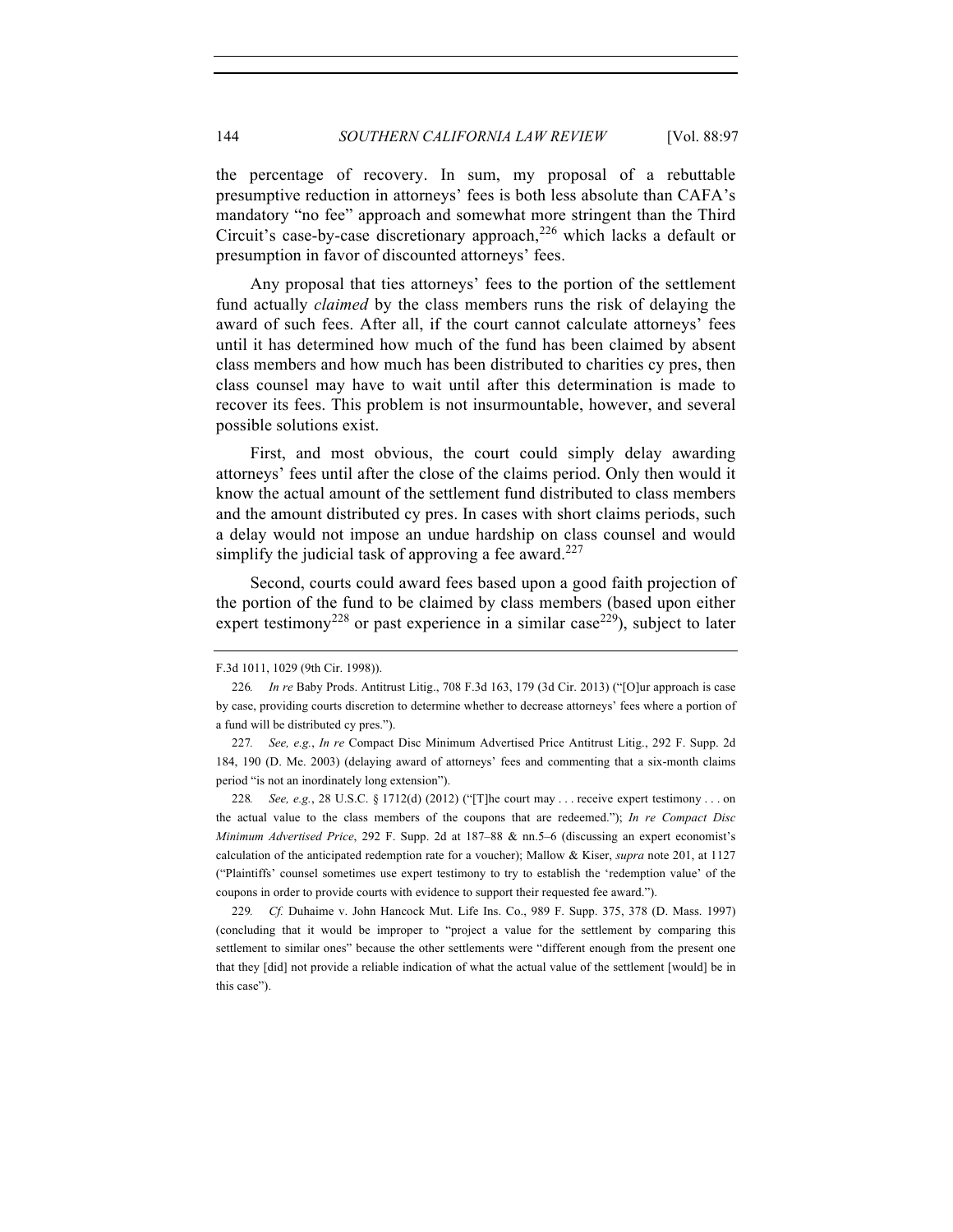adjustment upon the close of the claims period. $230$  Counsel could be required to post a bond to ensure reimbursement of any overpayment once the final fees are calculated and approved. Since class members are often afforded the opportunity to submit claim forms following provisional certification of the class and before final approval of the settlement,  $231$  there might even be good data upon which to base such a projection.

Third, the court could award attorneys' fees in periodic installments, based upon actual claims submitted by class members over time, with a final adjustment at the conclusion of the claims period.<sup>232</sup> Such an approach would give class counsel a strong ongoing incentive to identify and encourage prospective claimants to file claims against the settlement fund.<sup>233</sup>

A court could combine the last two approaches by making an initial provisional award of attorneys' fees based upon a projection or estimate of the claims to be made by class members; ordering an immediate payment of a portion of such fees; and, at the close of the claims period, ordering a final payment of the balance of fees owed to class counsel, adjusted to take into account the amount paid directly to class members and the scope of the cy pres distribution.<sup>234</sup>

232*. See* Klonoff & Herrmann, *supra* note 201, at 1702 (positing that attorneys' fees could "be paid on a periodic installment basis depending on the value of coupons received during the installment period" (citing *Duhaime*, 989 F. Supp. at 379)).

233*. See, e.g.*, *Duhaime*, 989 F. Supp. at 380 ("Staging the fee award . . . will reinforce class counsel's continuing incentive to monitor the ADR process vigorously . . . .").

234. Courts have taken such an approach in other contexts in which the value of the settlement could not be determined at the time class counsel submitted its application for attorneys' fees. *See, e.g.*, *id.* at 379 ("The solution is to approve the fee requested provisionally, permit its partial payment immediately, but reserve the balance for payment either in full or after any appropriate adjustment in the light of actual experience under the settlement."); Bowling v. Pfizer, Inc., 922 F. Supp. 1261, 1284 (S.D. Ohio 1996) (ordering an immediate payment to counsel of 10 percent of the amounts paid by defendant into the common fund to date; anticipating applications on an annual basis for up to 10 percent of the amount to be paid by defendant into the settlement fund in future years)*. See also* FED. R. CIV. P. 23(h) advisory committee's note (2003) ("In some cases, it may be appropriate to defer some

<sup>230</sup>*. See* Klonoff & Herrmann, *supra* note 201, at 1701–02 ("[C]ourts could allow class counsel to receive fees based on projected redemption rates subject to later adjustment once actual redemptions can be counted.").

<sup>231</sup>*. See, e.g.*, *In re* Baby Prods. Antitrust Litig., 708 F.3d 163, 175 (3d Cir. 2013) (noting that the claims period had expired before the district court approved the settlement); Mallow & Kiser, *supra* note 201, at 1127 ("[T]he settlement agreement nearly always allows settlement class members to 'claim in' prior to final approval (i.e., file a claim for benefits) so the number of settlement class members requesting coupons in advance of final approval will be known to the court.").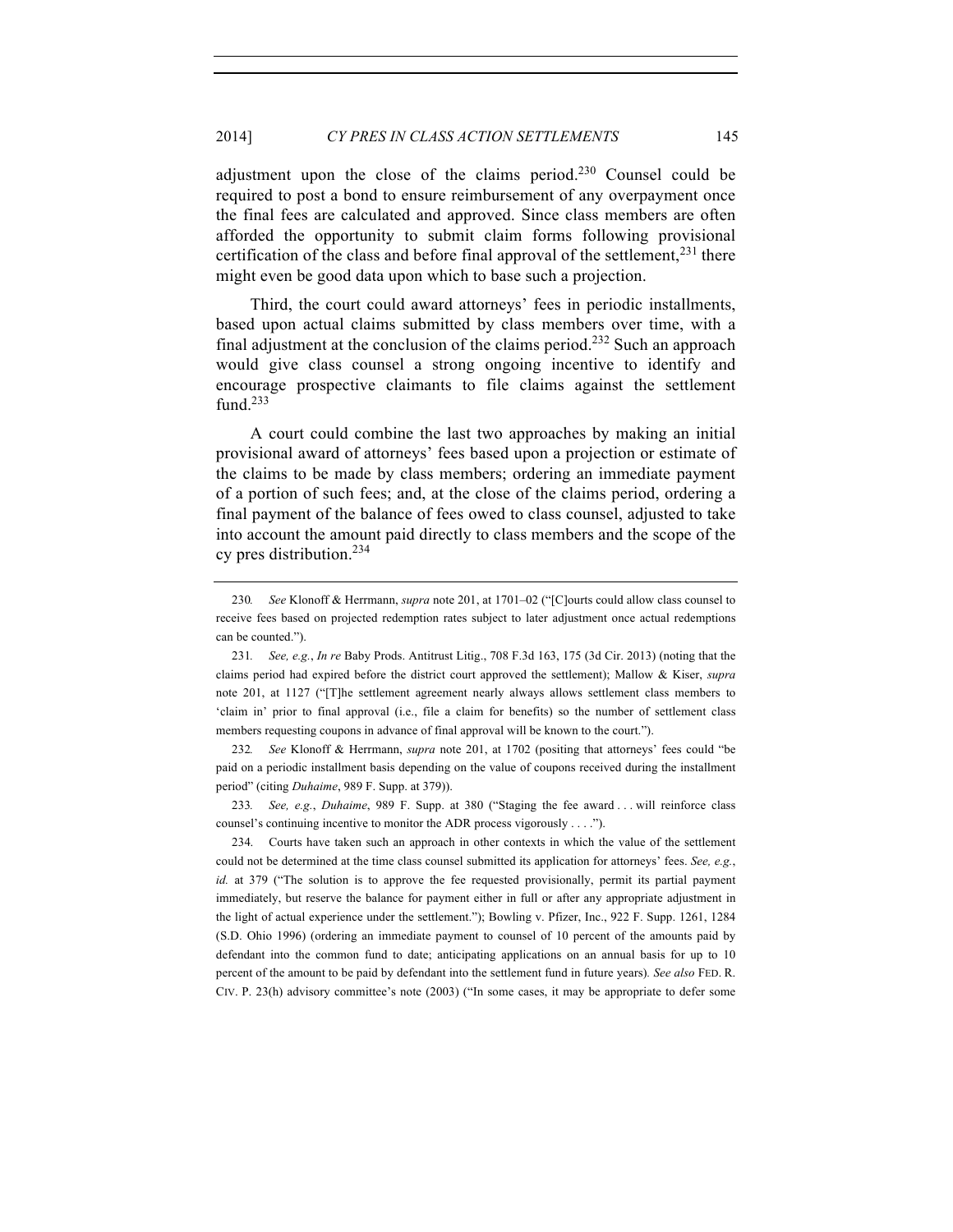In sum, regardless of the method by which they ordinarily calculate attorneys' fees in class action litigation, courts should presumptively reduce such fees whenever a portion or all of the settlement funds are distributed cy pres. Such a fee structure would better align the interests of class counsel and the represented class, thereby creating incentives for class counsel to negotiate settlements that maximize recovery by the class. This presumption of reduced fees could be overcome if class counsel demonstrated that individual claimants could not be identified through reasonable effort, direct payments to class members were not economically feasible, or settlement funds remained notwithstanding vigorous and genuine efforts by class counsel to maximize recovery by members of the class.

# B. DISCLOSURE STATEMENT REGARDING EFFORTS TO MAXIMIZE CLASS RECOVERY AND TAILOR CY PRES REMEDY

Just as a presumptive reduction in attorneys' fees should deter overreliance on cy pres distributions, required disclosures should facilitate monitoring, enable better-informed decisionmaking, and maximize the portion of a settlement fund that is paid to individual class members. Mandatory disclosures are common in the law, as evidenced by, for example, the National Environmental Policy Act's required environmental impact statements<sup>235</sup> and the Food, Drug, and Cosmetic Act's mandated disclosures regarding proposed new drugs. $236$ 

Once a class action settlement is negotiated and presented to the court for its approval, several different players have occasion to review it. The court has to assess the proposed settlement's fairness, reasonableness, and adequacy; $237$  absent class members have to decide whether to accept the settlement or to opt out; $238$  and potential objectors often have to decide

portion of the fee award until actual payouts to class members are known.").

<sup>235.</sup> 42 U.S.C. § 4332(C) (2012) (requiring that all federal agencies proposing legislation or "other major Federal actions significantly affecting the quality of the human environment" prepare a "detailed statement" on "the environmental impact," "any adverse environmental effects," "alternatives to the proposed action," "the relationship between local short-term uses . . . and . . . long-term productivity, and . . . any irreversible and irretrievable commitments of resources").

<sup>236.</sup> 21 U.S.C. § 355(b)(1) (2012) (requiring disclosure of investigations of a proposed drug's safety and efficacy; its components; "a full description of . . . the manufacture, processing, and packing of such drug"; and proposed labels, among other things).

<sup>237.</sup> FED. R. CIV. P. 23(e)(2).

<sup>238.</sup> FED. R. CIV. P. 23(e)(4).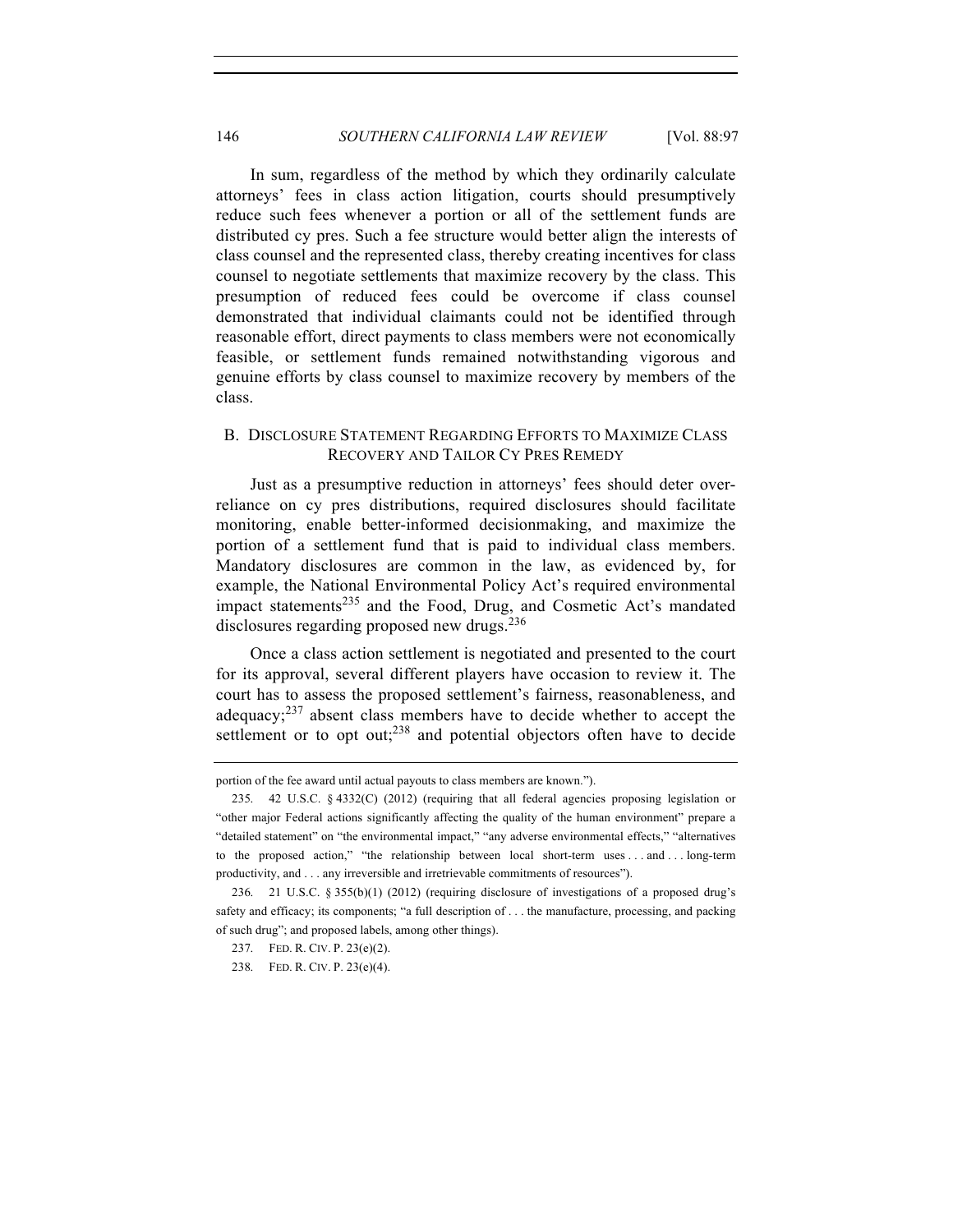whether or not to oppose it.<sup>239</sup> Unfortunately, these players typically lack the information they need to make these decisions.<sup>240</sup> After all, none of them participated in the settlement negotiations, and none had the ability or incentive to monitor the attorneys who were involved.<sup>241</sup> Moreover, once class counsel and defense counsel reach a settlement, it is in their mutual self-interest to secure judicial approval, objectors' silence, and class members' buy-in; neither side has an interest in identifying the inadequacies of the settlement.<sup>242</sup> These informational deficiencies make it

241*. See, e.g.*, John C. Coffee, Jr., *Rethinking the Class Action: A Policy Primer on Reform*, 62 IND. L.J. 625, 652 (1987) (noting that in negative-value class actions, "no individual plaintiff probably has the ability or incentive to monitor [class counsel's] performance"); Klement, *supra* note 115, at 47 ("[C]ourts often find it almost impossible to monitor attorneys in common fund class actions."); Deborah L. Rhode, *Class Conflicts in Class Actions*, 34 STAN. L. REV. 1183, 1203 (1982) (noting that even the named class representatives "generally are neither highly motivated nor well situated to monitor the congruence between counsel's conduct and class preferences"); Wasserman, *supra* note 113, at 482 ("Without sufficient investment in the litigation, it is unlikely that class members will monitor class counsel . . . .").

242*. See, e.g.*, Klement, *supra* note 115, at 50 n.66 ("[T]he settling defendant and class attorney . . . obviously have no interest in meaningful inquiries."); Lahav, *supra* note 196, at 80 (noting that fairness hearings are usually non-adversarial because "both parties' attorneys want approval of the settlement they have worked hard to formulate"); John Leubsdorf, Statement at the Public Hearing on Proposed Amendments to the Federal Rules of Civil Procedure (Nov. 22, 1996), *in* 4 WORKING PAPERS OF THE ADVISORY COMMITTEE ON CIVIL RULES ON PROPOSED AMENDMENTS TO CIVIL RULE 23, 1, 9, (1997) [hereinafter Leubsdorf Statement], *available at* http://www.uscourts.gov/uscourts/ RulesAndPolicies/rules/WorkingPapers-Vol4.pdf (noting that the defendant and class counsel "unite in arguing [the merits of the settlement] to the court, which hence has no source of contrary information and advocacy"); William B. Rubenstein, *The Fairness Hearing: Adversarial and Regulatory Approaches*, 53 UCLA L. REV. 1435, 1445 (2006) ("Because counsel for the plaintiff class and the defendant share an interest in obtaining court approval of the settlement, judges are unlikely to receive information that could be relevant to the fairness of the settlement from the parties themselves."); Wasserman, *supra* note 113, at 475–76 (noting that class counsel's "strong self-interest in gaining judicial approval of the settlement" may outweigh her interest in "providing full and fair disclosure of the settlement terms"); Wolfman, *supra* note 113, at 86–87 (stating that once settlement is reached, "the named parties are non-adverse, and judges do not have their lawyers' help in ferreting out the case's strengths and weaknesses as they do in other cases").

<sup>239.</sup> FED. R. CIV. P. 23(e)(5).

<sup>240</sup>*. See, e.g.*, *In re* Gen. Motors Corp. Pick-up Truck Fuel Tank Prods. Liab. Litig., 55 F.3d 768, 787, 789 (3d Cir. 1995) (discussing the reasons why the trial judge in a settlement class action lacks the information needed to monitor for collusion and other abuses); Klement, *supra* note 115, at 45–52 (describing the informational deficiencies suffered by courts and absent class members); Lahav, *supra* note 196, at 118 ("[T]he lack of information available to class members, and especially objectors and judges, limits the ability of these important actors to challenge the existing governance structure.").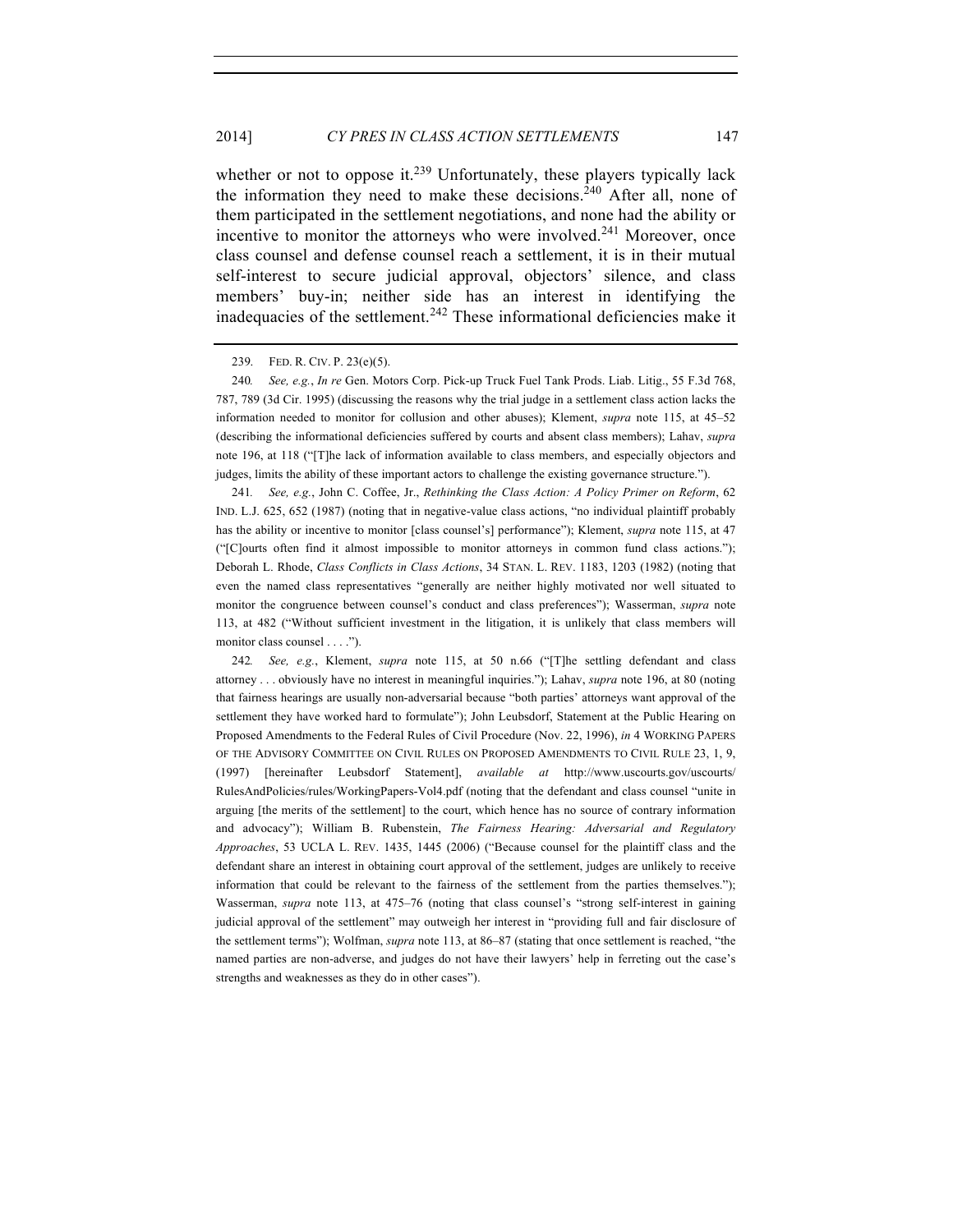difficult for the interested parties to determine whether class counsel has done its best to maximize direct payments to the class and to gauge the need for, and appropriateness of, a cy pres distribution.

To ameliorate these informational deficiencies, I recommend that class counsel be required to make certain disclosures at the time she seeks approval of a class action settlement that contemplates a cy pres distribution. First, class counsel should provide (1) its best estimate of the number of prospective claimants; (2) the basis for, and data underlying, that estimate; (3) the total amount of money the defendant has agreed to pay the class; (4) the amount an individual claimant may receive (by category if different amounts are available to class members in different circumstances); and (5) the estimated costs of processing individual claims and making individual payments. These disclosures are designed to assess the viability of individual payments and the corresponding need, if any, for a cy pres distribution.<sup>243</sup>

Second, class counsel should identify all "reasonable effort[s],"244 whether made independently or in conjunction with the defendant<sup>245</sup> or others,246 to identify and notify the absent class members. If individual notice was already provided to the absentees, class counsel should disclose (1) the means employed to identify them; (2) the number of notices mailed and the method of mailing employed;<sup>247</sup> (3) efforts to reach the estates of class members who had died;<sup>248</sup> (4) the number of notices returned as

245*. See* Oppenheimer Fund, Inc. v. Sanders, 437 U.S. 340, 355 (1978) ("Rule 23(d) . . . authorizes a district court in appropriate circumstances to require a defendant's cooperation in identifying the class members to whom notice must be sent.").

248*. See, e.g.*, Childs v. United Life Ins. Co., No. 10-CV-23-PJC, 2012 U.S. Dist. LEXIS 70113,

<sup>243</sup>*.* ALI PRINCIPLES, *supra* note 11, § 3.07(a) (barring cy pres distributions where class members are readily identifiable and have claims large enough to make individual distributions economically viable).

<sup>244.</sup> FED. R. CIV. P.  $23(c)(2)(B)$  (requiring "the best notice that is practicable under the circumstances, including individual notice to all members who can be identified *through reasonable effort*" (emphasis added))*. See also* ALI PRINCIPLES, *supra* note 11, § 3.07(a) (describing the criteria to determine when a cy pres award is appropriate); 3 RUBENSTEIN, *supra* note 26, § 8:8 (discussing the "reasonable effort" requirement).

<sup>246.</sup> Class counsel typically retains a for-profit company to provide notice to the class. 3 RUBENSTEIN, *supra* note 26, § 8:1, at 238–39, § 8:27, at 310 (describing the use of for-profit notice companies).

<sup>247</sup>*.* Class counsel may choose from different methods of mailing. *Id.* § 8:28, at 310 ("[F]irst class mail is ideal for sending individual notice to class members."); *id.* at 310–12 (discussing bulk mail and postcard options).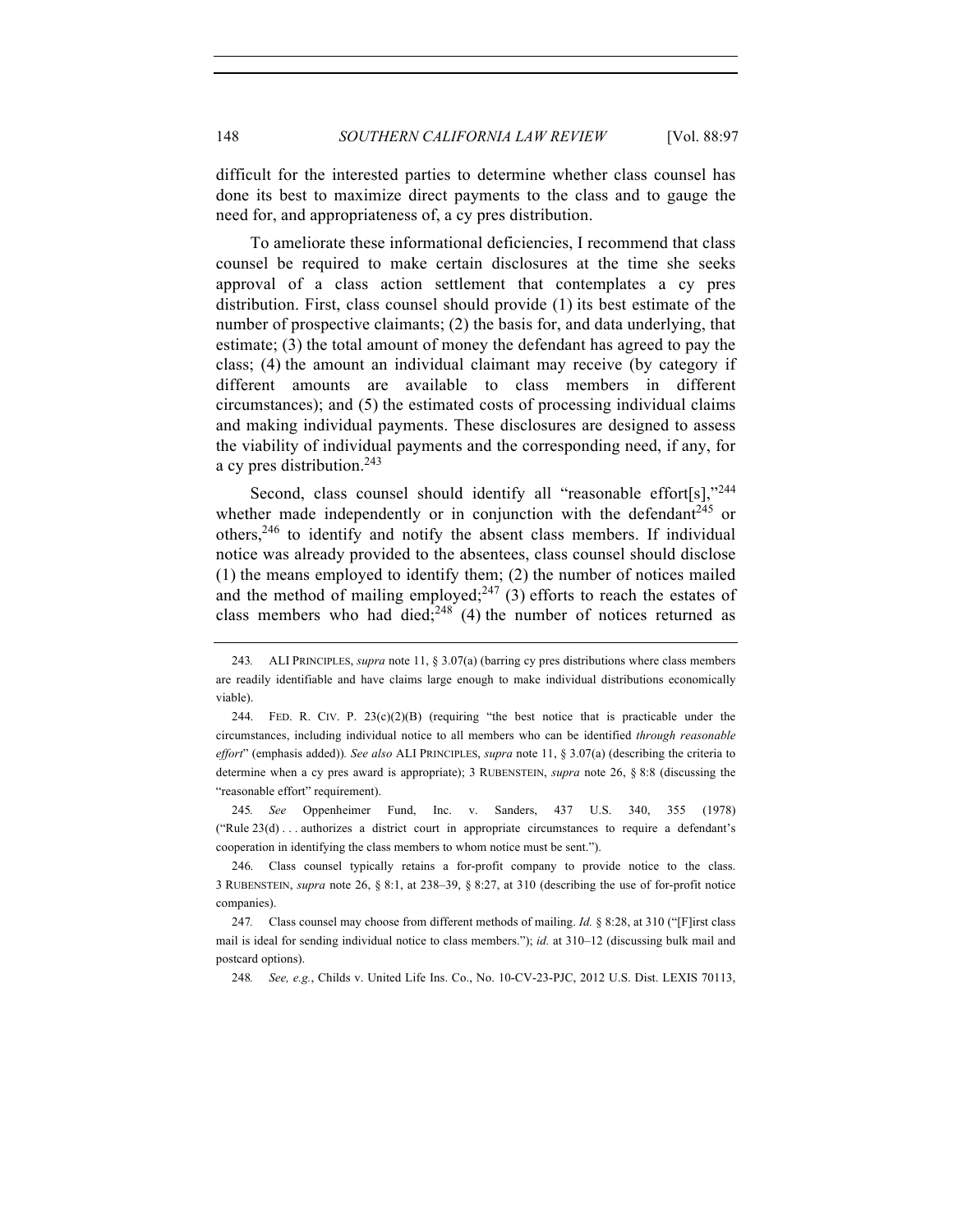undeliverable; and (5) the steps taken, if any, to notify those class members whose notices were returned.<sup>249</sup> In all events, class counsel should disclose the private company, if any, retained to provide notice to the class,  $250$  and describe the actions taken other than, or in addition to, notice by mail to provide notice to the class, including newspaper, television or radio advertisements, Internet notice, posted notices in the workplace, and the like.<sup>251</sup> These disclosures are designed to ensure that class counsel attempts to notify as many class members as reasonably possible so as to maximize the portion of the settlement fund distributed directly to individual class members.<sup>252</sup> If the court previously approved the notice plan,<sup>253</sup> class counsel seeking final approval of a settlement with a cy pres component would have to disclose only new information not previously provided to the court.

Third, class counsel should describe the steps taken, or proposed to be taken, to maximize the number of absent class members who actually submit claims for payment from the settlement fund. In this regard, counsel should describe efforts to reduce hurdles that may inhibit participation,

251. 3 RUBENSTEIN, *supra* note 26, §§ 8:29, 8:30 (describing notice by publication and notice by broadcast and Internet).

252*. See supra* notes 19–27, 33 and accompanying text (explaining how settlement funds often go unclaimed due to the difficulty of providing notice to potential class members whose identities are unknown).

253. Certification notice is mandatory in Rule 23(b)(3) opt-out class actions, FED. R. CIV. P.  $23(c)(2)(B)$ , and notices of a proposed settlement and a petition for attorneys' fees are also mandatory. FED. R. CIV. P.  $23(e)(1)$ ,  $23(h)(1)$ . Often a "single notice encompasses notice of certification, settlement, and fees." 3 RUBENSTEIN, *supra* note 26, § 8:1, at 238. Before notice is provided, the parties must present a notice plan to the court for its approval. *See, e.g.*, *In re* Motor Fuel Temperature Sales Practices Litig., 279 F.R.D. 598, 617–18 (D. Kan. 2012) (reviewing the parties' notice plan, describing the notice hearing at which the parties' notice experts testified, and approving the plan); *Childs*, 2012 U.S. Dist. LEXIS 70113, at \*9–14 (following judicial approval of a joint notice plan, holding that the notice *actually* provided was inadequate because the settlement administrator relied upon bulk mail, rather than direct mail to each individual class member); 3 RUBENSTEIN, *supra* note 26, § 8:36, at 341– 42 (describing the court's evaluation of notice plans).

at \*15–16 (N.D. Okla. May 21, 2012) (concluding that the "manner of informing heirs of deceased Class Members is inadequate").

<sup>249</sup>*. See, e.g.*, Rannis v. Recchia, 380 F. App'x 646, 650 (9th Cir. 2010) (concluding that "skip trace searches on each member whose notice was returned as undeliverable in an effort to locate better addresses" demonstrated a reasonable effort); *Childs*, 2012 U.S. Dist. LEXIS 70113 at \*7 (describing efforts to re-mail notices where forwarding addresses were available or where an "address search firm" located new addresses).

<sup>250</sup>*. See supra* note 246.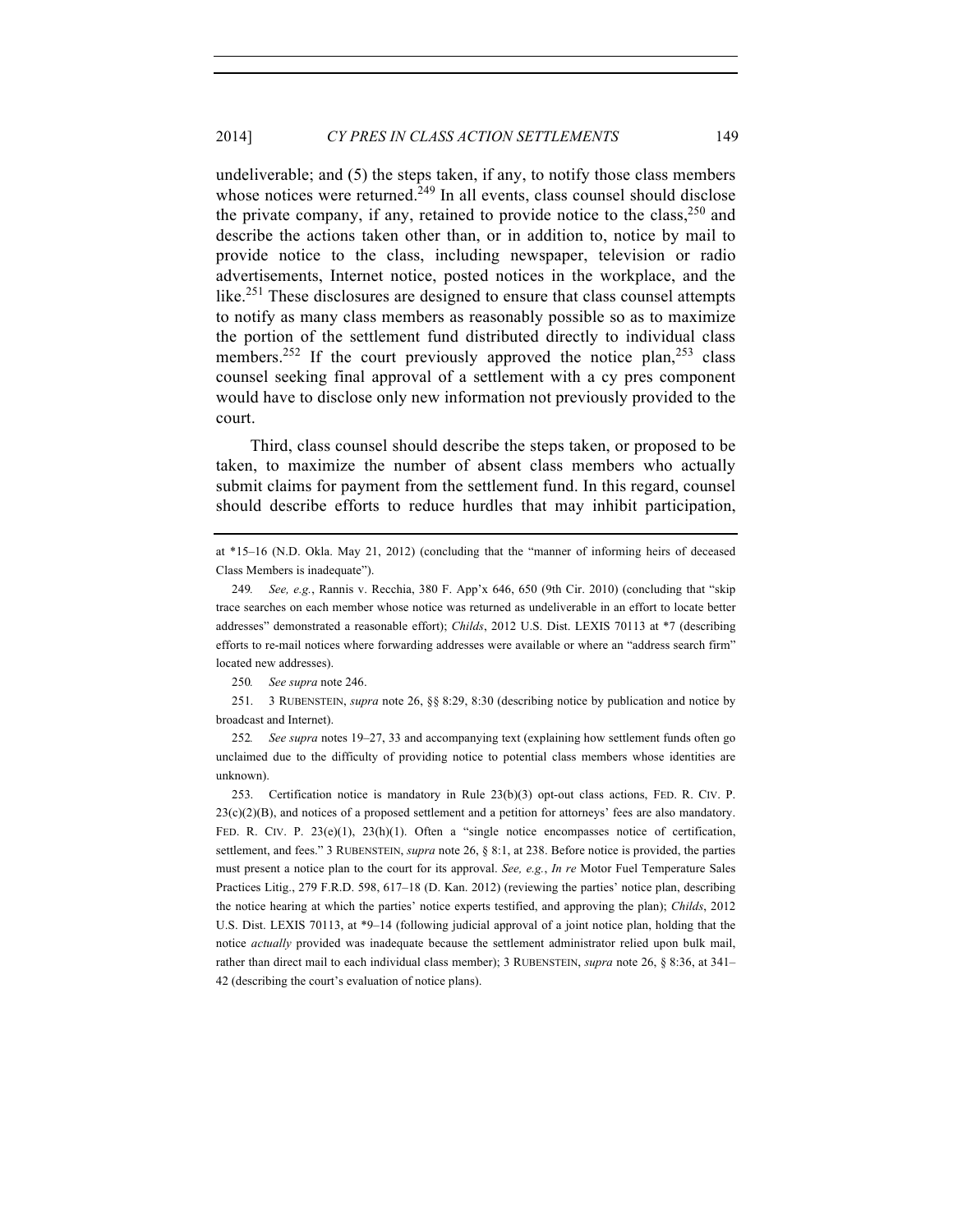such as a requirement for receipts or other records that prospective claimants might lack. In particular, class counsel should identify less demanding evidentiary requirements for making claims that were considered, if any, and why they were rejected.<sup>254</sup> This disclosure requirement is designed to increase the participation rate by eliminating unnecessary hurdles that might inhibit participation.

Fourth, class counsel should describe the follow-up steps taken, or proposed to be taken, to maximize payments to individual class members in the event that funds remain following the conclusion of the claims period. In particular, counsel should describe the steps taken or proposed to be taken, if any, to reach prospective class members who did not or have not yet filed claims,  $255$  and to provide further distributions to class members who already have filed claims. If class counsel does not propose to engage in additional outreach efforts or to make further distributions to current claimants, it should explain its reasons for declining to take these steps.<sup>256</sup>

Finally, class counsel should identify the charity or charities to which it proposes to donate the unclaimed or non-distributable funds; report on the charity's record of service;<sup>257</sup> explain how the charity's interests align

257*. See* Lane v. Facebook, Inc., 696 F.3d 811, 834 (9th Cir. 2012) (Kleinfeld, J., dissenting)

<sup>254</sup>*. See, e.g.*, *In re* Baby Prods. Antitrust Litig., 708 F.3d 163, 176 (3d Cir. 2013) (positing that "many class members did not submit claims because they lacked the documentary proof necessary" and questioning whether "a settlement with such a restrictive claims process was in the best interest of the class"); *id.* at 175 ("The parties may wish to . . lower<sup>[]</sup> the evidentiary bar for receiving a higher award."). *See also* Brief Amicus Curiae of Angeion Group, LLC in Support of Petition for Rehearing or Rehearing En Banc at 4–8, Carrera v. Bayer Corp., No. 12-2621 (3d Cir. Oct. 4, 2013), 2013 WL 5606438 (describing the sophisticated fraud-prevention screening methods, programmatic audits, and other tools employed by claims administrators to screen out fraud in cases in which proof of purchase is not required); Francis E. McGovern, *Distribution of Funds in Class Actions—Claims Administration*, 35 J. CORP. L. 123, 125, 134 (2009) (recommending "more user friendly forms to reduce the burden of participation").

<sup>255</sup>*. See, e.g.*, SEC v. Bear, Stearns & Co., 626 F. Supp. 2d 402, 409–10 (S.D.N.Y. 2009) (describing the fund administrator's renewed and innovative outreach efforts to reach investors who had not submitted claim forms and noting that the 47 percent response rate in "phase II" was "remarkable" because it represented submissions from people who had not responded in phase I and actually exceeded the response rate achieved in phase I).

<sup>256</sup>*. See, e.g.*, Rohn v. Tap Pharm. Prods. (*In re* Lupron Mktg. & Sales Practices Litig.), 677 F.3d 21, 31–32 (1st Cir. 2012) ("The district court appropriately decided that a supplemental consumer claims process would be prohibitively expensive, time-consuming, and, given the high mortality rate among members of the class, would likely recruit few new claimants."). *See also supra* notes 67–71 and accompanying text (explaining situations in which courts have determined that additional outreach efforts and further distributions are not necessary).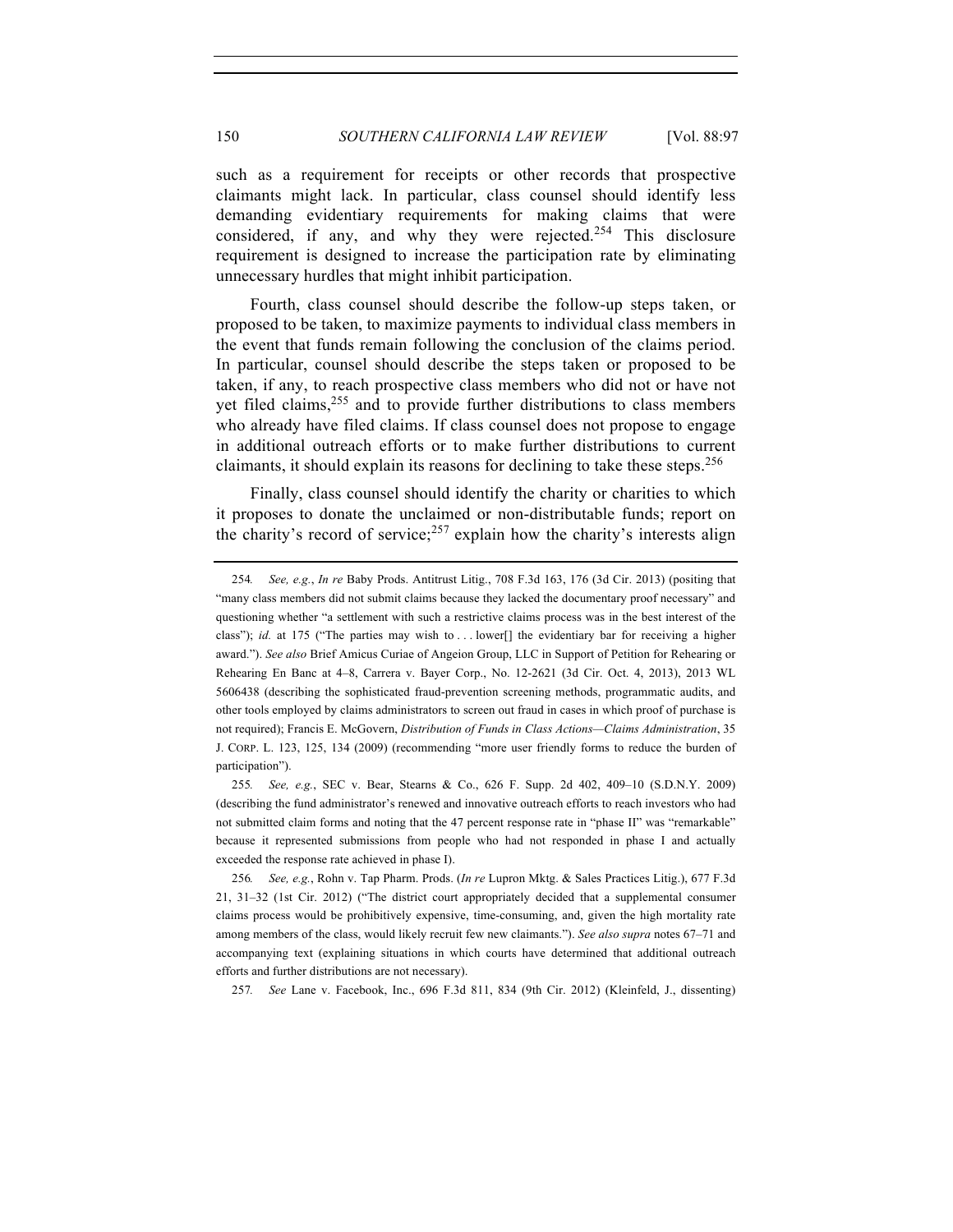with those of the class;<sup>258</sup> and explain whether the geographical area the charity serves coincides with the area in which the class members reside or work or where the events giving rise to the claim occurred.<sup>259</sup> Such disclosures are designed to ensure that if the entire settlement fund cannot be distributed to class members, at least it is donated to a charity with a proven record of serving their interests. Moreover, requiring the parties to propose potential cy pres recipients should reduce the judge's discretion to steer the remainder to a favored charity.<sup>260</sup>

Requiring class counsel to disclose the extent of their efforts to maximize direct payments to individual class members and to tailor cy pres distributions to serve the class's best interests should not only facilitate monitoring by the court, the class, and potential objectors, but should also prompt class counsel to monitor themselves. As Professor Alexandra Lahav has written,

Class counsel may behave differently when the prospect of transparency looms over them, and thus results may be improved *ex ante*. . . . [T]he sanitizing effect of mandatory disclosure may work from the inside as well as out—not just catching irresponsible behavior but encouraging better behavior to make disclosure less painful.<sup>261</sup>

To address potential concerns regarding duplicative disclosures, timing, and cost, I offer several refinements to my proposal. Just as courts

259*. See, e.g.*, Nachshin v. AOL, LLC, 663 F.3d 1034, 1040 (9th Cir. 2011) (concluding that approval of the cy pres distribution was an abuse of discretion in part because the class included persons throughout the United States, whereas two-thirds of the proposed donations would have been made to local charities in Los Angeles)*. See also supra* note 95 (citing cases in which the cy pres distribution did not match the geographical location of the class members).

260*. See* Yospe, *supra* note 42, at 104, 1055–56 (proposing that "[l]imiting the judicial role from a position of absolute discretion to that of an arbiter would reduce the judicial bias problem" and strongly encouraging the parties to propose potential cy pres recipients in the settlement agreement); Beisner, Miller & Schwartz, *supra* note 73, at 20 (proposing that the parties, rather than the judge, should determine the cy pres recipients to "minimize the risk that judges will use their influence to steer cy pres funds to their preferred charities").

261. Lahav, *supra* note 196, at 121 (footnote omitted).

<sup>(</sup>expressing concern that the cy pres distribution "goes to a new entity with no past performance at all"), *cert. denied sub nom.* Marek v. Lane, 134 S. Ct. 8 (2013) (mem.); Six Mexican Workers v. Ariz. Citrus Growers, 904 F.2d 1301, 1308 (9th Cir. 1990) (rejecting a cy pres distribution because the proposed recipient "is not an organization with a substantial record of service").

<sup>258</sup>*. See* ALI PRINCIPLES, *supra* note 11, § 3.07(c) ("The court, when feasible, should require the parties to identify a recipient whose interests reasonably approximate those being pursued by the class.")*. See also supra* Part V.A (explaining that cy pres distributions can be problematic when they are not well-tailored to serve the interest of the class).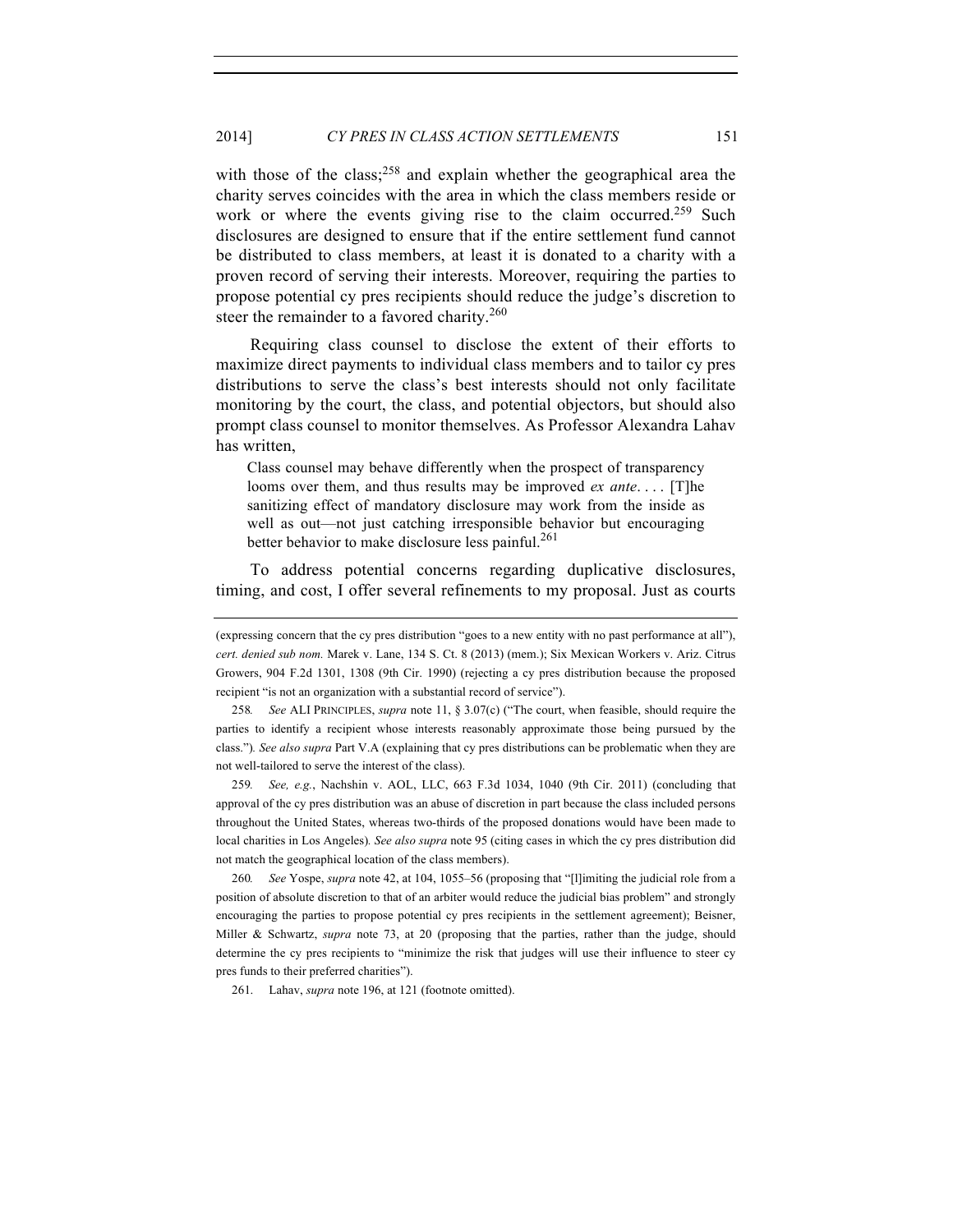should delay final awards of attorneys' fees until they have data on the distribution of the settlement fund,  $262$  I suggest that they should delay final approval of class action settlements, or at least the cy pres portion of such settlements,  $263$  until they receive the disclosures described above detailing the amount of the recovery that has been or will be paid to the class and efforts made to maximize that amount and to reduce reliance on cy pres distributions.<sup>264</sup> If claimants can submit their claim forms upon the provisional approval of the settlement,  $265$  then the court can hold the fairness hearing and consider final approval of the settlement after the claims period closes and class counsel has made the requisite disclosures. This timing would be optimal because it would permit the court to review disclosures regarding the extent of the direct benefit to the class *before* it decides whether to finally approve the settlement.<sup>266</sup>

If, for some reason, class members cannot submit claim forms until after the settlement is finally approved, then the court may approve the settlement upon receipt of the disclosures that counsel was able to submit in advance of the fairness hearing; but it should withhold final consideration of the cy pres portion of the settlement until the close of the claims period and upon receipt of class counsel's final disclosures.<sup>267</sup>

In no event should class counsel have to submit identical information more than once. Thus, if class counsel has already provided the court with some of the required information, it would disclose only "new" information

264*. See* Lahav, *supra* note 196, at 119 ("The most important way that mandatory disclosure reduces agency costs is by enabling informational intermediaries to monitor class counsel.").

265*. See supra* note 231 and accompanying text (discussing the opportunity to file claim forms upon provisional approval of the settlement).

266*. See, e.g.*, *In re* Baby Prods. Antitrust Litig., 708 F.3d 163, 175 (3d Cir. 2013) (vacating the district court order approving the settlement because "it did not know the amount of compensation that will be distributed directly to the class").

267*. Supra* note 263–264 and accompanying text.

<sup>262</sup>*. See supra* notes 227–234 and accompanying text (proposing several means by which attorneys' fees could be calculated after class members were paid from the settlement fund).

<sup>263</sup>*. E.g.*, Radosti v. Envision EMI, LLC, 717 F. Supp. 2d 37, 65 (D.D.C. 2010) ("Because the Court has concerns about the distribution of proceeds from the proposed cy pres fund, the Court shall HOLD IN ABEYANCE approval of the Class Settlement Scholarship Fund and revisit that issue after the class members have submitted their claims for vouchers and the amount of money to be deposited into the CSSF is determined."); Diamond Chem. Co. v. Akzo Nobel Chems. B.V., 517 F. Supp. 2d 212, 220 (D.D.C. 2007) ("hold[ing] in abeyance Class Plaintiff's Motion to Distribute, insofar as it seeks approval of a cy pres distribution to the Endowment Fund, and . . . order[ing] Class Plaintiff to provide further briefing as to the appropriateness of its proposed cy pres recipient").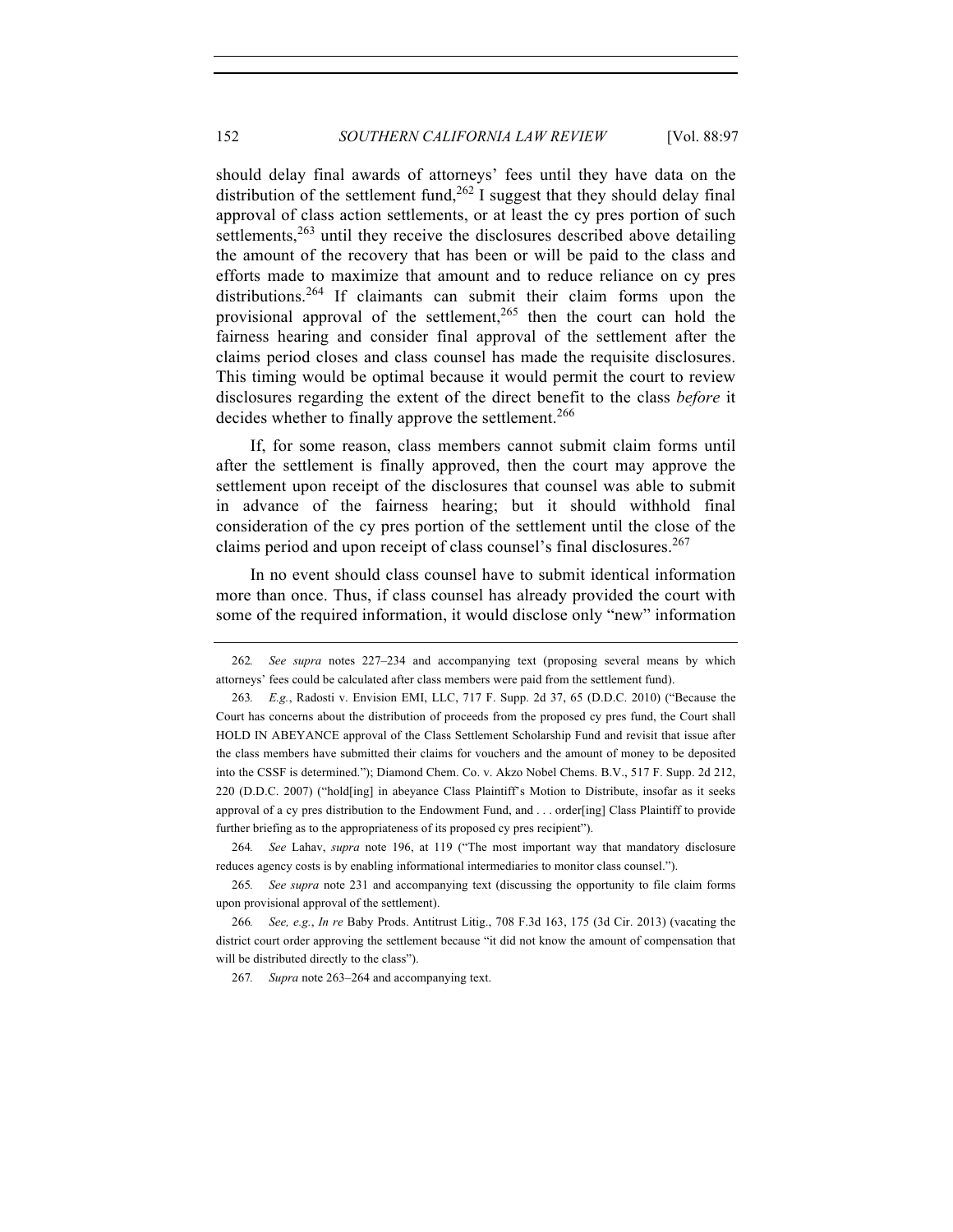when it seeks final approval of the settlement or the cy pres portion thereof. For example, if the court already approved the notice plan, then in connection with its motion seeking final approval of the settlement, class counsel would not re-disclose its plan for broadcast and Internet notice, but it would disclose the number of notices that could not be delivered, the number of forwarding addresses identified and employed, and other steps taken to notify those class members whose notices were returned as undeliverable.

Even if made only once, the disclosures proposed here would impose significant costs on the attorneys who would have to prepare them and on the judges who would have to review them.<sup>268</sup> The attorneys' costs likely would be paid from the settlement fund (or by the defendant, which would reduce the size of the settlement fund to cover these costs). If the disclosures ultimately result in larger and more direct payments to individual class members and fewer cy pres distributions, then imposition of the costs will be worth it.<sup>269</sup> As to the judicial costs, if courts continue to entertain proposals for cy pres distributions, they should at least be willing to experiment with disclosures that could reduce over-reliance on such distributions and increase their efficacy.

# C. APPOINTMENT OF AN OBJECTOR OR A DEVIL'S ADVOCATE TO OPPOSE THE CY PRES DISTRIBUTION

While the disclosures proposed above should provide absent class members, prospective objectors, and the court with the types of information needed to monitor class counsel and to assess the settlement and its cy pres provisions, agency costs remain. The court in an adversarial system is passive and depends upon the parties to present it with information, $270$  but the lawyers who negotiate the settlement have no interest in disclosing any information that would call into question the settlement's adequacy or the cy pres remedy's appropriateness.<sup>271</sup> Class members, who have little at

271*. See supra* notes 189–190, 240–241 and accompanying text. *See also* Wasserman, *supra* note 113, at 479–80 (citing Amchem Prods., Inc. v. Windsor, 521 U.S. 591, 621 (1997); Kamilewicz v. Bank

<sup>268.</sup> Lahav, *supra* note 196, at 121 ("[D]isclosure requirements create additional monitoring costs for courts as well as costs for class counsel who must compile materials.").

<sup>269</sup>*. Id.* ("Whether disclosure rules will in fact produce social gains in excess of their cost is a matter for empirical study."). If the cost of the disclosures were to exceed the increase in the amount paid directly to class members, this particular proposal would need to be revisited.

<sup>270</sup>*. See, e.g.*, Klement, *supra* note 115, at 45 (noting the "institutional requirements of neutrality and passivity set by the adversary system"); Macey & Miller, *supra* note 192, at 66 (noting judicial passivity); Wasserman, *supra* note 113, at 479 (same).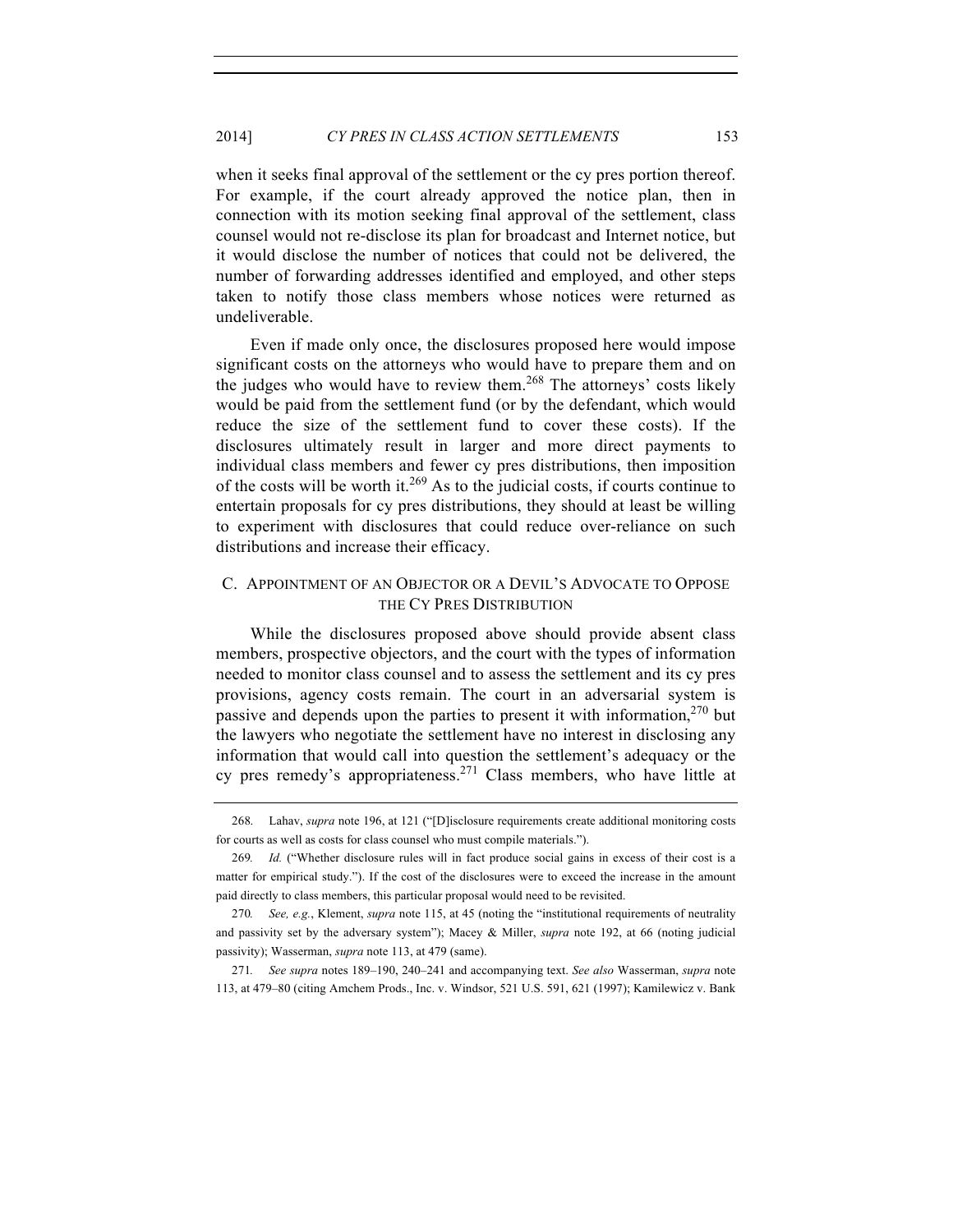stake, lack both the incentive and resources to monitor.<sup>272</sup> Thus, "informational intermediaries" are needed to monitor class counsel. $273$ Building upon suggestions by John Leubsdorf,  $274$  William Rubenstein,  $275$ and others,  $276$  I recommend the appointment of an objector or a "devil's advocate" to *oppose* class action settlements in general and cy pres distributions in particular.

In proposing the appointment of an attorney to oppose class action settlements, Leubsdorf was careful to distinguish such an objector from a guardian *ad litem*. In his view, a guardian *ad litem* would "duplicate the court's function by evaluating whether the settlement is desirable," whereas an objector would be "instructed to bring to the court's attention all relevant information and reasonable arguments supporting *rejection* of the settlement."<sup>277</sup> Analogizing to individuals appointed by the Catholic Church to *oppose* proposed canonizations or beatifications, Rubenstein, too, has proposed appointment of a devil's advocate to make the best arguments *against* a class action settlement.<sup>278</sup>

Drawing upon these proposals, I recommend that following receipt of the disclosures required in Part VII.B above and before conducting a fairness hearing on a proposed class action settlement that contemplates a cy pres distribution, the trial judge should appoint a devil's advocate to

274. Leubsdorf Statement, *supra* note 242, at 9 (proposing that Rule 23 be amended to "require courts to appoint a lawyer to challenge any proposed settlement in any class action in which the estimated value of the relief (including attorney fees) exceeds \$1,000,000").

275. Rubenstein, *supra* note 242, at 1453–56, 1475–77.

276*. See, e.g.*, Susan P. Koniak & George M. Cohen, *Under Cloak of Settlement*, 82 VA. L. REV. 1051, 1109 n.190 (1996) (advocating Leubsdorf's proposal); Lahav, *supra* note 196, at 128 ("[T]he adversarial principle requires that the court appoint a third party to act as a 'devil's advocate' for the class . . . ."); Wasserman, *supra* note 113, at 529 (advocating the appointment of a "court-appointed advocate" to "scrutinize the fairness and adequacy of the proposed settlement and make a report to the court"). *Cf.* Klement, *supra* note 115, at 50 n.66 (explaining the limited utility of guardians *ad litem* and special masters appointed after a class action settlement is reached); *id*. at 28–29, 61–80 (proposing an auction system for the appointment of a monitor, who would select class counsel at the outset of the litigation, determine counsel's fee, and monitor counsel's performance).

277. Leubsdorf Statement, *supra* note 242, at 9 (emphasis added).

278. Rubenstein, *supra* note 242, at 1453–54,1475–76.

of Bos. Corp., 100 F.3d 1348, 1352 (7th Cir. 1996) (Easterbrook, J., dissenting) (noting that the parties "may even put one over on the court, in a staged performance")).

<sup>272</sup>*. See* supra notes 240–248 and accompanying text.

<sup>273</sup>*. See* Lahav, *supra* note 196, at 119 (citing FRANK H. EASTERBROOK & DANIEL R. FISCHEL, THE ECONOMIC STRUCTURE OF CORPORATE LAW 292–93 (1991)).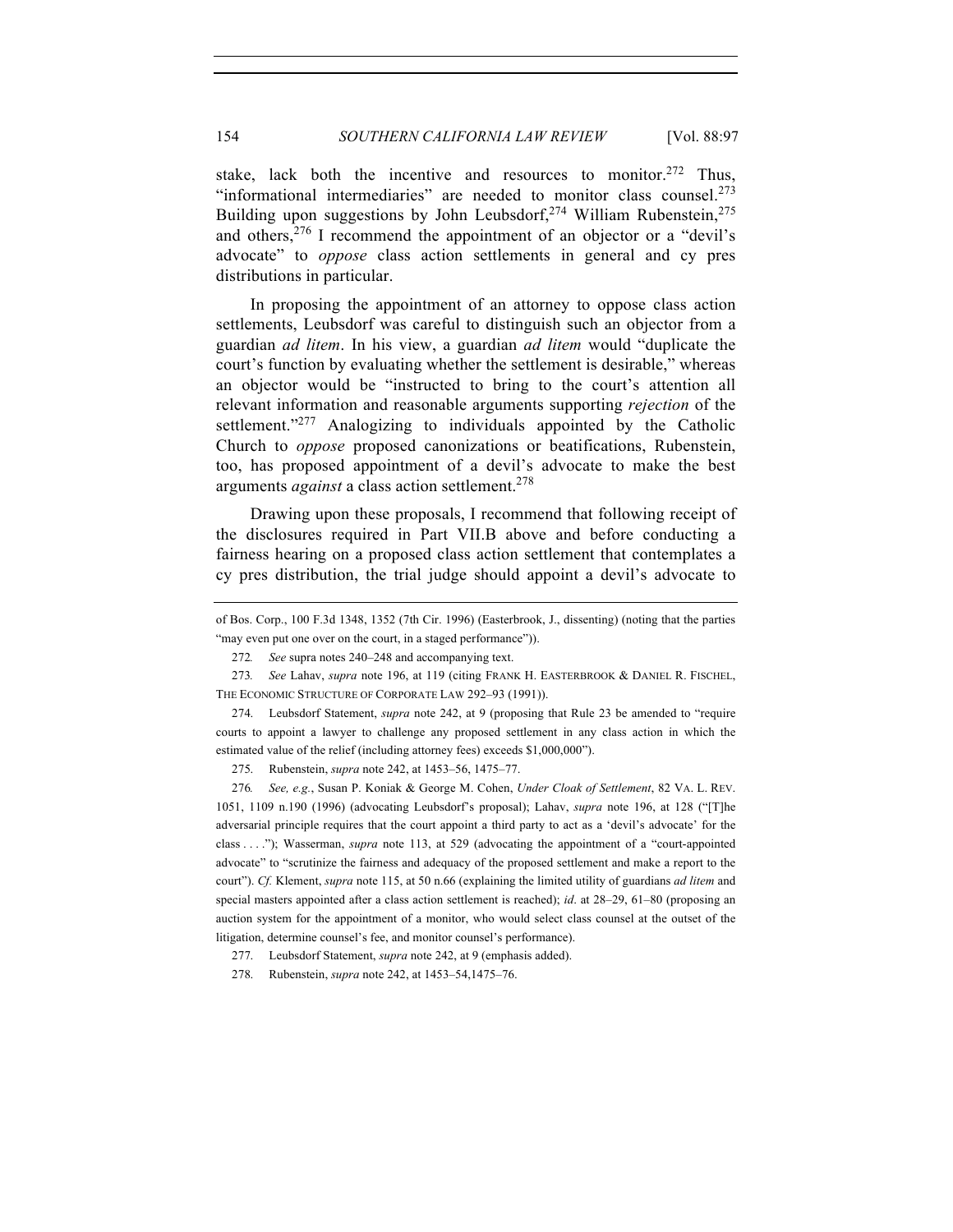oppose the cy pres remedy.279 Specifically, the court should ask the devil's advocate to (1) identify weaknesses in class counsel's efforts to identify and notify prospective class members; (2) identify obstacles that might (or did) interfere with class members' ability or incentive to file claims, such as unnecessarily challenging requirements for documentation; (3) identify alternatives to a cy pres distribution that would put more money into the hands of the class members, such as further payments to claimants until they receive 100 percent of their losses (or possibly more, if treble damages are available under the law); (4) explain why the proposed cy pres distribution is not narrowly tailored to serve the best interests of the class or the policy objectives of the laws underlying the class claims; (5) explain why the proposed cy pres recipient is not an appropriate one; and (6) oppose the fee petition submitted by class counsel. In addition, the court should require class counsel and the defendant to post a bond to cover the devil's advocate's fees and expenses to ensure that the advocate would be compensated even if the settlement were ultimately disapproved by the court.<sup>280</sup>

Notwithstanding class counsel's affirmative obligation to make the disclosures described in Part VII.B above, class counsel would have an incentive to limit or shade these disclosures.<sup>281</sup> To combat this tendency, the court should provide the devil's advocate with a reasonable opportunity to take discovery to identify alternatives to, and weaknesses in, the cy pres portion of the proposed settlement and the request for attorneys' fees.<sup>282</sup> If, after reviewing class counsel's disclosures and taking discovery, the devil's

281*. See supra* note 242 and accompanying text (describing class counsels' lack of motivation to subject the settlement to scrutiny).

<sup>279.</sup> I support the appointment of a devil's advocate to oppose the class action settlement in its entirety, but I focus here on efforts to limit and tailor the use, and improve the efficacy, of cy pres distributions.

<sup>280</sup>*. See* Wasserman, *supra* note 113, at 529 ("Rule 23 and the state certification rules should be . . . amended to require class counsel and the defendant . . . to post a bond to cover the costs of a court-appointed advocate.")*. Cf.* Leubsdorf Statement, *supra* note 242, at 9 (proposing that the objector be paid out of the recovery); Rubenstein, *supra* note 242, at 1453, 1455 (recommending that the devil's advocate be paid from the settlement or with public funds); *id.* at 1456–59 (considering a bond requirement that could be used to pay the attorneys' fees of objectors).

<sup>282.</sup> Leubsdorf Statement, *supra* note 242, at 9 ("The objector would be entitled to obtain reasonable discovery concerning the settlement ...."); Wasserman, *supra* note 113, at 529 (recommending that the class advocate be provided with "reasonable access to all relevant information"). *Cf.* Koniak & Cohen, *supra* note 276, at 1109 (noting the paltry discovery ordinarily afforded to class action objectors); Lahav, *supra* note 196, at 85 (noting the "limits on objector discovery").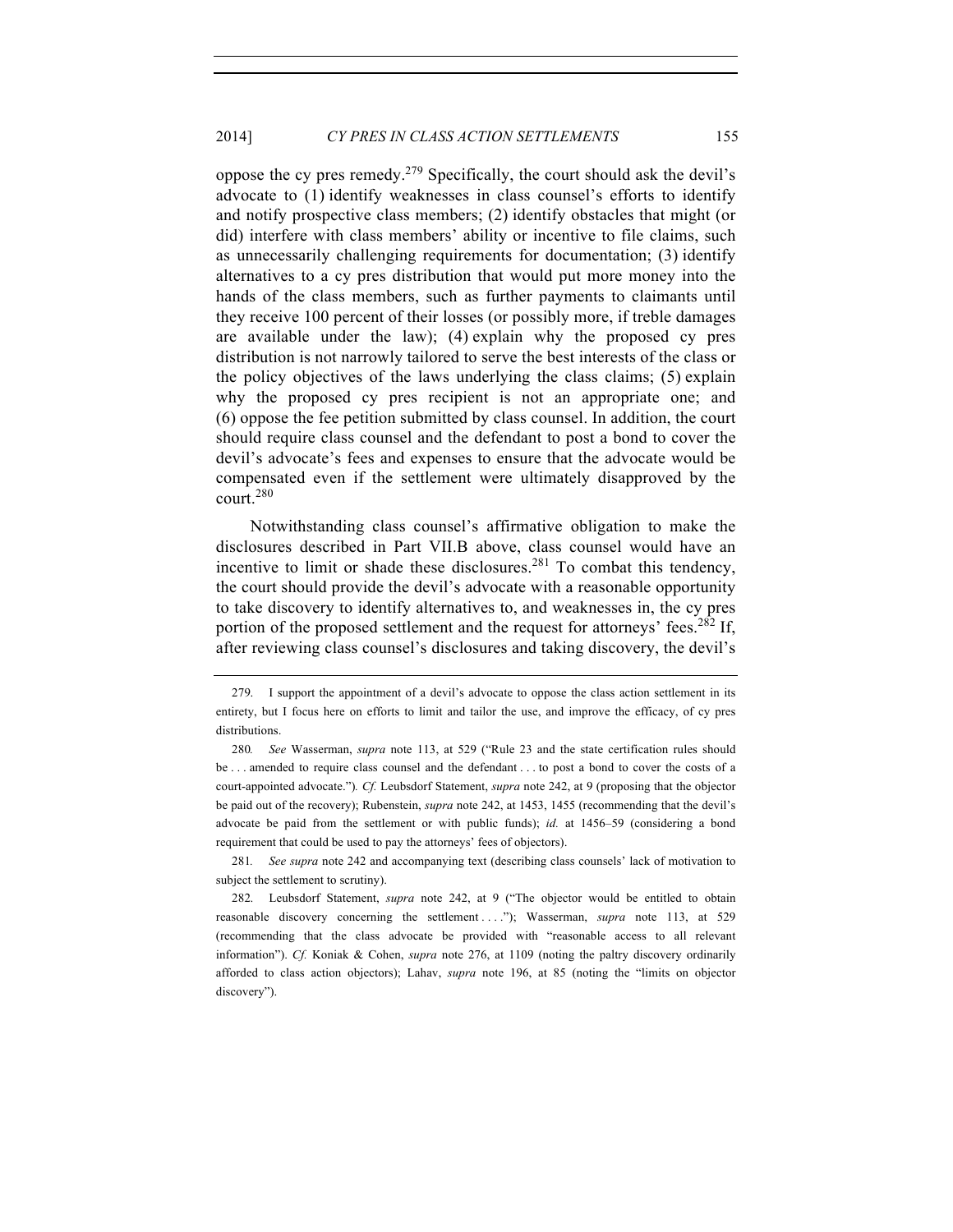## 156 *SOUTHERN CALIFORNIA LAW REVIEW* [Vol. 88:97

advocate were unable to identify a substantial weakness in or objection to the proposed cy pres distribution or request for attorneys' fees, the advocate could withdraw, as suggested by Rubenstein, after identifying any material that arguably counseled against the cy pres distribution or fee award.283

If courts regularly appointed devil's advocates to oppose cy pres distributions and took their objections seriously in gauging the fairness and adequacy of class action settlements, presumably the class action bar would begin to police itself and propose fewer and better cy pres remedies.<sup>284</sup>

## D. FINDINGS REQUIRED TO ENSURE RIGOROUS JUDICIAL REVIEW AND TO LIMIT RELIANCE ON CY PRES DISTRIBUTIONS

Required disclosures by class counsel and appointments of devil's advocates to oppose cy pres distributions should provide courts with the information they need to rigorously assess proposals to distribute some or all of the settlement fund to charities cy pres. But if courts are not sufficiently motivated to carefully scrutinize settlement agreements to ensure that they maximize payments to individual class members, then the disclosures may be for naught. A risk of judicial *ennui* exists because courts have incentives to clear their dockets—especially of time-consuming class actions<sup>285</sup>—and may be predisposed to approve distributions to charities with which they are affiliated or that serve their own communities. $286$  The challenge, then, is to ensure that courts rigorously scrutinize cy pres distributions and approve their use only where direct payments to individual class members are not feasible.

On the theory that trial courts will take their responsibilities especially

<sup>283</sup>*. See* Rubenstein, *supra* note 242, 1455–56 & n. 96 (discussing *Anders v. California*, 386 U.S. 738, 744 (1967), which permits a court-appointed criminal defense attorney to withdraw if she finds the client's case to be "wholly frivolous" and requires her to prepare a brief identifying "anything in the record that might arguably support the appeal").

<sup>284</sup>*. Id.* at 1454 ("In a well-functioning system, the prospect of litigating against the devil's advocate ought to create self-policing by class and defense attorneys, deterring both frivolous lawsuits and sell outs.")*. See also supra* text accompanying note 261.

<sup>285</sup>*. See, e.g.*, Rhonda Wasserman, *Secret Class Action Settlements*, 31 REV. LITIG. 889, 934–35 (2012) (noting that a court that "approves a class action settlement . . . is freed of the burden of overseeing a large and potentially time-consuming case . . . [and] may also gain prestige as the court that oversaw the settlement of a complex class action" (footnote omitted) (citing, *inter alia*, Koniak & Cohen, *supra* note 276, at 1122–23, 1127; Macey & Miller, *supra* note 192, at 45–46; Rubenstein, *supra* note 242, at 1445; Wasserman, *supra* note 113, at 476 & n.73)).

<sup>286</sup>*. See supra* Part V.D.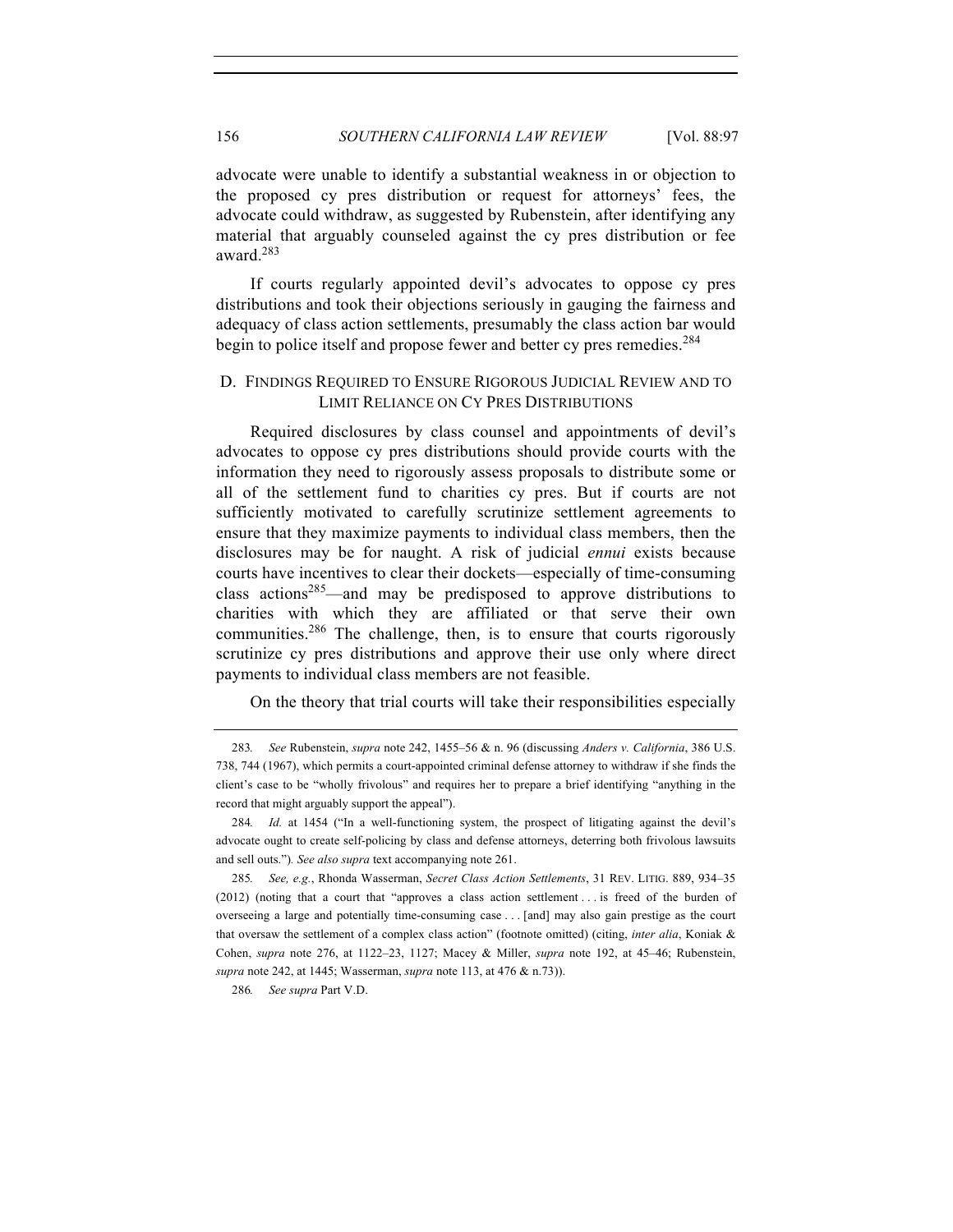seriously when they are required to justify their conclusions in writing and when they can expect scrupulous appellate review, I propose that trial courts be required to make findings on certain issues before approving cy pres distributions. In particular, I propose that courts approve class action settlements with cy pres features only upon finding that they satisfy the requirements of section 3.07 of the ALI Principles. This section requires a court to apply specific criteria in deciding whether to approve a cy pres distribution in a given case. I incorporate the ALI criteria (with a few modest adjustments) not only because they are eminently sensible, but also because they have been vetted by a reputable and experienced group of judges, practitioners, and academics and should be familiar to most judges. My principal goals in requiring these findings are to ensure that trial courts carefully scrutinize class action settlements, in light of the disclosures made by class counsel and the objections proffered by devil's advocates, and that appellate courts carefully review orders approving cy pres distributions, to minimize reliance on cy pres remedies.

Just as required disclosures should facilitate self-monitoring by class counsel,<sup>287</sup> required findings by trial judges should promote greater scrutiny of cy pres distributions. The Federal Rules of Civil Procedure require judges to make findings in other select contexts. Rule  $52(a)(3)$ recognizes that district courts may be required to "state findings or conclusions when ruling on a motion,"<sup>288</sup> and Rules 23 and 54 specifically require district courts to make findings in connection with class action settlements<sup>289</sup> and awards of attorneys' fees.<sup>290</sup> The court's special

290. FED. R. CIV. P.  $23(h)(3)$  (stating that a court entertaining a motion for attorneys' fees in a certified class action "may hold a hearing and must find the facts and state its legal conclusions under Rule  $52(a)$ "); FED. R. CIV. P.  $54(d)(2)(C)$  (requiring that a court entertaining a motion for attorneys' fees "must find the facts and state its conclusions of law as provided in Rule 52(a)"); FED. R. CIV. P. 54(d)(2)(C) advisory committee's note (1993) ("To facilitate review, the paragraph provides that the court set forth its findings and conclusions as under Rule 52(a), though in most cases this explanation could be quite brief."). *See also, e.g.*, 28 U.S.C. § 1712(e) (2012) (CAFA provision requiring written

<sup>287</sup>*. See supra* text accompanying note 261.

<sup>288.</sup> FED. R. CIV. P. 52(a)(3). *See also id.* advisory committee's note (2007) (noting that the rule "reflects provisions in other rules that require Rule 52 findings," including Rules 23(e), 23(h) and 54(d)(2)(C)).

<sup>289.</sup> FED. R. CIV. P. 23(e)(2) ("[T]he court may approve [a proposed class action settlement] only after a hearing and on finding that it is fair, reasonable, and adequate."). *See also* FED. R. CIV. P.  $23(e)(1)(B)$  advisory committee's note (2003) ("The court must make findings that support the conclusion that the settlement is fair, reasonable, and adequate. The findings must be set out in sufficient detail to explain to class members and the appellate court the factors that bear on applying the standard.").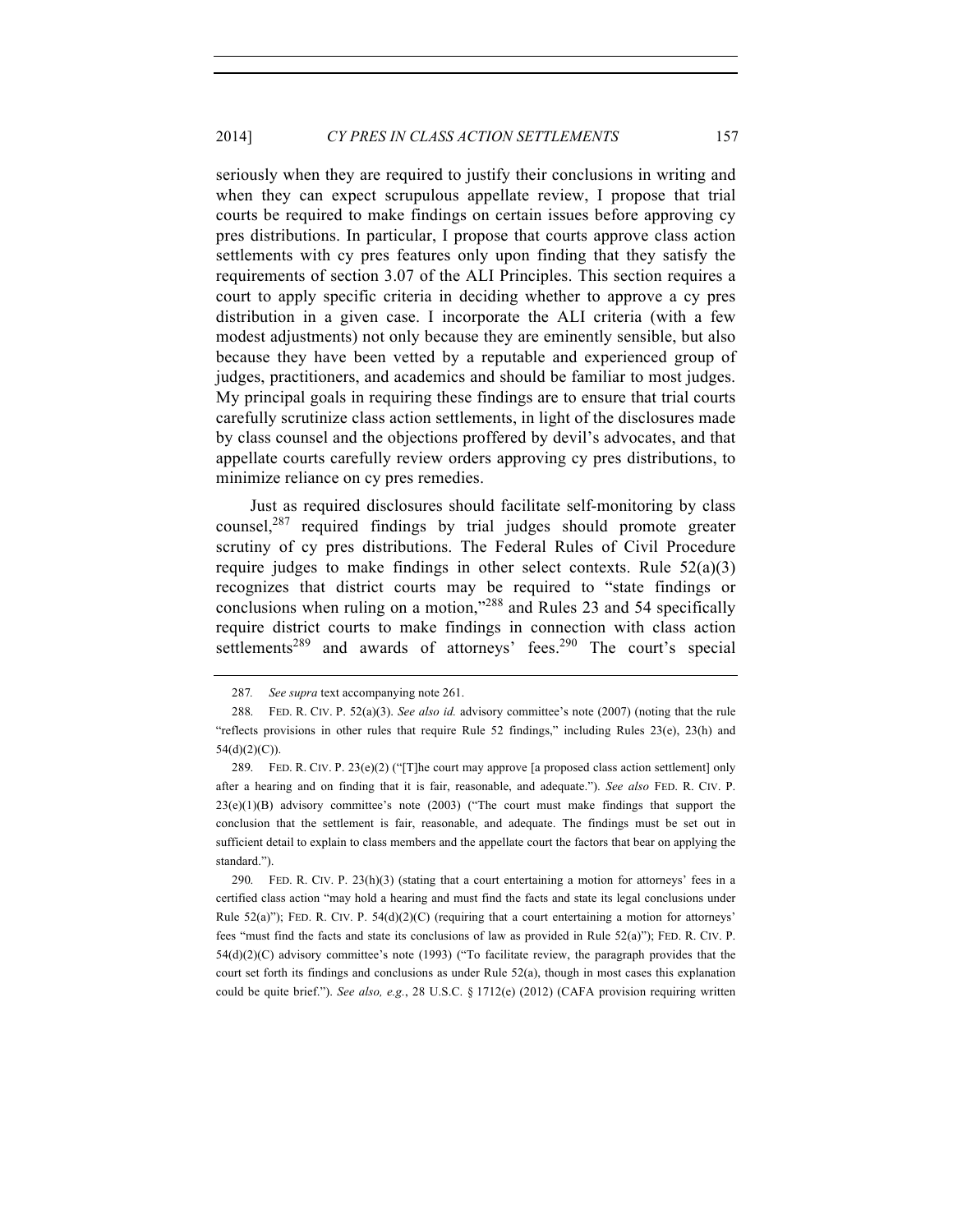responsibility and unique role in scrutinizing attorneys' fees<sup>291</sup> and class action settlements<sup>292</sup> not only justifies these existing Rules, but also the proposed requirement that trial courts make findings in connection with cy pres remedies.

In reviewing class action settlements, I recommend that trial courts approve cy pres distributions only upon a finding that individual class members are not identifiable through reasonable effort or their claims are too small to make individual payments economically feasible.<sup>293</sup> In other words, as required by section 3.07(a) of the ALI Principles, courts should decline to approve cy pres distributions where direct payments to class members are a viable option.<sup>294</sup>

In cases in which individual payments to class members are made but some funds remain unclaimed, courts should approve cy pres distributions of the unclaimed funds only upon a finding that neither further outreach to non-claiming class members<sup>295</sup> nor further distributions to participating

294. As the Comment to section 3.07 makes clear, the Principles "begin[] from the premise that funds generated through the aggregate prosecution of divisible claims are presumptively the property of the class members . . . . Starting from this vantage point, this Section generally permits cy pres awards only when direct distributions to class members are not feasible . . . ." ALI PRINCIPLES, *supra* note 11, § 3.07 cmt. b.

295. This specific proposal does not derive from section 3.07(b) of the ALI Principles. *See supra* note 64 (describing additional outreach efforts to increase the number of class members who file claims

finding of fairness of coupon settlements).

<sup>291</sup>*. See, e.g.*, FED. R. CIV. P. 23(h) advisory committee's note (2003) ("Active judicial involvement in measuring fee awards is singularly important to the proper operation of the class-action process.").

<sup>292.</sup> FED. R. CIV. P. 23(e) advisory committee's note (2003) ("[C]ourt review and approval are essential to assure adequate representation of class members who have not participated in shaping the settlement.").

<sup>293.</sup> ALI PRINCIPLES, *supra* note 11, § 3.07(a). *Cf*. *In re* Baby Prods. Antitrust Litig., 708 F.3d 163, 173–74 (3d Cir. 2013) (agreeing that "cy pres distributions are most appropriate where further individual distributions are economically infeasible," but "declin[ing] to hold that cy pres distributions are only appropriate in this context"; directing courts to consider "the degree of direct benefit provided to the class"); Masters v. Wilhelmina Model Agency, Inc., 473 F.3d 423, 435–36 (2d Cir. 2007) (vacating a district court order that had approved a cy pres distribution where "neither side contends . . . it would be onerous or impossible to locate class members or because each class member's recovery would be so small as to make individual distribution economically impracticable"; concluding that the district court had discretion to "allocate [unclaimed] funds to the members of the class as treble damages"); Mirfasihi v. Fleet Mortg. Corp., 356 F.3d 781, 784 (7th Cir. 2004) ("[T]he reason for appealing to cy pres is to prevent the defendant from walking away from the litigation scot-free because of the infeasibility of distributing the proceeds of the settlement . . . .").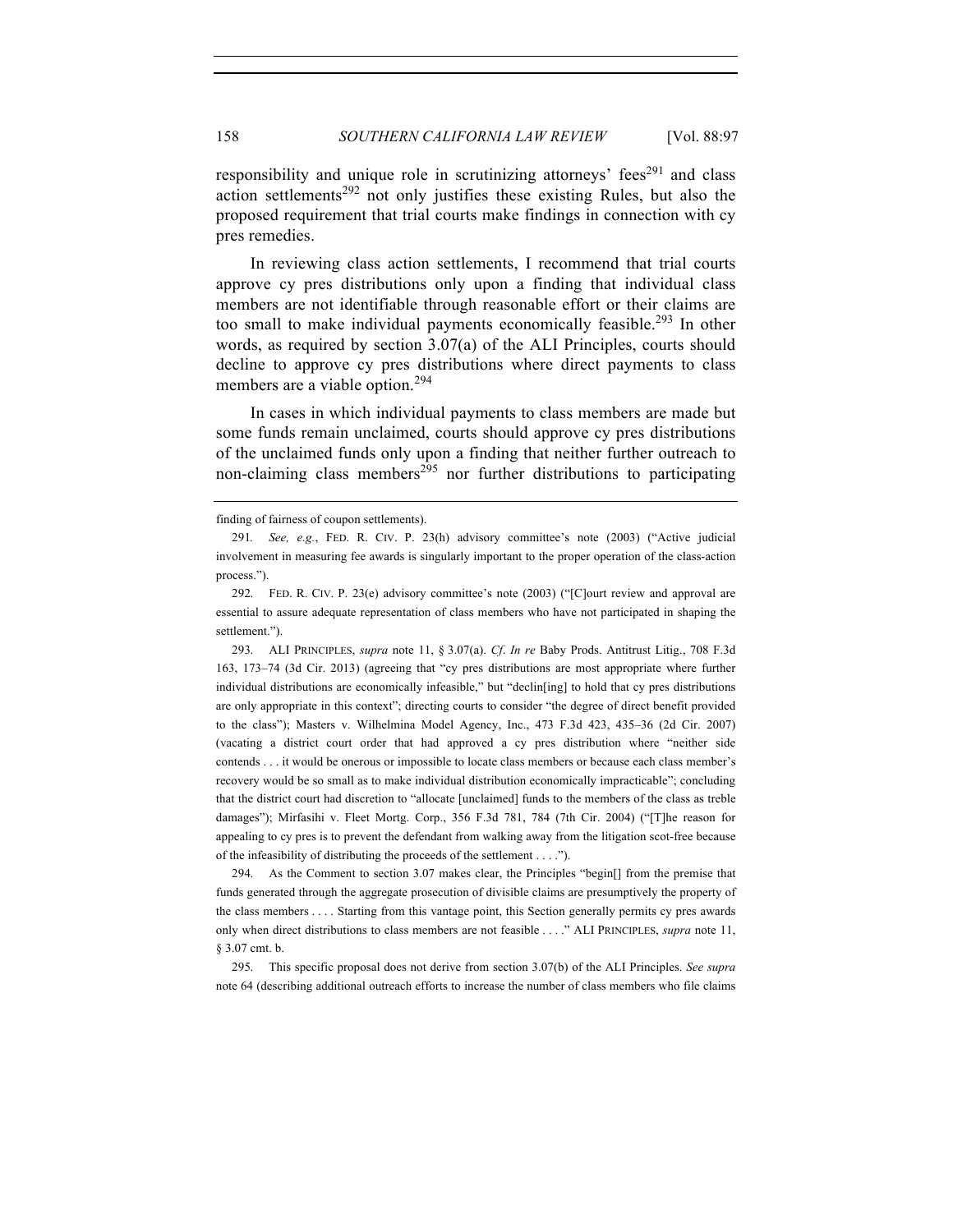class members would be economically viable or upon a finding that the latter would be "impossible or unfair."<sup>296</sup> "[T]he settlement should presumptively provide for further distributions to participating class members," $297$  as section 3.07(b) states, or for initial payments to class members who have not previously submitted claim forms. A vague anxiety over windfalls would not justify a finding of unfairness.<sup>298</sup>

Where individual distributions are not viable, the courts should approve cy pres distributions only upon a finding that the prospective recipient's interests "reasonably approximate those being pursued by the class."<sup>299</sup> This finding is required to ensure, whenever possible, a close nexus between the class and the cy pres recipient.<sup>300</sup> In making this finding, courts should consider, among other things, whether the prospective recipient works to advance the policies underlying the laws invoked by the class,  $301$  whether it has a proven track record of doing so,  $302$  and whether it

297. ALI PRINCIPLES, *supra* note 11, § 3.07(b).

298. Rejecting the argument that further distributions to claiming class members would constitute a windfall, the Comment to section 3.07 explains that "few settlements award 100 percent of a class member's losses, and thus it is unlikely in most cases that further distributions to class members would result in more than 100 percent recovery for those class members." *Id.* § 3.07 cmt. b. Moreover, in most cases, additional payments to claiming class members are more likely to serve the goals of the laws underlying the class members' claims than would a cy pres distribution. *Id. See also supra* text accompanying note 66 (maintaining that distributing more money to at least some of the class members achieves the underlying objectives of compensation and deterrence).

299. ALI PRINCIPLES, *supra* note 11, § 3.07(c).

300*. Id.* § 3.07 cmt. b ("A cy pres award to a recipient whose interests closely approximate those of the class is preferable" to reversion to the defendant or escheat to the state).

301. Some courts have approved cy pres distributions that do not meet this condition. *See, e.g.*, Holtzman v. Turza, 728 F.3d 682, 689 (7th Cir. 2013) (noting that the charity named in the district court order "does not directly or indirectly benefit" the class); Fears v. Wilhelmina Model Agency, Inc., No. 02 Civ. 4911 (HB), 2007 U.S. Dist. LEXIS 48151 at \*4–5 (S.D.N.Y. July 5, 2007) (in a class action alleging price-fixing in the modeling industry, approving a cy pres distribution to charities providing services of benefit to women in general, even though only a slim majority of the class members were female and the charities did not purport to advance the policy objectives underlying the antitrust law), *vacated on other grounds*, 315 F. App'x 333 (2d Cir. 2009) (summary order); *In re* Motorsports Merch. Antitrust Litig., 160 F. Supp. 2d 1392, 1395–99 (N.D. Ga. 2001) (in a class action alleging price-fixing by vendors of NASCAR race souvenirs, approving a cy pres distribution to ten charities, including the Make-a-Wish Foundation and the American Red Cross, which bore no discernible relationship to the

against the settlement fund).

<sup>296.</sup> ALI PRINCIPLES, *supra* note 11, § 3.07(b). *Accord* Klier v. Elf Atochem N. Am., Inc., 658 F.3d 468, 475 (5th Cir. 2011) (stating that a cy pres distribution is appropriate "only if it is not possible to . . . benefit[] the class members directly").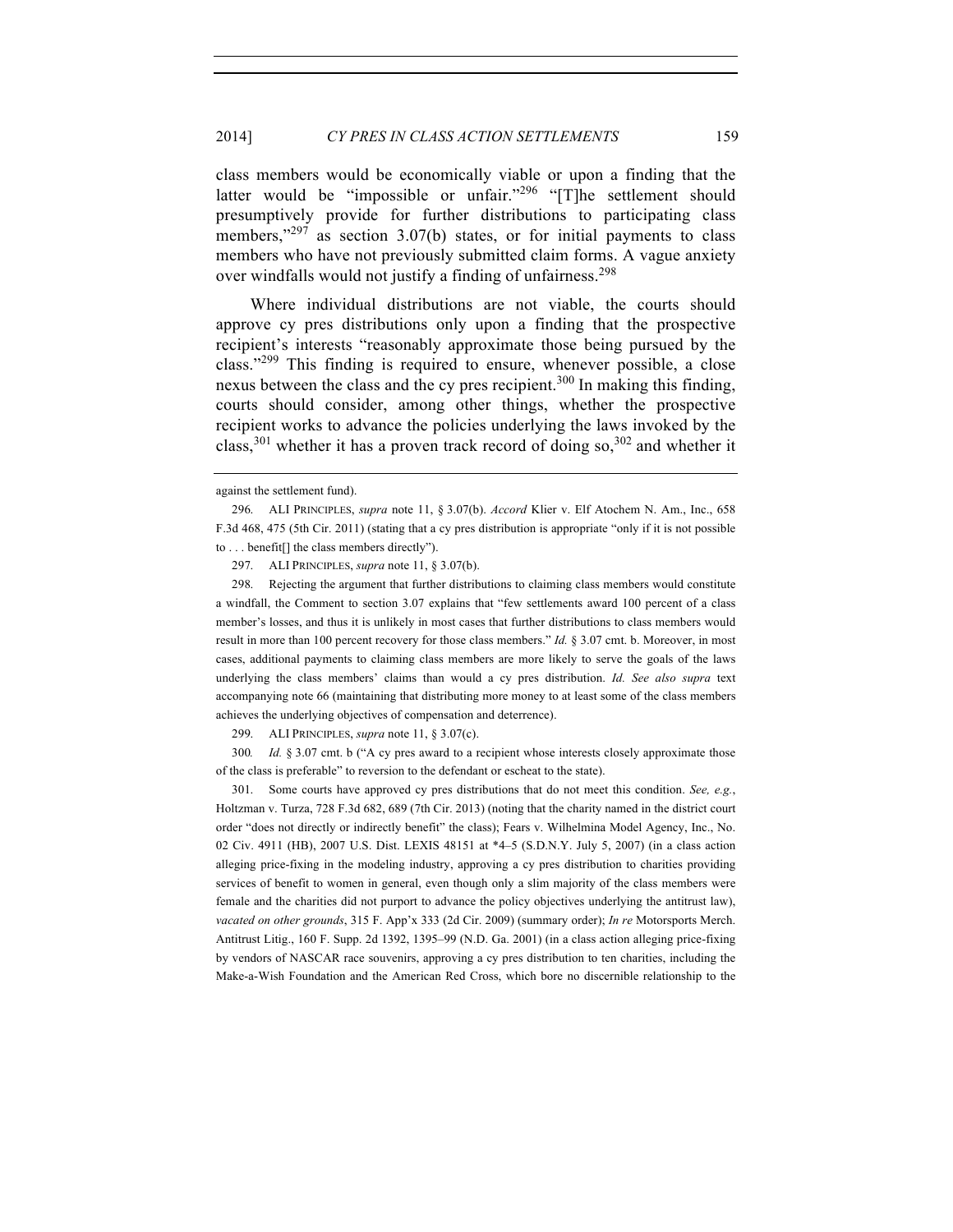serves the geographical area in which most or many of the claimants live or work or where their claims arose.<sup>303</sup> If the court finds that no charity can be identified that would meet the forgoing requirements, then and only then may it approve a recipient "that does not reasonably approximate the interests being pursued by the class."<sup>304</sup> In all events, courts should approve cy pres distributions only upon a finding that none of the parties, their attorneys or the court has "any significant prior affiliation" with a prospective recipient that would "raise substantial questions" about the integrity of the selection process.  $305$ 

#### E. IMPLEMENTATION

If these proposals are worthy of adoption, the final question is how they should be implemented. The recommendations in Parts VII.B, C and D, regarding disclosures, devil's advocates, and judicial findings could be implemented by amendment of Rule 23(e) of the Federal Rules of Civil Procedure. Alternatively, trial courts could adopt these proposals on their own, or, more likely, courts of appeals could require trial courts to follow them. After all, the courts of appeals have developed the standards that district courts now apply to review the fairness and adequacy of class action settlements.<sup>306</sup> If and when the Supreme Court answers Chief Justice

304. ALI PRINCIPLES, *supra* note 11, § 3.07(c).

absent class members or their claims).

<sup>302</sup>*. See* Lane v. Facebook, Inc., 696 F.3d 811, 834 (9th Cir. 2012) (Kleinfeld, J., dissenting) (expressing concern that the cy pres distribution "goes to a new entity with no past performance at all"), *cert. denied sub nom.* Marek v. Lane, 134 S. Ct. 8 (2013) (mem.); Six Mexican Workers v. Ariz. Citrus Growers, 904 F.2d 1301, 1308 (9th Cir. 1990) (rejecting a cy pres distribution because the proposed recipient "is not an organization with a substantial record of service").

<sup>303</sup>*. See, e.g.*, Nachshin v. AOL, LLC, 663 F.3d 1034, 1040 (9th Cir. 2011) (concluding that approval of the cy pres distribution was an abuse of discretion in part because the class included persons throughout the United States, whereas two-thirds of the proposed donations would have been made to local charities in Los Angeles); Am. Soc'y of Travel Agents v. United Airlines, Inc. (*In re* Airline Comm'n Antitrust Litig.), 268 F.3d 619, 626 (8th Cir. 2001) (rejecting a cy pres distribution to "mostly local recipients" when the class action was national in scope); Houck v. Folding Carton Admin. Comm., 881 F.2d 494, 502 (7th Cir. 1989) (setting aside grants to two Chicago law schools and urging the district court upon remand of a nationwide class action "to consider to some degree a broader nationwide use of its *cy pres* discretion").

<sup>305</sup>*. Id.* § 3.07 cmt. b. *See also supra* notes 107–108, 119–120 and accompanying text (citing cases in which the recipients of cy pres distributions had ties to the parties, their attorneys, or the judges).

<sup>306</sup>*. See, e.g.*, Lane v. Facebook, Inc., 696 F.3d 811, 818–19 (9th Cir. 2012) (noting that the *Hanlon* factors guide the district court in determining the fairness and adequacy of a class action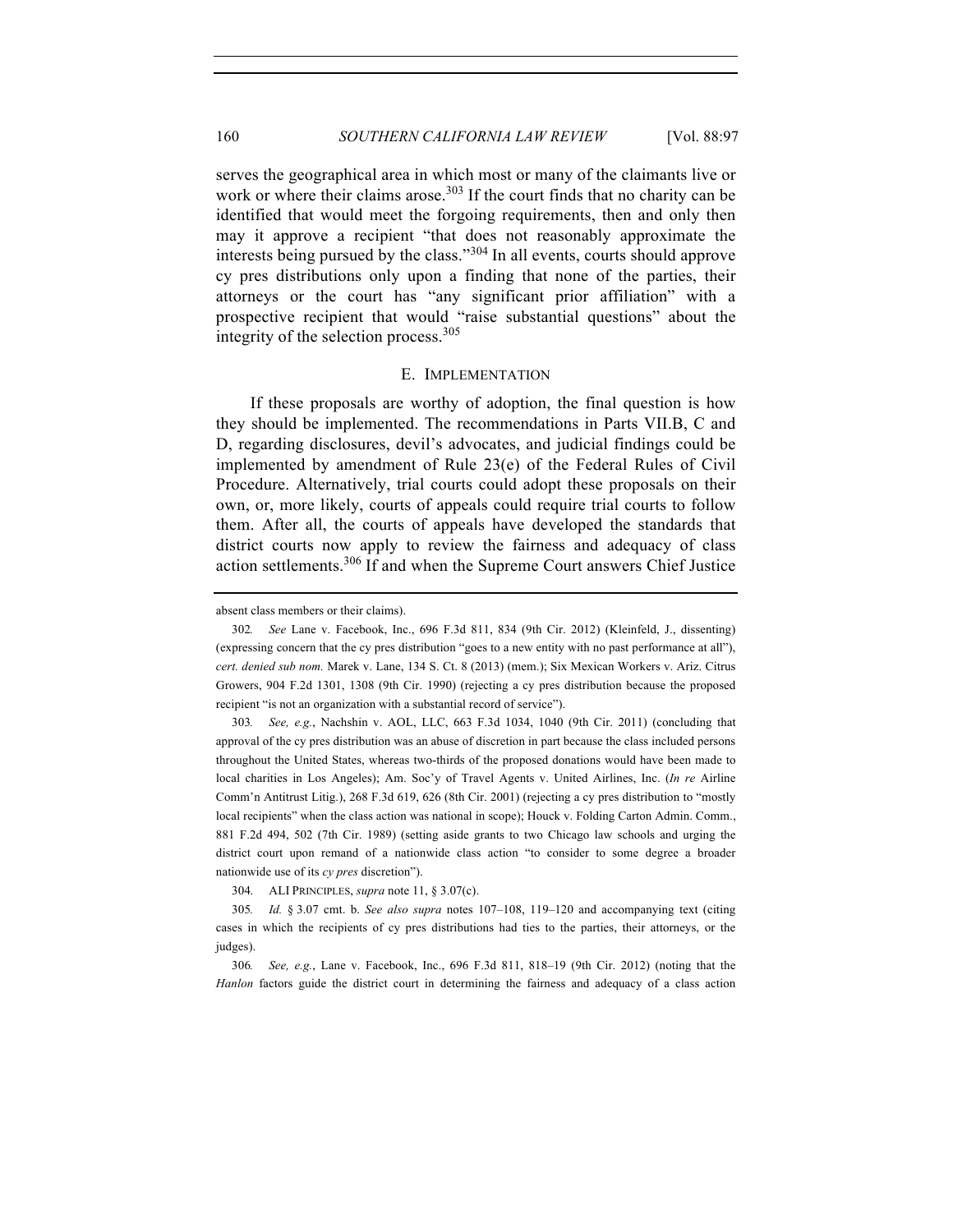Roberts's call to scrutinize cy pres distributions,<sup>307</sup> the Court itself could require lower courts to follow these recommendations.

The recommendation made in Part VII.A regarding a presumptive reduction in attorneys' fees should be enacted by Congress,<sup>308</sup> as were the provisions regulating attorneys' fees in CAFA and the Private Securities Litigation Reform Act;<sup>309</sup> but the likelihood of congressional action on this issue (on any issue, it seems) is remote. It may be that, in the absence of legislation, the courts could adopt this recommendation too, as they have developed a significant body of case law governing attorneys' fees in class action litigation, especially in "common fund" cases.<sup>310</sup>

307*.* Marek v. Lane, 134 S. Ct. 8, 8 (statement of Roberts, C.J., respecting the denial of certiorari). *See also supra* notes 1–7 and accompanying text (describing Chief Justice Roberts's reservations about the cy pres remedy in *Marek v. Lane*).

308. Federal legislation would avoid any potential Rules Enabling Act challenge to a Federal Rule that purported to limit attorneys' fees, *see, e.g.*, Marek v. Chesny, 473 U.S. 1, 36 (1985) (Brennan, J., dissenting) (arguing that Federal Rule 68, as interpreted by the majority to include attorneys' fees as part of "costs," violated the Rules Enabling Act because it would "'abridge' and . . . 'modify' this statutory right to reasonable attorney's fees"); Alyeska Pipeline Serv. Co. v. Wilderness Soc'y, 421 U.S. 240, 262 (1975) ("[T]he range of discretion of the courts in making [attorneys' fee] awards are matters for Congress to determine."), although fee awards in "common fund" class actions are not typically governed by federal statute.

309. 28 U.S.C. § 1712(e) (2012) (CAFA provision governing attorneys' fees on coupon settlements); 15 U.S.C. § 78u-4(a)(6) (2012) (Private Securities Litigation Reform Act provision governing attorneys' fees in private securities litigation).

310*. See Alyeska*, 421 U.S. at 257 (noting "the historic power of equity to permit . . . a party preserving or recovering a fund for the benefit of others . . . to recover his costs, including his attorneys' fees, from the fund or property itself or directly from the other parties enjoying the benefit"). *See also, e.g.*, Blessing v. Sirius XM Radio, Inc., 507 F. App'x 1, 4 (2d Cir. 2012) (noting that the reasonableness of an award of attorneys' fees is governed by the *Goldberger* factors, regardless of the method of calculation employed (citing Goldberger v. Integrated Res., Inc., 209 F.3d 43, 50 (2d Cir. 2000))), *cert. denied*, 134 S. Ct. 402 (2013); Sullivan v. DB Investments, Inc., 667 F.3d 273, 330–31 (3d Cir. 2011) (identifying the factors to be applied in "determining the appropriate percentage fee award" (citing

settlement; requiring a "higher standard of fairness" when the settlement is reached before class certification (citing Hanlon v. Chrysler Corp., 150 F.3d 1011, 1026 (9th Cir. 1998))), *cert. denied sub nom.* Marek v. Lane, 134 S. Ct. 8 (2013) (mem.); Prof'l Firefighters Ass'n of Omaha, Local 385 v. Zalewski, 678 F.3d 640, 648 (8th Cir. 2012) (identifying four factors to be considered in assessing the fairness of a class action settlement (citing *In re* Wireless Tel. Fed. Cost Recovery Fees Litig., 396 F.3d 922, 932 (8th Cir. 2005))); *In re* Pet Food Prods. Liab. Litig., 629 F.3d 333, 350 (3d Cir. 2010) (stating that district courts "must make findings as to each of the nine *Girsh* factors in order to approve a settlement as fair, reasonable, and adequate" and noting the "additional inquiries," identified in *Prudential*, "that in many instances will be useful" (discussing Girsh v. Jepson, 521 F.2d 153, 157 (3d Cir. 1975) and *In re* Prudential Ins. Co. Sales Practice Litig., 148 F.3d 283, 323–24 (3d Cir. 1998))).